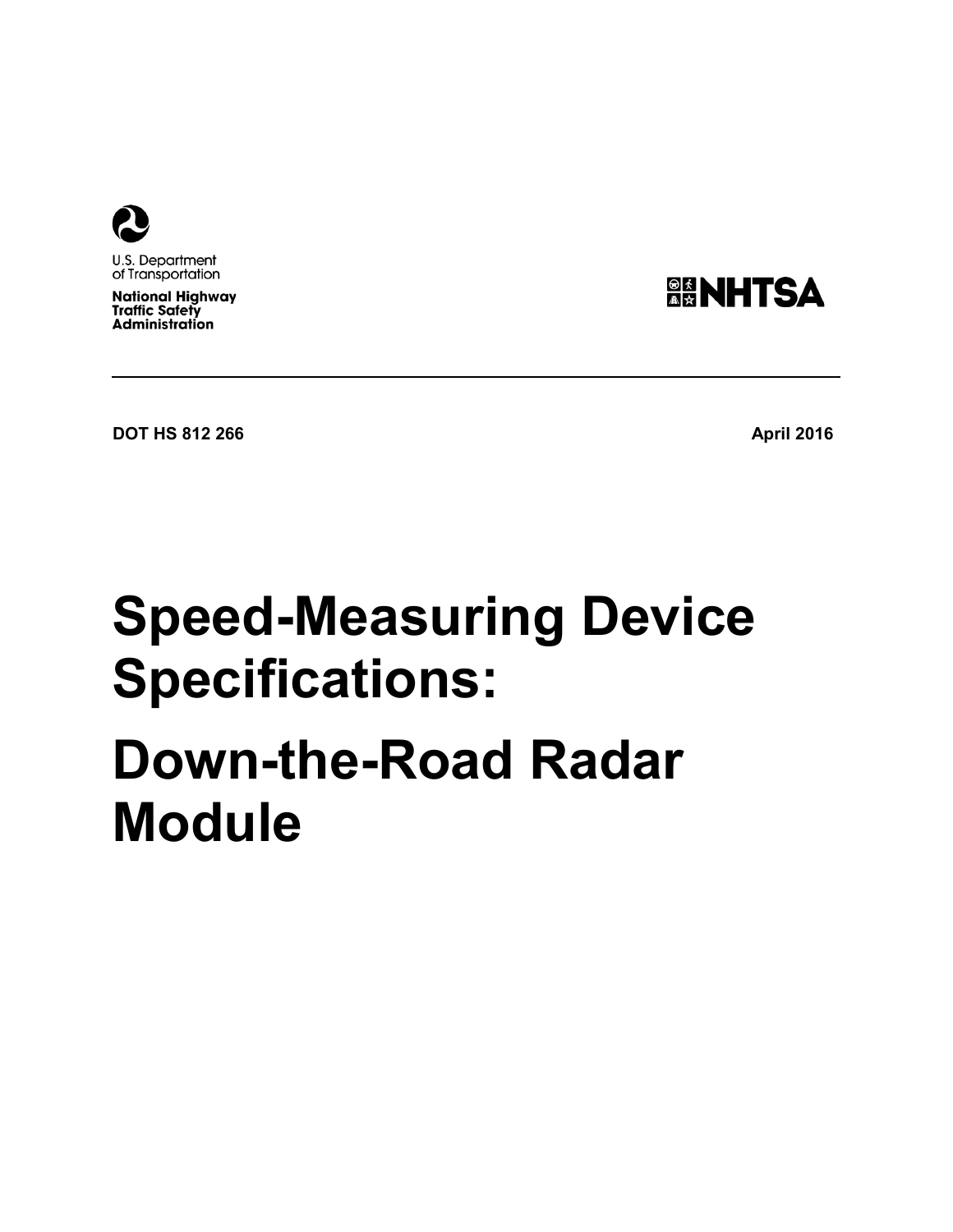#### **FOREWORD**

This document contains Down-the-Road (DTR) Radar performance specifications developed and reviewed under an Interagency Agreement with the National Institute of Standards and Technology, United States Department of Commerce. The International Association of Chiefs of Police is responsible for the management of the updating of this document and providing for advisory input through a cooperative agreement with the National Highway Traffic Safety Administration (NHTSA).

This document supersedes all previous updates and revisions.

By defining minimum performance requirements and verification procedures, this technical document establishes a baseline for acceptable traffic radar speed-measuring device performance. Citizens, courts, and law enforcement officers should be assured that those radar speed-measuring device models, determined by testing to comply with these specifications, will provide the high-quality service they require.

Radar equipment buyers are encouraged to use these performance specifications in the development of purchasing criteria. It is recommended that these specifications be incorporated into procurement documents requiring that devices offered for purchase, at a minimum, meet these specifications.

Manufacturers are similarly encouraged to produce radar speed-measuring devices that meet or exceed these performance specifications.

The purpose of this document is to provide minimum technical performance specifications for Radar Devices used by law enforcement in the collection of evidence for speeding violations. As a result, it is necessarily highly technical in nature, and subject to continuing review. Technical comments and recommended revisions are welcome. Please send suggestions to:

National Highway Traffic Safety Administration Enforcement and Justice Services Division 1200 New Jersey Avenue SE. Washington, DC 20590

Prior to citing performance specifications in whole, or in part, verification should be made that the most recent version of this document is used. The National Highway Traffic Safety Administration is not responsible for the misuse or misinterpretation of information contained in this document.

These performance specifications are also a resource for law enforcement administrators in assessing the accuracy and reliability of radar devices they plan to purchase. The application of these specifications and testing protocols may support increased confidence of the public, judiciary, and law enforcement in the accuracy and reliability of radar speedmeasuring devices.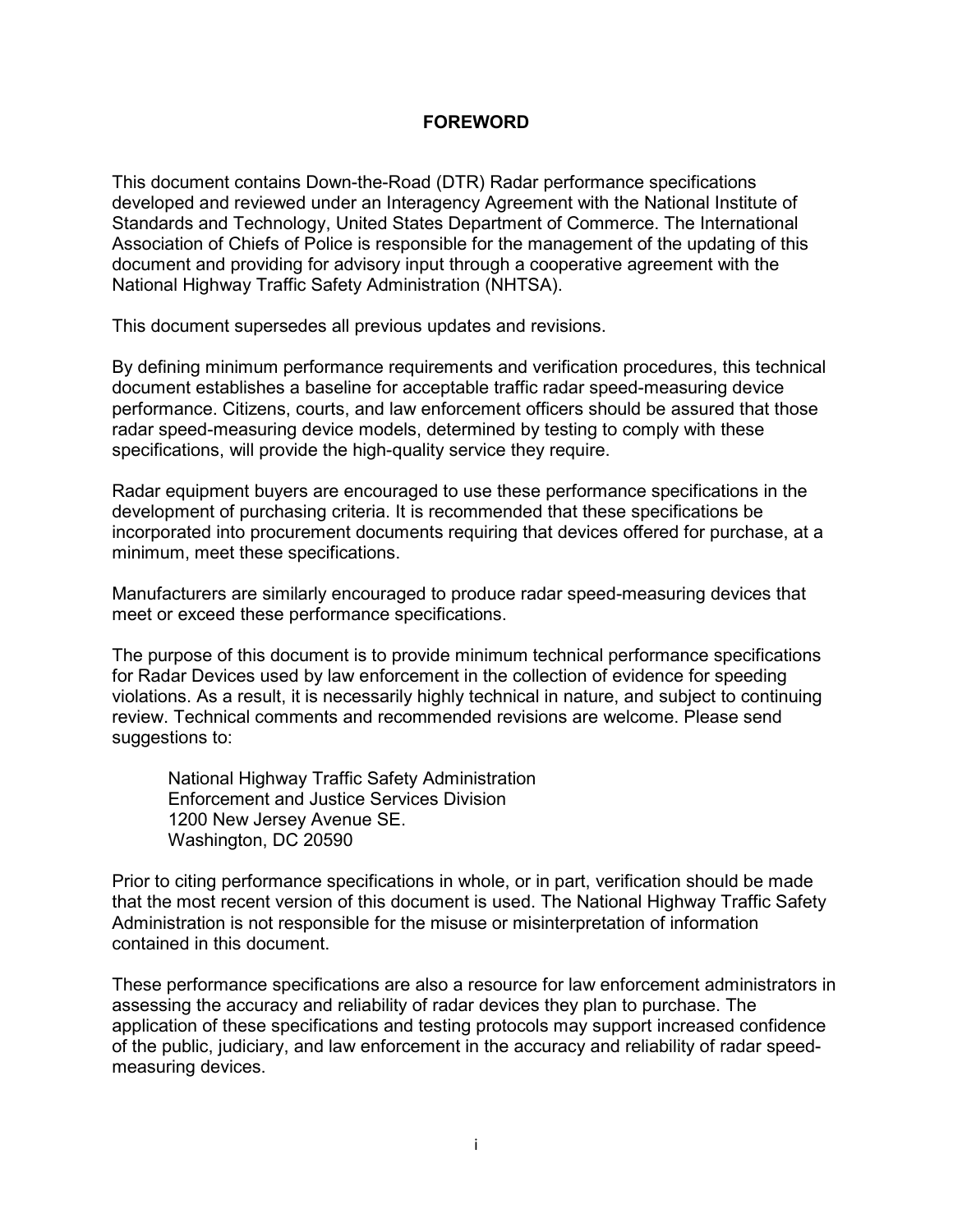#### **ACKNOWLEDGMENTS**

<span id="page-2-0"></span>The National Highway Traffic Safety Administration appreciates the contributions and support of the following organizations in the development of the content for this document:

The National Institute of Standards and Technology; United States Department of **Commerce** 

The IACP; Highway Safety committee, ETATS subcommittee

Representatives from the manufacturers of speed-measuring devices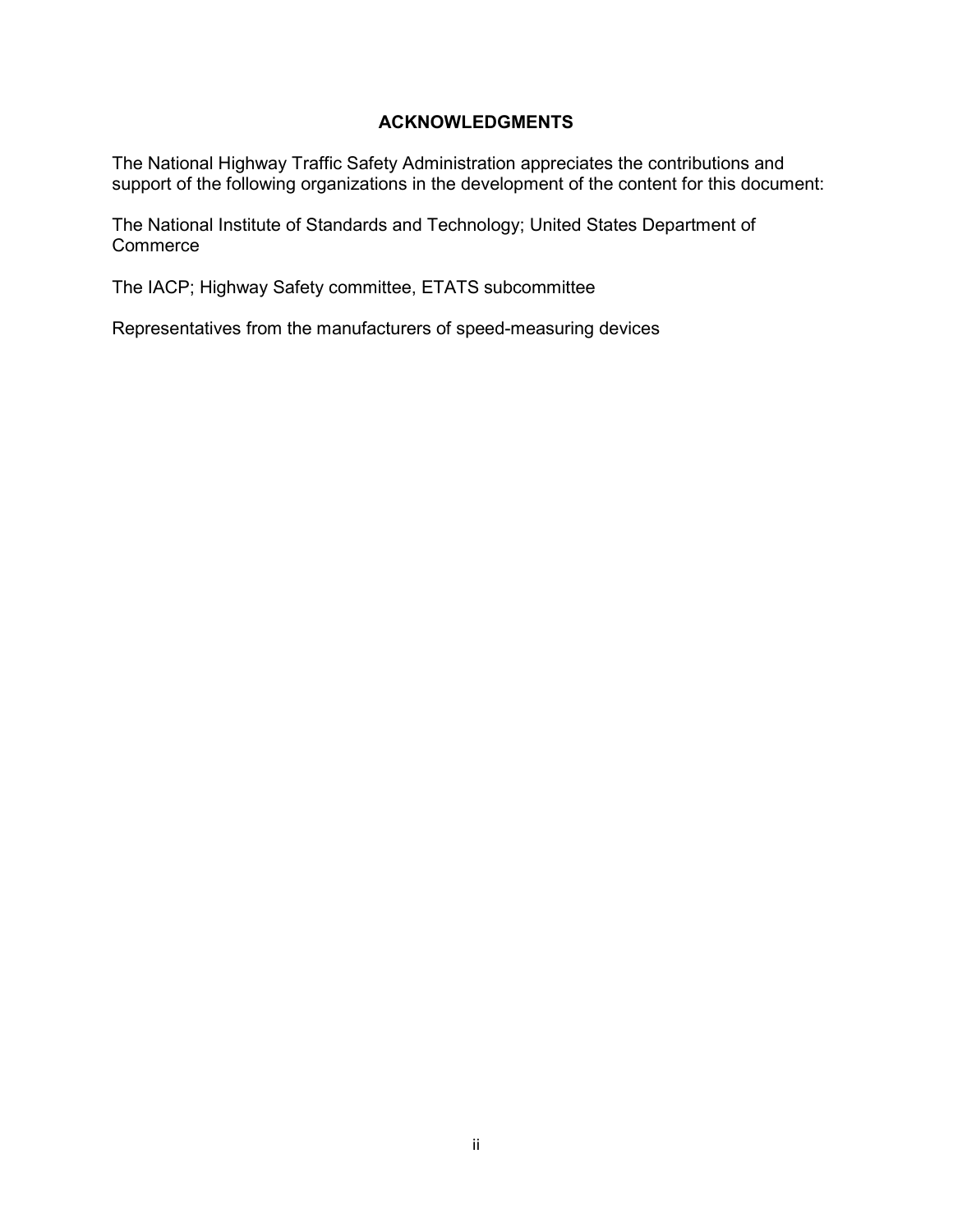|                                 | Page |
|---------------------------------|------|
|                                 |      |
|                                 |      |
| Section 1 - General Information |      |
|                                 |      |
|                                 |      |
|                                 |      |
|                                 |      |
|                                 |      |
| Section 2 - Requirements        |      |
|                                 |      |
|                                 |      |
|                                 |      |
|                                 |      |
|                                 |      |
|                                 |      |
|                                 |      |
|                                 |      |
|                                 |      |
|                                 |      |
|                                 |      |
|                                 |      |
|                                 |      |
|                                 |      |
|                                 |      |
|                                 |      |
| Section 3 - Test Conditions     |      |
|                                 |      |
| Section 4 - Test Equipment      |      |
|                                 |      |
|                                 |      |
|                                 |      |
|                                 |      |
|                                 |      |
|                                 |      |
|                                 |      |
|                                 |      |
|                                 |      |
|                                 |      |
|                                 |      |
|                                 |      |
|                                 |      |
|                                 |      |
|                                 |      |
|                                 |      |

## **TABLE OF CONTENTS**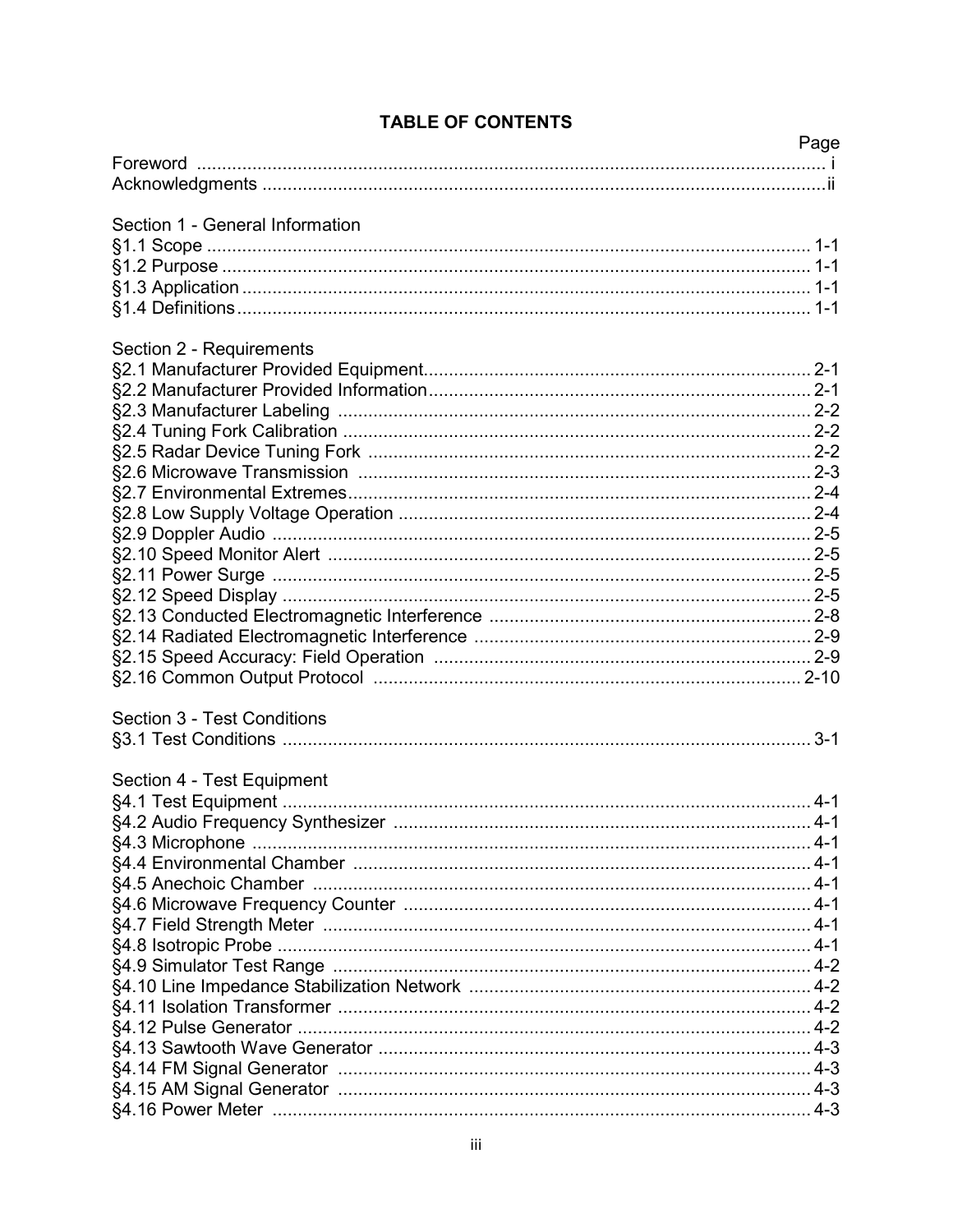#### Section 5 - Test Procedures

| $5 - 1$ |
|---------|
|         |
|         |
|         |
|         |
|         |
|         |
|         |
|         |
|         |
|         |
|         |
|         |
|         |
|         |
|         |
|         |

#### Appendix A

| Table 1 - Minimum Performance Specifications for DTR Radar Speed-Measuring                | A-1       |
|-------------------------------------------------------------------------------------------|-----------|
|                                                                                           |           |
|                                                                                           |           |
| Figure 3 - Block diagram for transmission frequency and frequency stability               |           |
|                                                                                           | .A-4      |
| Figure 4 - Block diagram for input current, low supply voltage, and power surge           |           |
| measurements                                                                              | .A-5      |
|                                                                                           |           |
|                                                                                           |           |
|                                                                                           |           |
| Figure 8 - Block diagram for the simulator test range used in Doppler audio, power surge, |           |
|                                                                                           |           |
|                                                                                           |           |
|                                                                                           |           |
| Figure 9 - Block diagram for the simulated vehicle alternator interference                |           |
|                                                                                           | $.A - 12$ |
| Figure 10 - Block diagram for the simulated vehicle ignition, air conditioner/heater, and |           |
|                                                                                           |           |
| Figure 11 - Block diagram for the simulated police FM transceiver and the citizens band   |           |
|                                                                                           |           |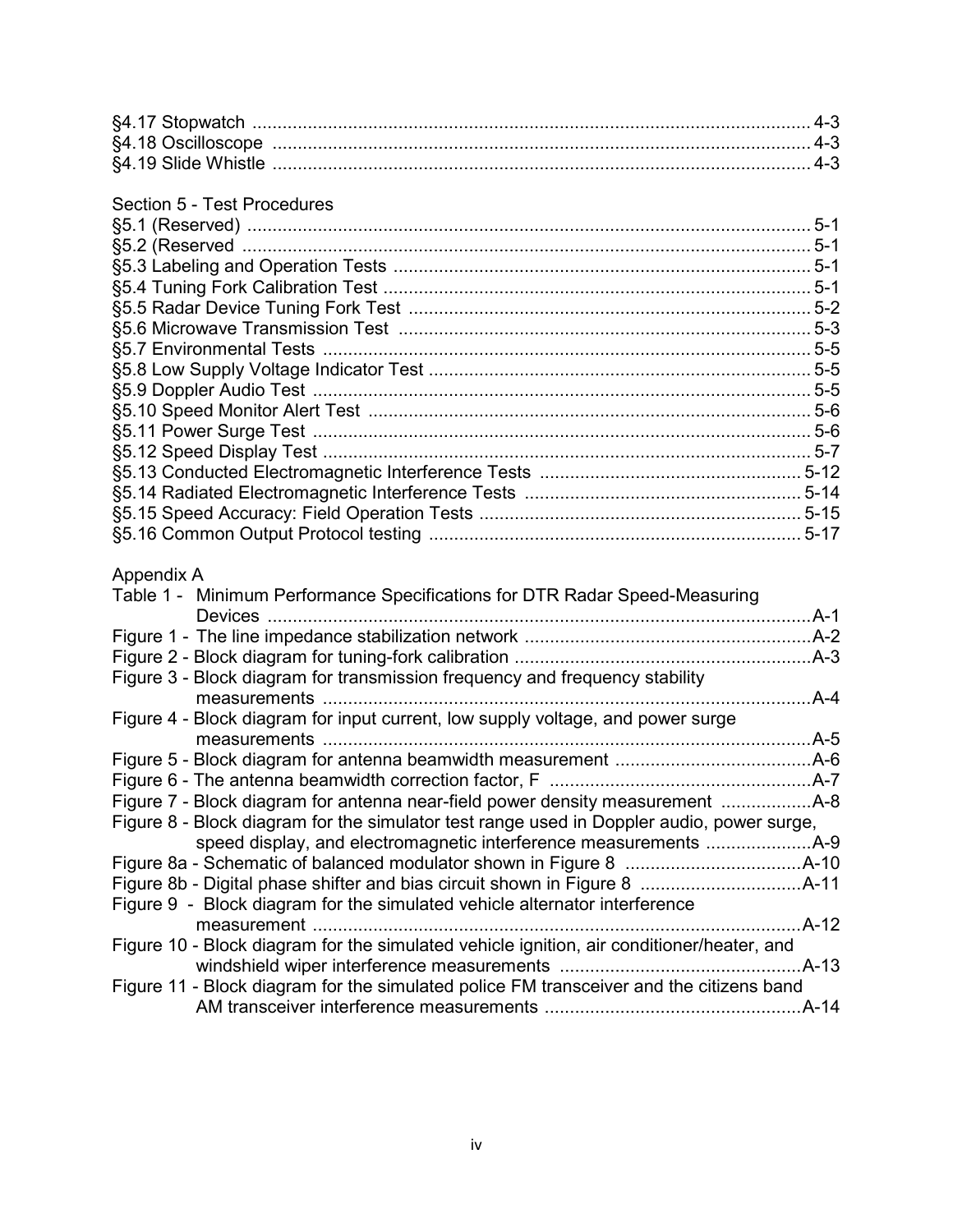| Appendix B |  |
|------------|--|
|            |  |
|            |  |
| Appendix C |  |
|            |  |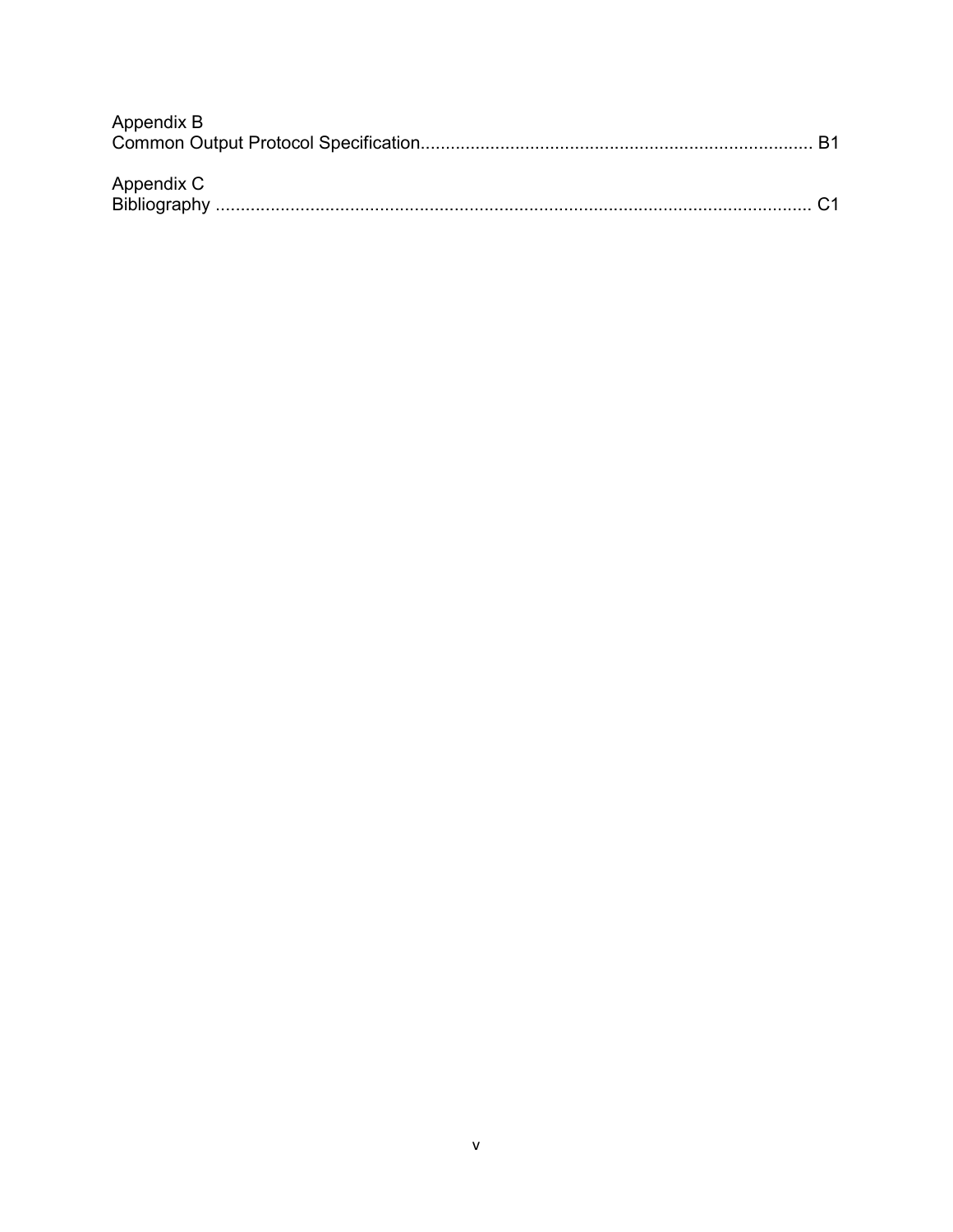#### **Section 1 - General Information**

## <span id="page-6-0"></span>**1.1 Scope**

The scope of this document is limited to "down-the-road" radar speed-measuring devices used by law enforcement agencies for enforcing vehicle speed regulations.

## <span id="page-6-1"></span>**1.2 Purpose**

The purpose of this document is to specify the minimum performance requirements and test procedures for radar speed-measuring devices used by law enforcement agencies for enforcing vehicle speed regulations.

## <span id="page-6-2"></span>**1.3 Application**

This document applies to radar speed-measuring devices that transmit unmodulated continuous-wave (CW) microwave energy, monitor the reflected signal from moving vehicles within the microwave beam, and process the Doppler shift of the reflected signal to display the speed of the vehicle that is being tracked, and if applicable, the speed of the patrol vehicle. It does not apply to unmanned radar speed-measuring devices that are mounted at a fixed angle to the roadway that use circuitry to compensate for the reduction in displayed speed due to the cosine effect, nor does it apply to stationary mode radar devices that take photos of vehicles being tracked.

## <span id="page-6-3"></span>**1.4 Definitions**

1.4.1 Accuracy - the degree to which the radar device measures and displays the speed of a vehicle.

1.4.2 Ambient Interference - the conducted and/or radiated electromagnetic interference and/or mechanical motion interference, at a specific test location and time, which might be detrimental to proper radar device performance.

1.4.3 Antenna Horizontal Beamwidth - the total included acute angle, in the horizontal plane, of the main lobe between the half-power points of the radar antenna far-field radiation pattern, where the half-power points are measured relative to the maximum power at the center of the beam and on a radius equidistant from the face of the antenna.

1.4.4 Automatic Lock - a control function of a radar device that, when activated, causes the device to automatically retain the displayed speed of a target vehicle when the target speed exceeds some preset value, and to preserve that speed displayed until manually reset by the operator.

1.4.5 Closing Speed - the speed at which a target is moving toward the speed-measuring device, measured as the rate of change of a straight line (radius) from the device to the target.

1.4.6 Cosine Effect - the effect due to the target not traveling directly toward or away from the radar device. The effect is always to lower the Doppler shift frequency in direct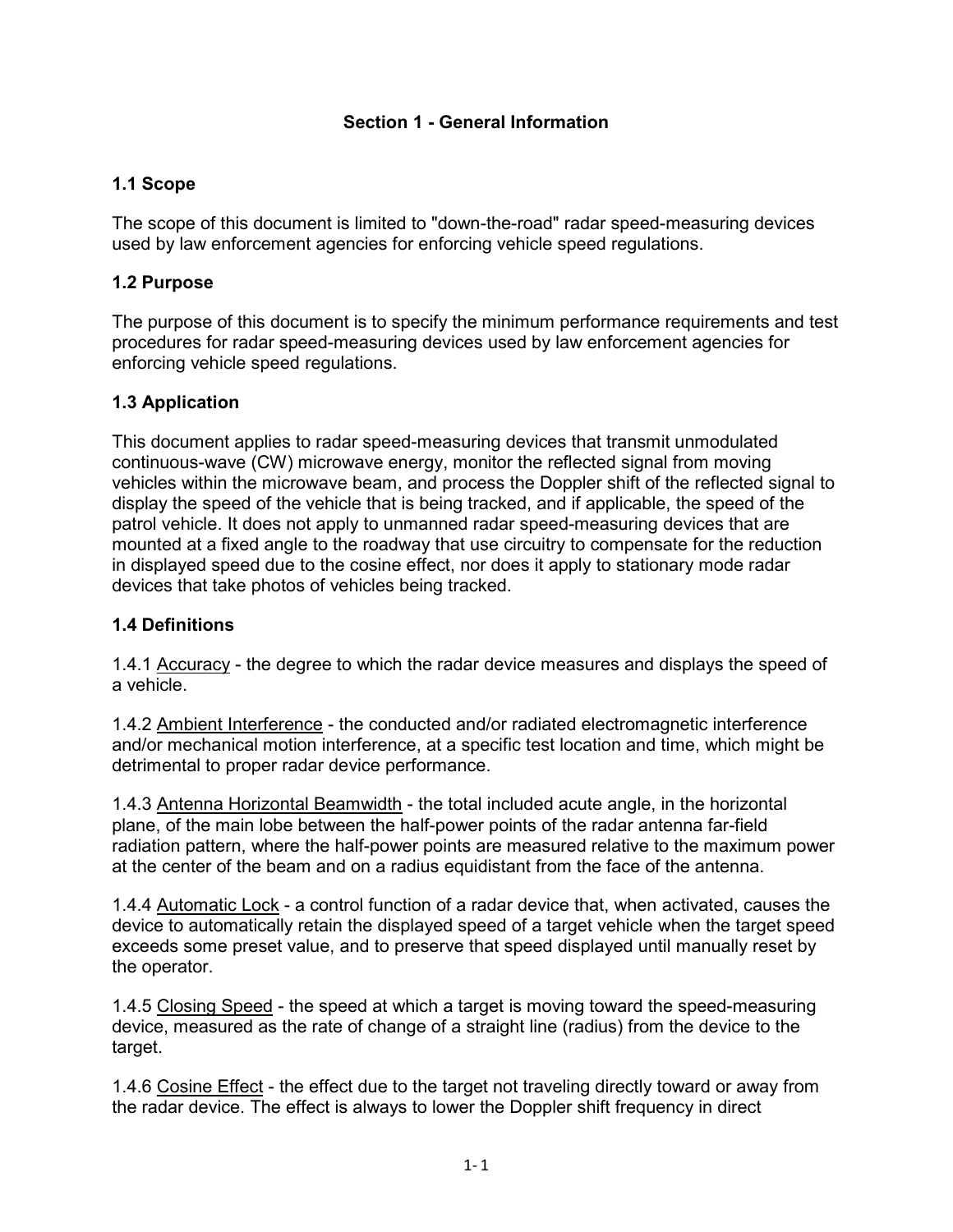proportion to the cosine of the angle between the direction of travel and a line from the radar device to the target.

1.4.7 Directional Radar - A radar that uses the principle that an object moving toward (approaching) the antenna will produce an upward Doppler frequency shift, while an object moving away from (receding from) the antenna will produce a downward Doppler frequency shift. Directional radar is capable of distinguishing between received signals above the transmitted frequency (Upper Sideband) and signals below the transmit frequency (Lower Sideband) in order to determine whether objects are approaching or receding relative to the antenna.

1.4.8 Display - a visual readout device.

1.4.9 Doppler Audio - an audible signal from a radar device generated by driving a loudspeaker with the Doppler-shift beat frequency or with the Doppler-shift beat frequency divided by a fixed factor, provided the audio sound corresponds directly with changes in speed of the target vehicle, and any ambient interference present is discernible.

1.4.10 Doppler Shift - the magnitude of the frequency change of the radar return signal received when the source and the radar reflecting target are in motion relative to one another.

1.4.11 Dual Antenna Radar- a radar device that is capable of using two (2) antennas, and normally deployed with one antenna in the front (forward position) and one in the rear (rearward position).

1.4.12 Erroneous Reading - an incorrect target speed displayed by the radar device that is not due to a target vehicle or which is not within the required accuracy tolerance of a target vehicle's speed after accounting for cosine angle effect.

1.4.13 Far-Field Region - that region beyond the close proximity of a transmitting antenna defined by the relationship  $R > 2d_2/\lambda$ , where d is the horn diameter and  $\lambda$  is the wavelength of the transmitted frequency, in consistent units.

1.4.14 Fastest Display - the display that provides a readout of a faster target in the radar beam.

1.4.15 Fastest Option - the capability of a radar device to measure and display the speed of a faster target vehicle in either the stationary mode or the moving mode. All radar devices must allow the fastest option to be activated and deactivated by the operator.

1.4.16 Fastest Switch – a control which permits activation of the fastest option. This may be a momentary or toggle function.

1.4.17 Internal Circuit Test - a test function (whether manually or automatically initiated) that verifies that all radar device internal signal processing circuitry, except for the microwave transmitter and receiver, is working correctly, i.e., all target and patrol vehicle signals will be properly processed and displayed.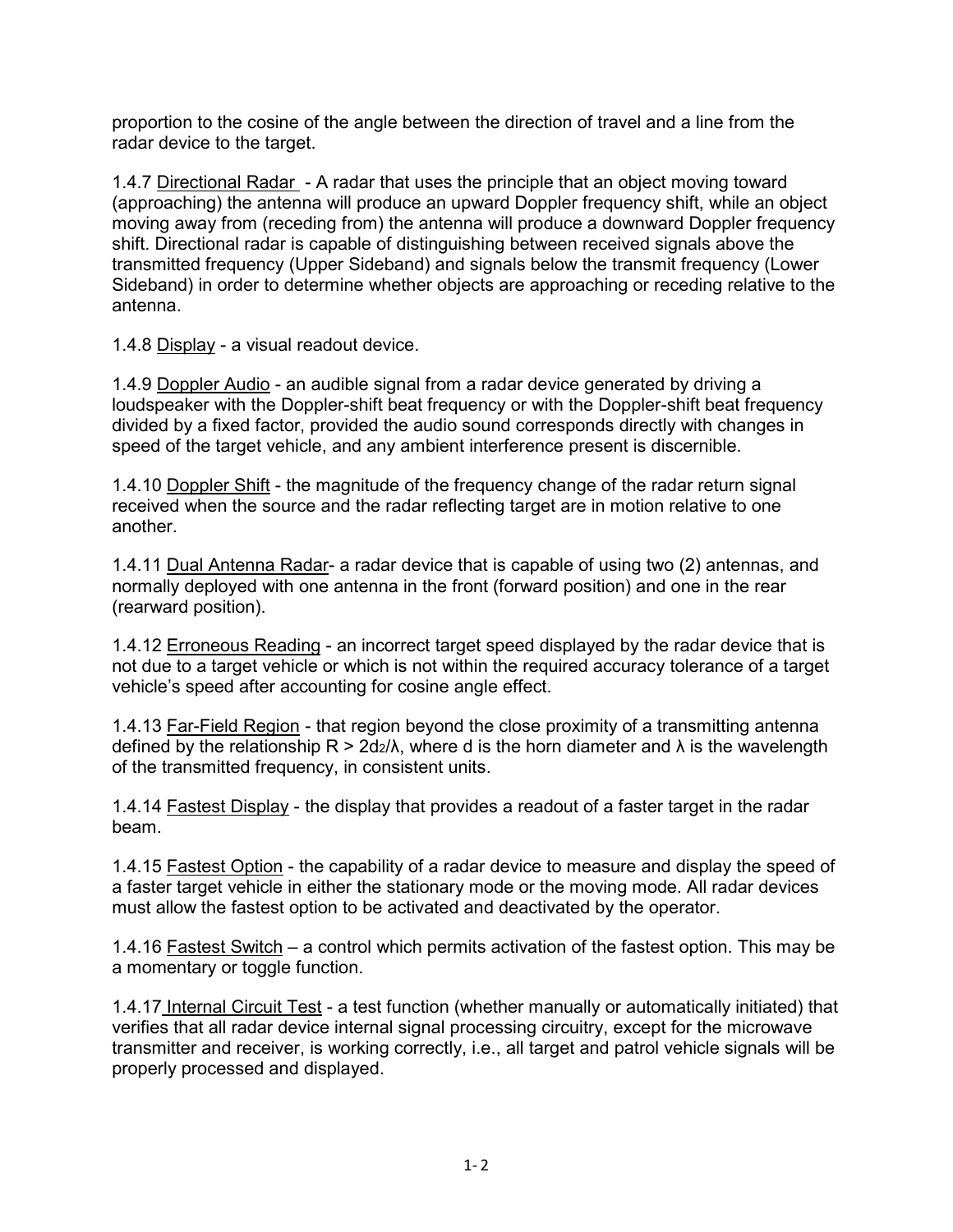1.4.18 Just-Acquired Distant Target - a target just within the range of a radar device which was originally beyond the range and now provides a display signal of target speed.

1.4.19 K-Band Radar - a radar speed-measuring device designed to operate in the 24,050 MHz to 24,250 MHz frequency band.

1.4.20 Ka-Band Radar - a radar speed-measuring device designed to operate in the 33,400 MHz to 36,000 MHz frequency band.

1.4.21 Low-Voltage Indicator - a radar device component which alerts the operator to the fact that a low supply-voltage condition exists.

1.4.22 Lower Sideband - that portion of the received Doppler-shifted signal below the radar's transmission frequency containing signals for objects moving away from the antenna.

1.4.23 Microwave Output Power – the power produced by the microwave transmitter that is delivered to the radar antenna.

1.4.24 Moving Mode - the capability of a radar device to measure and display the speed of a target vehicle while the radar device is moving with respect to the surrounding terrain.

1.4.25 Near-Field Region - that region in close proximity to the transmitting antenna that is not included in the region defined as "far-field region."

1.4.26 Nominal Value - the numerical value of a device characteristic as specified by the manufacturer.

1.4.27 Opposite-Direction Moving Mode - the capability of a radar device to measure and display the speed of a target vehicle while the radar device and the target vehicle are moving in opposite directions.

1.4.28 Patrol Channel - that portion of the radar circuitry of a radar device that processes and calculates the speed of a patrol vehicle when the radar device is operating in the moving mode.

1.4.29 Patrol Speed - the speed at which the patrol vehicle is moving with respect to the ground.

1.4.30 Polarization - that property of a radiated electromagnetic wave describing the timevarying direction and magnitude of the electric field vector.

1.4.31 Power Density - power density per unit area or energy density flux per unit area.

1.4.32 Same-Direction Moving Mode - the capability of a radar device to measure and display the speed of a target vehicle while the radar device and the target vehicle are moving in the same direction.

1.4.33 Side Lobes - radar beams from the antenna which are not part of the primary beam, but which may appear as shoulders on the primary beam.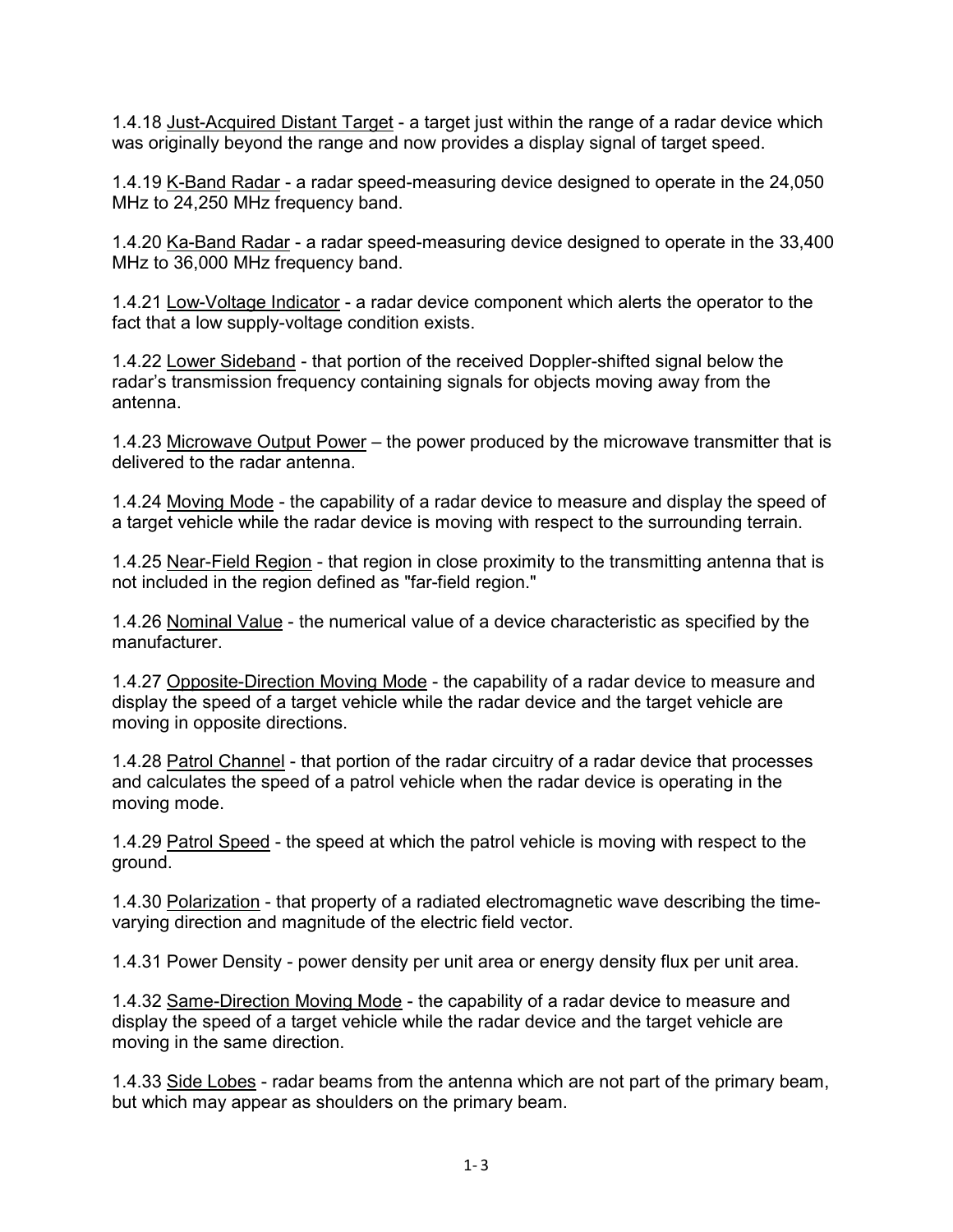1.4.34 Speed-Display Transfer - the capability of transferring the speed reading from the patrol speed display to the target speed display.

1.4.35 Speed-Monitor Alert - a function that alerts the operator when a target speed signal is received that is equal to or above a pre-selected threshold speed.

1.4.36 Squelch - the capacity of a radar device to inhibit the Doppler audio sound when the radar is in operation and not receiving a target signal.

1.4.37 Standby Mode - the state of a radar device in which power to the microwave oscillator is inhibited, thereby preventing the device from transmitting an rf signal, although all remaining circuitry is normally powered and functioning.

1.4.38 Stationary Mode - the capability of a radar device to operate from a fixed location and display the speed of a target vehicle within the required accuracy tolerance.

1.4.39 Target Channel - the portion of the radar circuitry that processes the closing speed signal, and calculates and displays the speed of a radar target.

1.4.40 Target Display - the display that provides a readout of the strongest target in the radar beam.

1.4.41 Target Speed - the speed of the target vehicle along its path, with respect to the ground.

1.4.42 Target Vehicle - the vehicle identified as producing a given Doppler radar signal that is processed and displayed by the radar device as the target speed.

1.4.43 Track-Through-Lock - the feature of a radar device whereby the unit continues to measure, process and accomplish audio Doppler tracking and, in some cases, displays in real time the target speed after the speed-lock switch has been actuated to the lock condition.

1.4.44 Tuning Fork - a mechanical self-resonant device which, when excited, produces free oscillations that may be used to generate a pseudo Doppler frequency reference when placed in the radar antenna beam.

1.4.45 Upper Sideband - that portion of the received Doppler-shifted signal above the radar transmit frequency containing signals for objects moving toward the antenna.

1.4.46 X-Band Radar - a radar speed-measuring device designed to operate in the frequency band of 10,500 MHz to 10,550 MHz.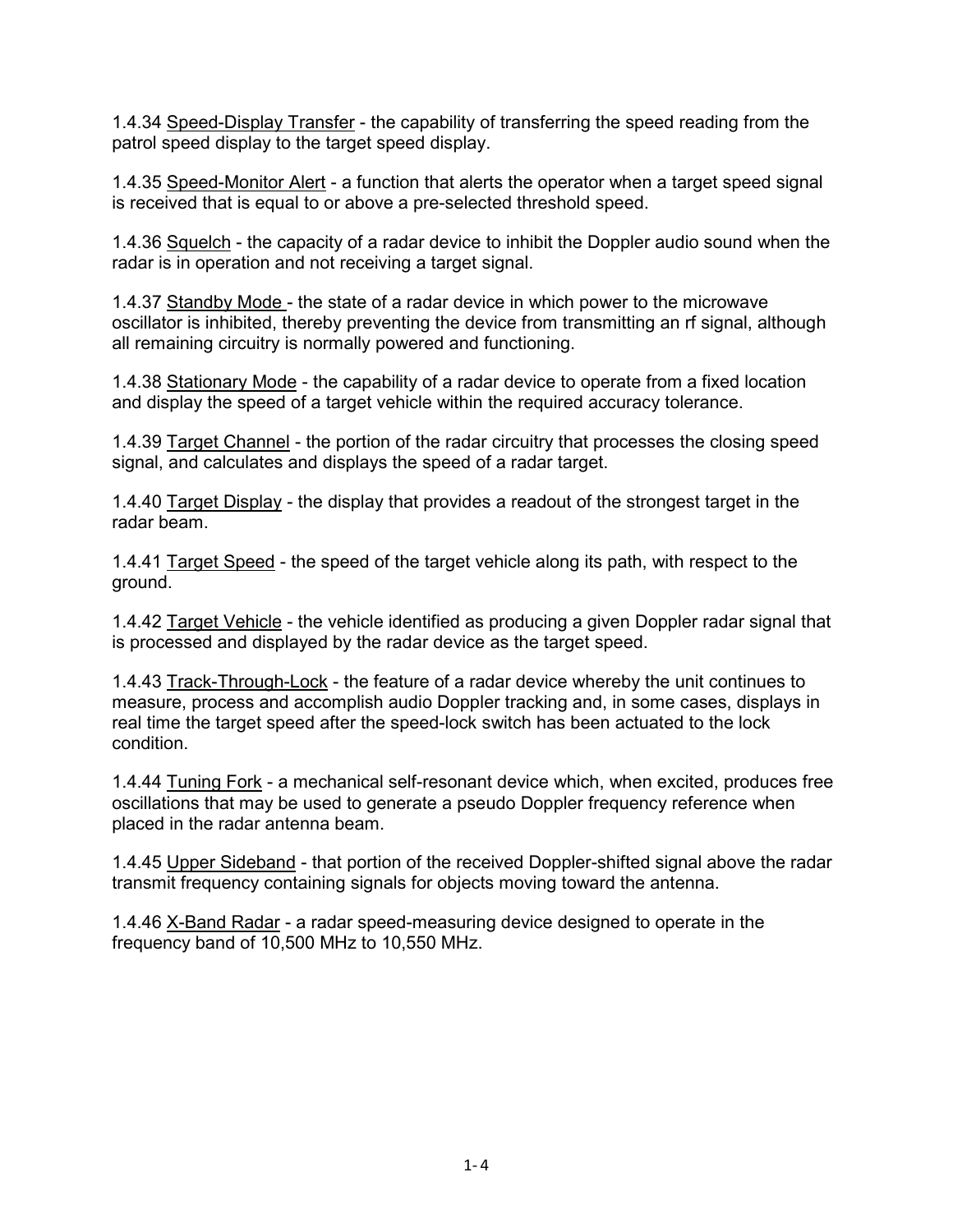## **Section 2 - Requirements**

## <span id="page-10-0"></span>**2.1 Manufacturer Provided Equipment**

Each radar device submitted for testing in accordance with the provisions of these specifications shall be accompanied by the following minimum equipment:

2.1.1 Stationary Radar. One tuning fork.

2.1.2 Stationary Radar Incorporating Fastest Option. Two tuning forks.

2.1.3 Moving Radar. Two tuning forks, mounting hardware.

Any radar manufacturer requesting approval of a characteristic that is outside the specifications contained in this document is required to provide suggested revisions for review by the appropriate IACP Highway Safety Committee designee when submitting the unit under test (UUT). The manufacturer shall supply any adapters or unique test equipment required for testing. (Refer to the IACP Administrative Guide for the Enforcement Technologies Program for complete details.)

#### <span id="page-10-1"></span>**2.2 Manufacturer Provided Information**

2.2.1 Radar Device. Each radar device submitted for testing in accordance with the provisions of these specifications shall be accompanied by the following minimum information:

2.2.1.1 *Installation instructions*. Complete instructions for installing the radar device, including any precautions necessary to minimize or avoid interference from vehicle ignition, heater/air conditioner/defroster blowers or other potentially interfering components when installed in or on a patrol vehicle.

2.2.1.2 *Operating instructions*. Complete operating instructions including test procedures, internal circuit test data, required maintenance, and any operating characteristics that are indicative of, or symptomatic of, possible malfunction of the radar device.

2.2.1.3 *Power supply*. Nominal power supply type, voltage and currents (with and without displays illuminated; with and without target present, and in standby mode if appropriate).

2.2.1.4 *Frequency*. The nominal microwave frequency.

2.2.1.5 *Microwave output power*. The nominal value of microwave output power (in milliwatts) as measured by a microwave power meter connected to the microwave oscillator.

2.2.1.6 *Supply voltage*. Lowest and highest supply voltage level at which the radar device is designed to operate, the low-voltage alert threshold value and display behavior.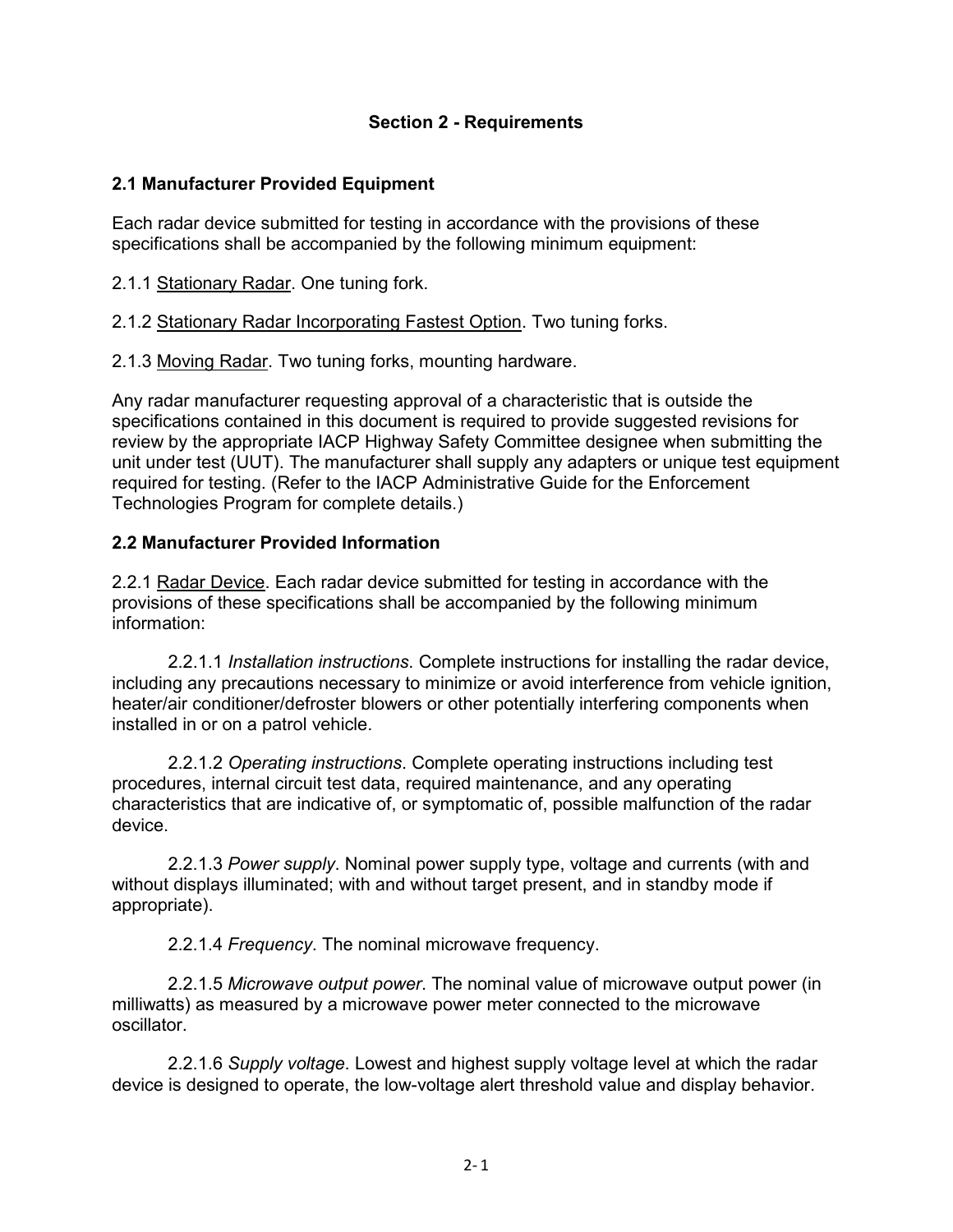2.2.1.7 *Microwave power density*. Maximum microwave power density (mW/cm2) measured in a plane 5 cm (2 in) distant from the front of the antenna.

2.2.1.8 *Horizontal beamwidth*. Antenna horizontal beamwidth in degrees.

2.2.1.9 *Antenna polarization*. Type of antenna polarization, i.e., linear or circular, and orientation.

2.2.1.10 *Operating speed*. Minimum and maximum operating speed of the radar device.

2.2.1.10.1 *Stationary*. Target speed only

2.2.1.10.2 *Moving*. Target and patrol speeds.

2.2.1.11 *Temperature*. The highest and lowest temperature at which the unit is designed to be operated.

2.2.1.12 *Temperature and humidity*. The highest temperature and humidity combination at which the radar device is designed to operate.

2.2.2 Tuning Fork. Each tuning fork shall be accompanied by a calibration certificate including as a minimum:

2.2.2.1 *Serial number*. The serial number of the tuning fork.

2.2.2.2 *Design speed*. The nominal design speed.

2.2.2.3 *Frequency calibration*. A frequency calibration at 21°C (70°F).

2.2.2.4 *Frequency band*. The microwave frequency band for which it is to be used: X, K, or Ka.

2.2.2.5 *Associated radar speed*. The calibrated frequency and associated radar speed in mph or km/h.

2.2.2.6 *Correction factor*. Any correction factor that must be applied to the 21°C (70°F) calibration speed when used at another temperature.

## <span id="page-11-0"></span>**2.3 Manufacturer Labeling**

2.3.1 Radar Device. The control panel of the radar device shall be permanently labeled with the functions and settings of all connectors, switches, controls, and displays. The user manual shall explain each functional mode of the controls. Every connector/control shall be labeled, and the labeling shall, at a minimum, be consistent with one of the functions of the connector/control (§5.3.1).

2.3.2 Tuning Fork. The manufacturer shall permanently mark each tuning fork with the following information: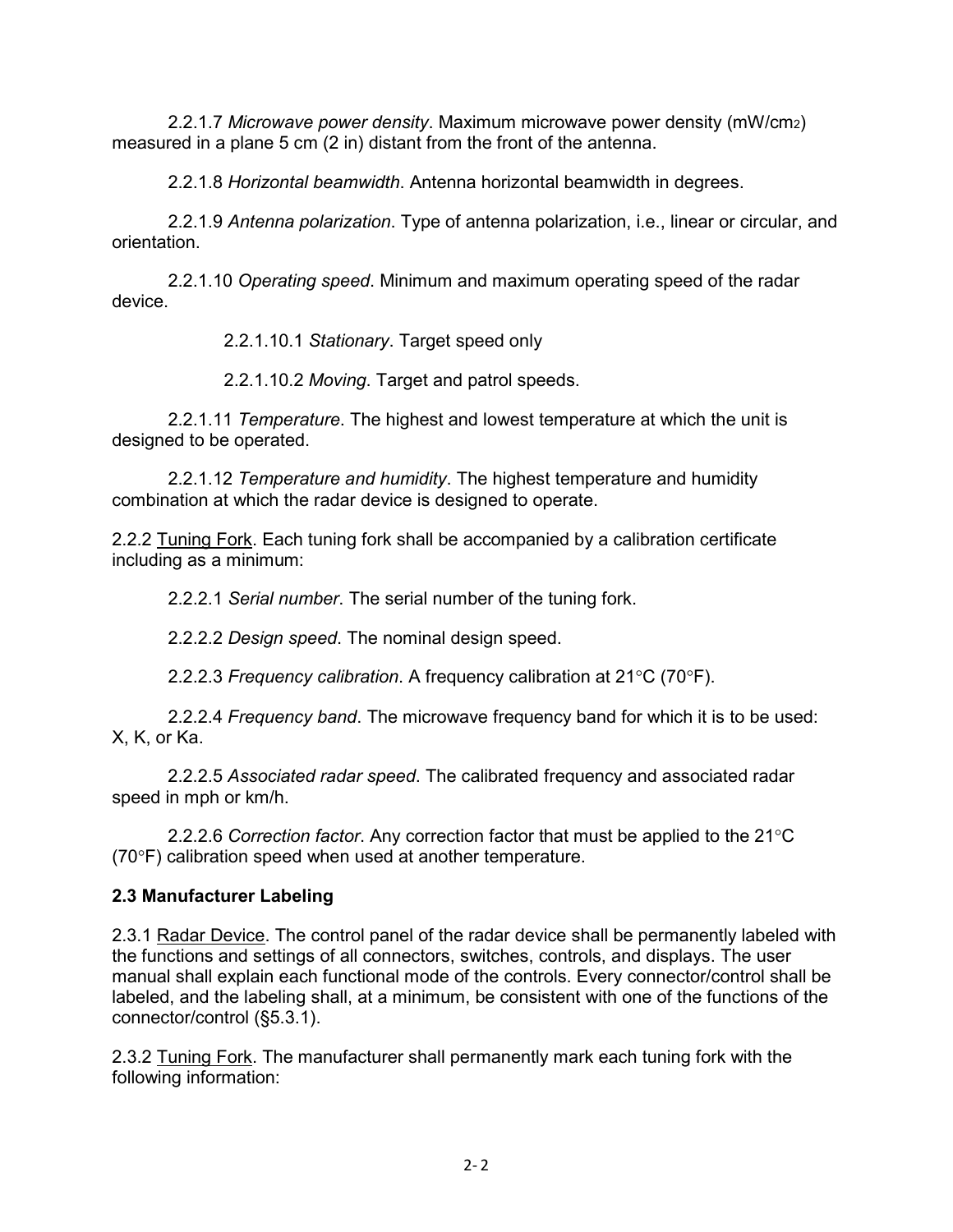2.3.2.1 *Serial number*. A serial number.

2.3.2.2 *Frequency band*. The radar frequency band that it is to be used with: X, K, or Ka.

2.3.2.3 *Speed specification*. A nominal stationary mode radar speed specification including units (km/h or mph).

2.3.2.4 *Ka-band*. Each Ka-band tuning fork with the nominal microwave frequency of its radar device, or marked with a code representing the same.

#### <span id="page-12-0"></span>**2.4 Tuning Fork Calibration**

When tested in accordance with §5.4, the measured frequency of each tuning fork shall be within  $\pm\frac{1}{2}$  % of that specified by the manufacturer (§2.2.2.3) in the certificate of calibration for that tuning fork.

## <span id="page-12-1"></span>**2.5 Radar Device Tuning Fork**

Each radar device when tested in accordance with §5.5 shall meet the following tuning fork requirements, as appropriate. Directional radar devices must provide a means to disable direction discrimination to permit the radar device to respond to the non-directional tuning fork signal for these tests.

2.5.1 All Radar Devices. Each radar device, when placed in the stationary mode, shall respond to the signal from the tuning fork within  $\pm 2$  km/h ( $\pm 1$  mph) of the speed corresponding to the tuning fork frequency (§2.2.2.5 and §2.3.2.3).

2.5.2 Opposite-Direction Moving Mode. Each radar device, when placed into the oppositedirection moving mode, shall simultaneously respond to the signals from two vibrating tuning forks of different frequencies, and shall display the calibration speed designated for the lower-frequency tuning fork as the patrol speed, and the difference between the calibration speed designated for the higher-frequency tuning fork and the calibration speed designated for the lower-frequency tuning fork as the target speed; both displayed speeds shall be within  $\pm 2$  km/h ( $\pm 1$  mph) of the correct values ( $\S2.2.2.5$  and  $\S2.3.2.3$ ).

2.5.3 Same-Direction Moving Mode. Each radar device, when placed into the samedirection moving mode (if such capability is provided by the unit) shall simultaneously respond to the signals from two vibrating tuning forks of different frequencies, except that directional radar devices shall provide the faster target mode of §2.5.3.1 and/or the slower target mode of §2.5.3.2

2.5.3.1 *Faster-target mode*. The radar device shall display the calibration speed designated for the higher-frequency tuning fork as the patrol speed, and the sum of the calibration speed designated for the higher-frequency tuning fork and calibration speed designated for the lower-frequency tuning fork as the target speed; both displayed speeds shall be within  $\pm 2$  km/h ( $\pm 1$  mph) of the correct values ( $\S2.2.2.5$  and  $\S2.3.2.3$ ).

*2.5.3.2 Slower-target mode*. The radar device shall display the calibration speed designated for the higher-frequency tuning fork as the patrol speed, and the difference of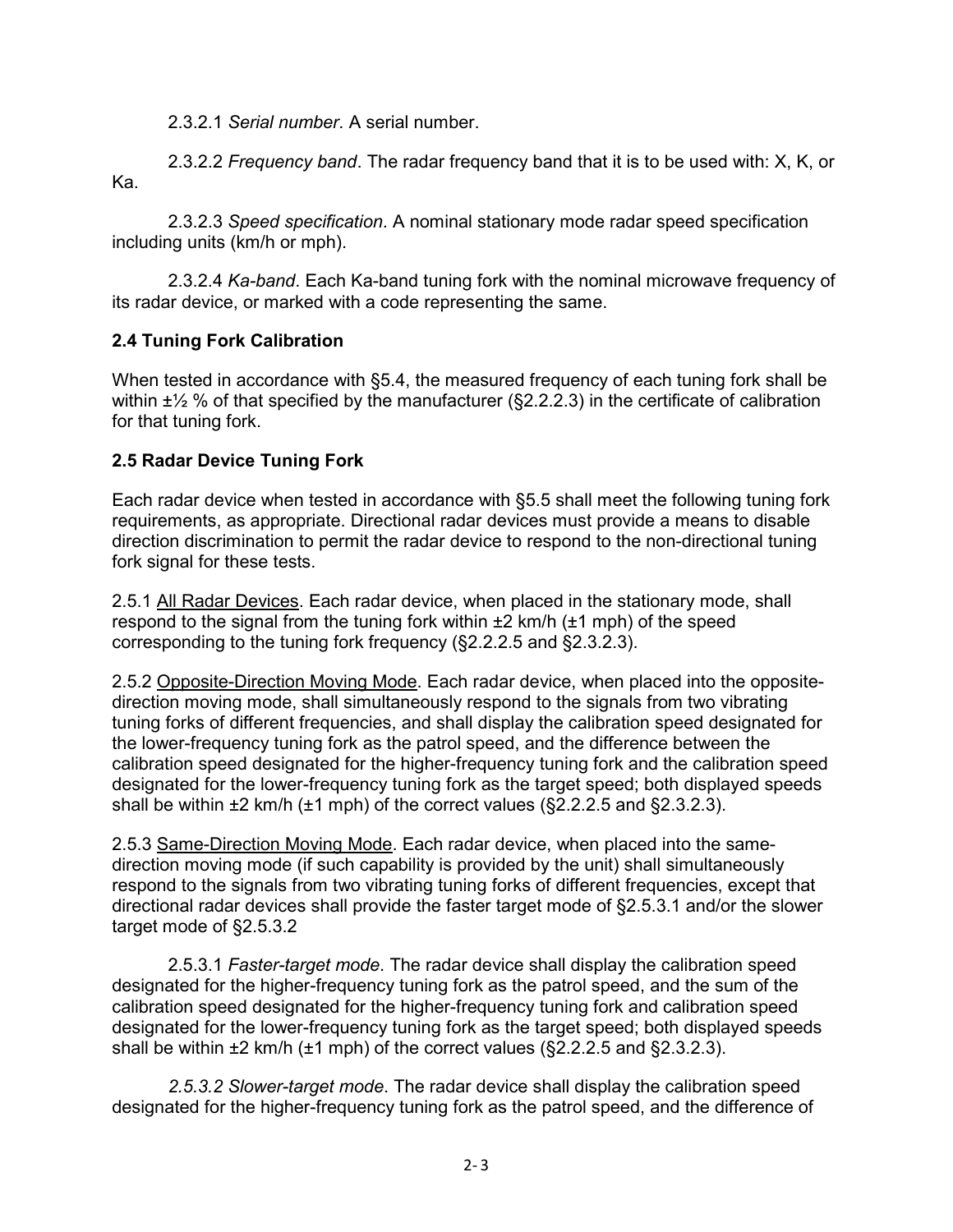the calibration speed designated for the higher-frequency tuning fork and the calibration speed designated for the lower-frequency tuning fork as the target speed; both displayed speeds shall be within  $\pm 2$  km/h ( $\pm 1$  mph) of the correct values.

2.5.4 Radar Devices Incorporating Fastest Option. Each radar device, when placed in the stationary mode, upon activation of the fastest mode feature shall simultaneously respond to the signals from two vibrating tuning forks of different frequencies, and when the higherfrequency tuning fork is held in front of the antenna at a sufficient distance that the higherfrequency signal is weaker than the lower-frequency signal, shall indicate the calibration speed designated for the higher target speed in the fastest display. Both displayed speeds shall be within  $\pm 2$  km/h ( $\pm 1$  mph) of the correct values ( $\S2.2.2.5$  and  $\S2.3.2.3$ ).

## <span id="page-13-0"></span>**2.6 Microwave Transmission**

The microwave characteristics of transmission frequency and frequency stability, input current stability, radiated output power stability, antenna horizontal beamwidth, and antenna near-field power density shall be measured in accordance with §5.6 and shall meet the following requirements:

2.6.1 Transmission Frequency and Frequency Stability. When operated at the standard supply voltage (c.f. §3.1.3), the transmission frequency shall be within the assigned frequency band of 10,500 MHz to 10,550 MHz for X-band radar devices, 24,050 MHz to 24,250 MHz for K-band radar devices, and 33,400 MHz to 36,000 MHz for Ka-band radar devices. For a device intended to operate from a nominal 12 V automotive system, the transmission frequency shall remain within the assigned frequency band if the voltage is raised 20% above the standard supply voltage, or to the manufacturer's specified limit if higher, and when lowered 20% below the standard supply voltage or to the manufacturer's specified lower voltage limit, if lower. In addition, for Ka-band radar devices, the frequency shall remain within  $\pm$ 100 MHz of its nominal value. For devices utilizing a battery pack, the requirements shall be met if the voltage is raised to the manufacturer's specified upper limit and reduced to the manufacturer's specified lower limit. A radar device powered by a battery pack and designed to also use a nominal 12 V automotive battery and adapter as an optional source of power shall also be tested for transmission frequency and frequency stability utilizing this adapter and a standard supply voltage of  $13.6 \text{ V } \pm 20\%$ .

2.6.2 Reserved.

2.6.3 Radiated Output Power Stability. The microwave carrier output power shall not vary by more than  $\pm$ 1.5 dB from the nominal value when the standard supply voltage is varied over the voltage range defined in 2.6.1.

2.6.4 Antenna Horizontal Beamwidth. The total included angle between the -3 dB power points of the main lobe of the microwave beam, relative to the maximum power at the center of the beam, shall not exceed 18º for X-band and 15° for K and Ka-band radar devices.

2.6.5 Antenna Near-Field Power Density. The maximum antenna near-field power density of each radar device shall not exceed 5 mW/cm² or that specified by the manufacturer (§2.2.1.7), whichever is lower. A radar device powered by a battery, and designed to also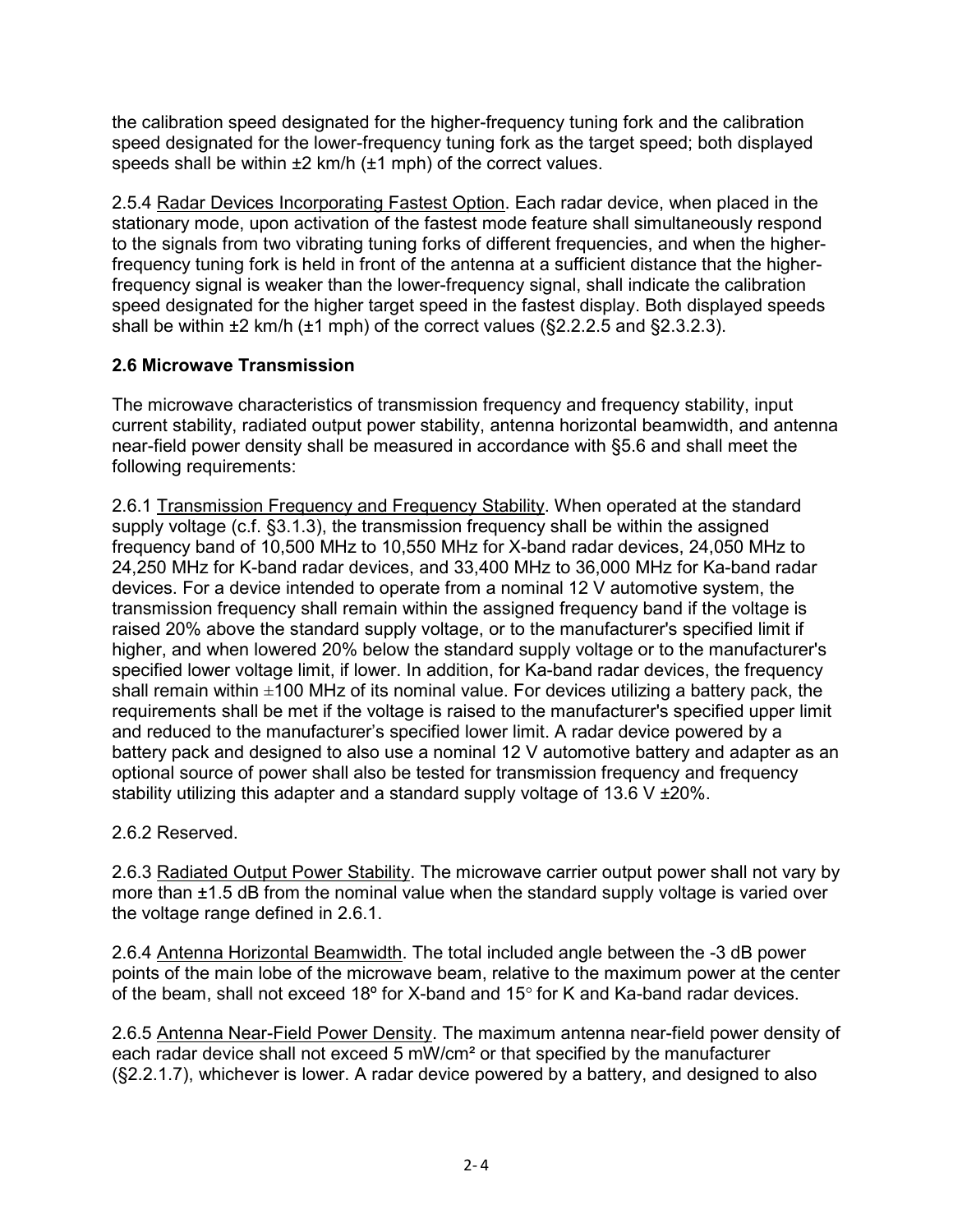use a nominal 12 V automotive system and adapter as an optional source of power, shall also be tested for near-field power density utilizing this adapter.

§2.6.6 Standby/Operate Switch. The manufacturer of each hand-held radar device shall make available to purchasers the following optional feature. A positive action control (standby/operate switch) for hand-held radar devices which, when operated in the stationary mode, must be held depressed for the radar device to transmit electromagnetic energy. When this control is released, the radar device shall cease to transmit electromagnetic energy. No mechanism shall exist as a part of the radar device to lock this control switch in the transmit position.

## <span id="page-14-0"></span>**2.7 Environmental Extremes**

The ability of the radar device to operate in environmental extremes shall be determined using the appropriate test methods described in §5.7 and each radar device shall meet the following requirements:

2.7.1 Operational Temperature Stability. Each radar device shall continue to meet the requirements of §2.5, §2.6.1, and §2.6.3 when exposed to a temperature of -30°C (-22°F) or the lowest temperature at which the manufacturer states that the radar device will operate properly (§2.2.1.11), whichever is lower, and when exposed to a temperature of 60°C (140°F) or the highest temperature at which the manufacturer states that the device will operate properly (§2.2.1.11), whichever is higher, when tested in accordance with §5.7.1 following the exposures.

2.7.2 Operational Humidity Stability. Each radar device shall continue to meet the requirements of §2.5, §2.6.1, §2.6.2, and §2.6.3. when exposed to 90% relative humidity at 37°C (99°F) for a minimum of 8 h, when tested in accordance with §5.7.2 following the exposures.

## <span id="page-14-1"></span>**2.8 Low Supply Voltage Operation**

2.8.1 Low Voltage Accuracy. When tested according to §5.8, the radar unit shall not display any erroneous readings at, or below, the threshold voltage that activates the indicator. Setting the Low Voltage Indicator or other alarm shall not eliminate the requirement to display only correct speeds as a result of the supply voltage being reduced. Inhibiting speed computations or other disabling actions as the voltage is reduced below the low voltage threshold in order to meet the requirement is acceptable. A blank display is not an erroneous reading.

2.8.2 Low Voltage Indicator. Each radar device shall have a low voltage indicator that alerts the operator either visually or audibly when the supply voltage is reduced below a given threshold. For a device intended to operate from a nominal 12 V automotive system, the low voltage indicator shall activate if the supply voltage is reduced to 10.8 V, or to the lowest voltage specified by the manufacturer (§2.2.1.6), whichever is lower. For devices utilizing a battery pack, the low voltage indicator shall activate if the supply voltage is reduced to the lowest operating voltage specified by the manufacturer (§2.2.1.6). The unit may function with the Low Voltage Indicator on but must continue to meet the Accuracy Requirements of 2.8.1.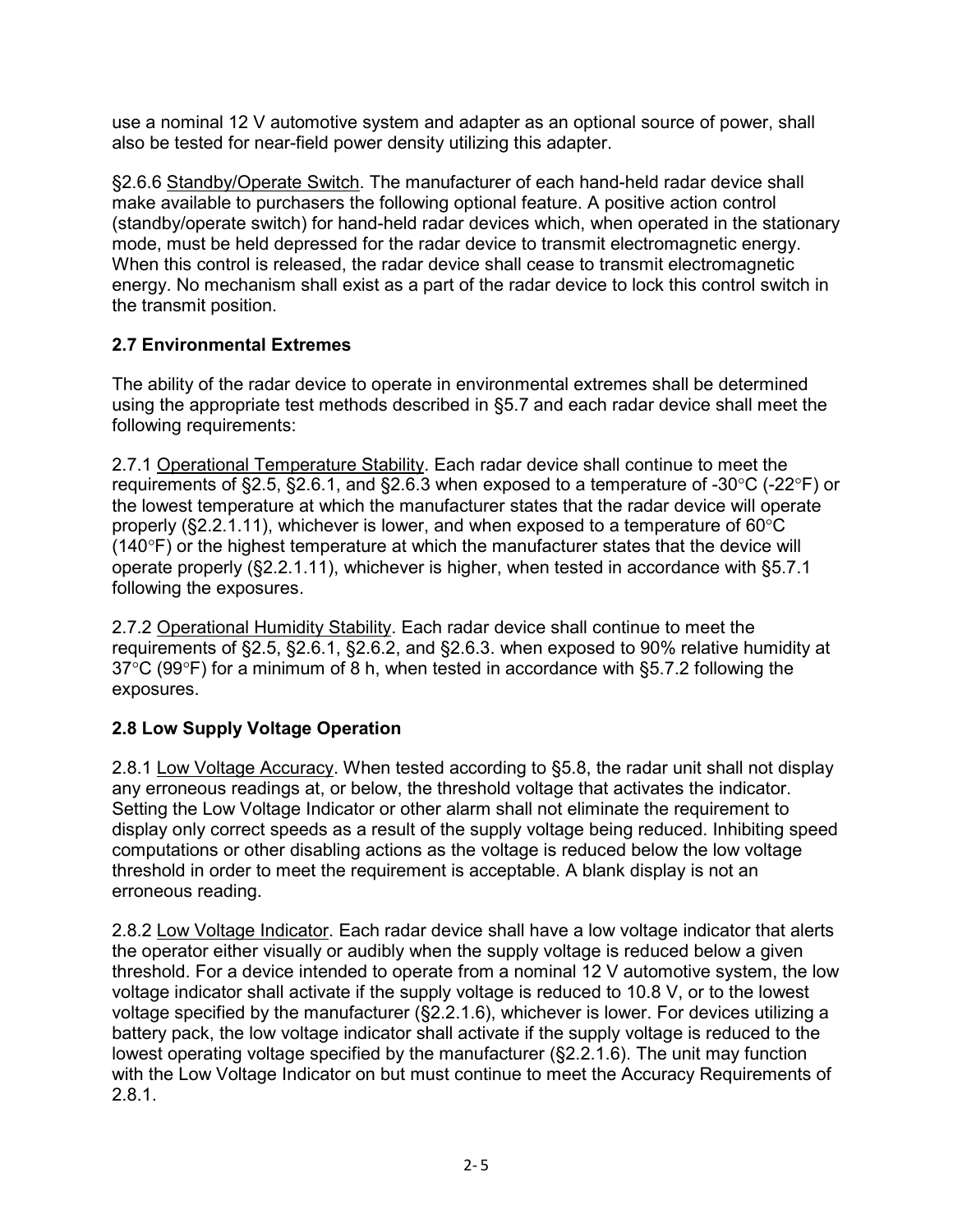#### <span id="page-15-0"></span>**2.9 Doppler Audio**

The Doppler audio output characteristics of audio output and volume control, audio squelch and squelch override, audio track-through-lock, and speed monitor alert shall be tested in accordance with §5.9 and each radar device shall meet the following requirements:

2.9.1 Audio Output and Volume Control. The radar device shall emit a Doppler audio tone that is correlated with the received Doppler signal and any interference present, and it shall have an audio volume-adjustment control.

2.9.2 Audio Squelch and Squelch Override. When the radar device is operated, the Doppler audio tone shall be squelched as long as no target speed signal is being processed. When a target speed signal is present, the Doppler audio signal shall be present in the audio output. The radar device shall permit the operator to inhibit the squelch action to keep the receiver open.

2.9.3 Audio Track-Through-Lock. For those radar devices with a track-through-lock feature, the Doppler audio tone shall continue to follow the received Doppler signal when the speed lock switch is activated.

#### <span id="page-15-1"></span>**2.10 Speed-Monitor Alert**

The radar device shall not have a speed-monitoring alert capability.

## <span id="page-15-2"></span>**2.11 Power Surge**

The power surge characteristics exhibited when switching the radar device from standby to on shall be tested in accordance with §5.11. Switching the radar device from standby to ON shall not cause any erroneous speed readings with a target present.

#### **2.12 Speed Display**

The speed-display characteristics of display readability, display speed-lock control, displayclear function, internal circuit test function, speed-display transfer, signal processing channel sensitivity, target channel speed displays, patrol channel speed displays, and auxiliary displays shall be tested in accordance with §5.12 and shall meet the following requirements:

2.12.1 Display Readability. The display shall be clearly readable when tested in accordance with §5.12.1 and used as intended by the manufacturer.

2.12.2 Display Speed-Lock Control. If provided, the speed-lock switch shall:

2.12.2.1 *Speed locked*. Preserve the displayed target vehicle and patrol vehicle (moving mode) speed readings.

2.12.2.2 *Manual lock*. The speed-lock switch shall require manual actuation by the radar device operator and shall not be capable of automatic self-lock.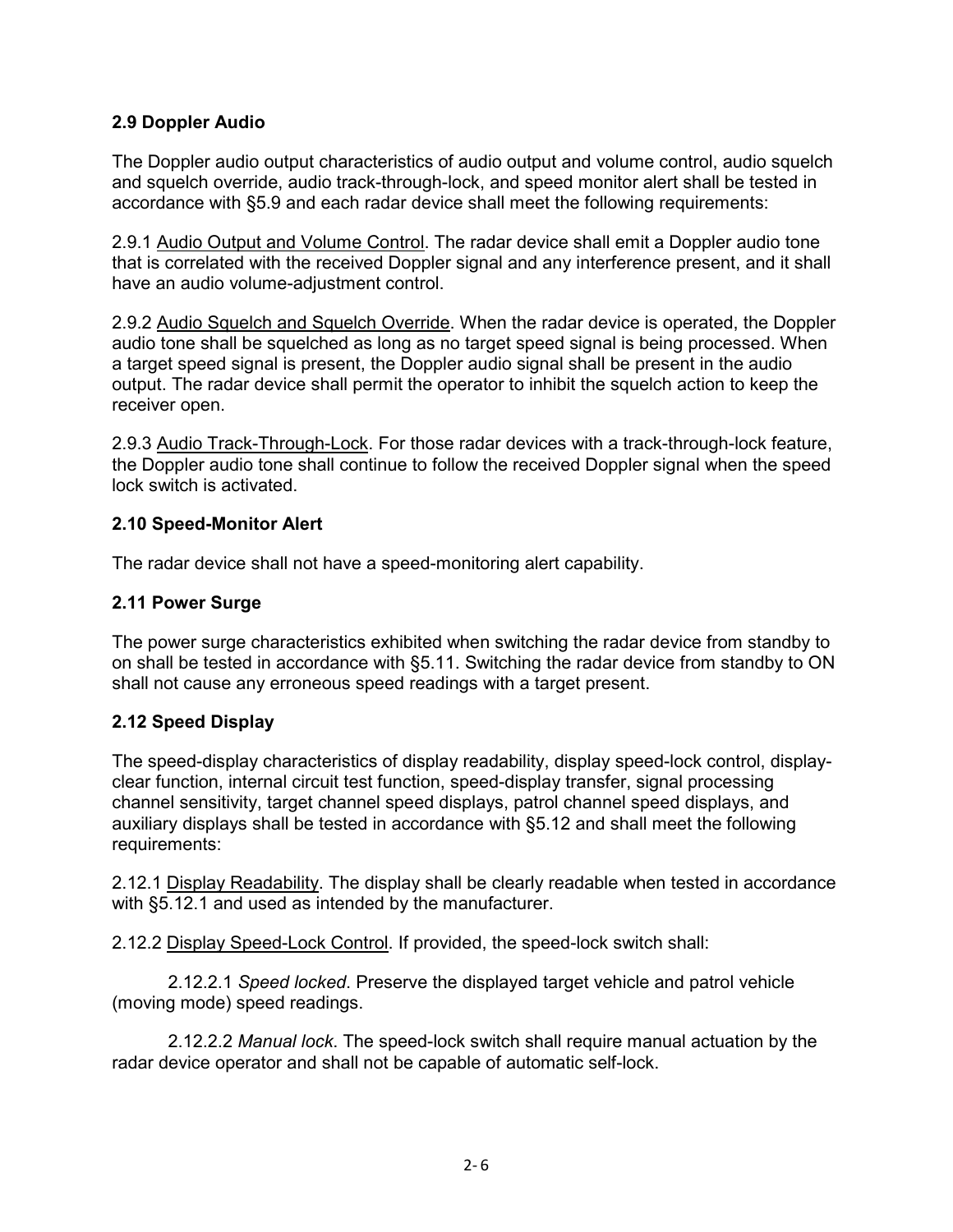2.12.2.3 *Track-through-lock*. When the radar device has a track-through-lock capability, the speed reading(s) displayed after locking shall be the target speed and patrol speed (moving mode only) that existed at the instant the speed-lock switch was activated.

2.12.2.4 *Speed recall*. The radar device shall not recall a previous speed reading when the speed-lock switch is activated.

2.12.2.5 *Patrol speed blanking*. The radar device shall not be capable of blanking the patrol speed display except after it is locked.

2.12.3 Display-Clear Function. The selection of a different mode of operation of the radar device such as switching from off to on, lock to clear, between stationary and moving mode, opposite and same-direction mode, or faster and slower target mode, shall automatically clear the radar device of all displayed readings whether the speed-lock switch is activated or not, unless the radar device retains displayed information indicating the mode used to acquire the locked-in target speed. It shall be permissible to accomplish a test sequence without clearing locked-in speed readings.

2.12.4 Internal Circuit Test Function. The radar device shall have a self-test function that, when activated, determines whether or not internal signals will be processed and displayed to within ±2 km/h (±1 mph). The radar device shall display the correct reading(s) when performing the internal circuit test function and it shall be impossible for the radar device to lock-in the speed displays caused by this test. These readings shall be cleared when the radar device is switched to another mode of operation. The internal circuit test switch shall not be labeled "Cal" or "Calibrate."

2.12.5 Speed-Display Transfer. In the moving mode the radar device shall not be capable of transferring the patrol-speed reading from the patrol-speed display to the target-speed display.

#### 2.12.6 Signal Processing Channel Sensitivity

2.12.6.1 *Stationary mode target channel sensitivity*. When the radar device is operating in the stationary mode, its signal processing channel sensitivity shall not vary more than 10 dB for targets traveling at speeds of 56 km/h to 144 km/h (35 mph to 90 mph) nor more than 5 dB for targets traveling at speeds of 96 km/h to 144 km/h (60 mph to 90 mph).

2.12.6.2 *Opposite-direction moving mode target channel sensitivity*. When the radar device is operated in the opposite-direction moving mode at a patrol speed of 40 km/h (25 mph), its closing speed channel sensitivity shall not vary more than 10 dB for targets traveling at speeds of 64 km/h to 144 km/h (40 mph to 90 mph), except for those targets traveling at the patrol speed or a multiple of the patrol speed. When operated at a patrol speed of 80 km/h (50 mph), its closing-speed channel sensitivity shall not vary more than 5 dB for targets traveling at speeds of 96 km/h to 144 km/h (60 mph to 90 mph).

2.12.6.3 *Same-direction moving mode target channel sensitivity*. When the radar device is operated in the same-direction moving mode at a patrol speed of either 64 km/h (40 mph) or 88 km/h (55 mph) its signal processing channel sensitivity shall not vary more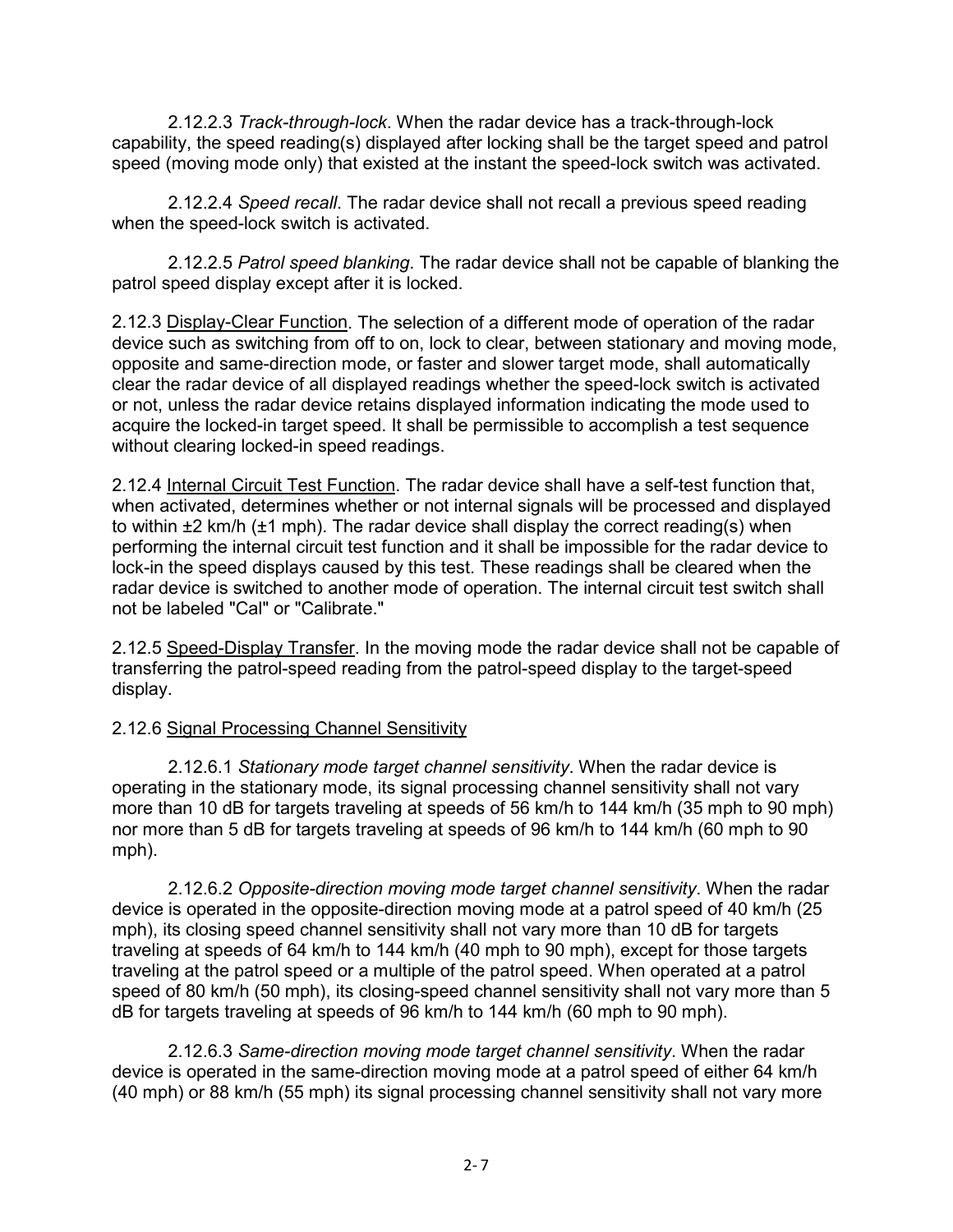than 10 dB for targets traveling faster, or slower, but within 8 km/h to 40 km/h (5 mph to 25 mph) of the patrol speed.

## 2.12.6.4 *Fastest Option*

2.12.6.4.1 *All radar device types*. When the radar device is operated in the fastest option with a target speed of 40 km/h (25 mph) and a target speed of 64 km/h (40 mph), the fastest display shall indicate the higher of the target speeds.

2.12.6.4.2 *Moving mode only*. When the radar device is operated in the moving fastest option, with a patrol speed of 80 km/h (50 mph) and two target speeds, 64 km/h (40 mph) and 136 km/h (85 mph), the fastest display shall indicate the higher of the target speeds.

2.12.6.5 *Directional Radar Devices.* When operating in a direction-sensing mode, directional radar devices shall be capable of discriminating between targets moving toward and targets moving away from the radar.

## 2.12.7 Target Channel Low and High Speed Displays

## 2.12.7.1 *Stationary mode*

2.12.7.1.1 *Low Speed*. The target signal processor channel and the target speed display shall function at a speed of 32 km/h (20 mph) or the lowest speed at which the manufacturer states that the device will operate properly, whichever is lower.

2.12.7.1.2 *High Speed*. The target signal processor channel and the target speed display shall function at a speed of 160 km/h (100 mph) or the highest speed at which the manufacturer states that the device will operate properly, whichever is higher.

## 2.12.7.2 *Opposite-direction moving mode*

2.12.7.2.1 *Low Speed*. The target signal processor channel and the target speed display shall function properly at a speed of 32 km/h (20 mph) or the lowest speed at which the manufacturer states, whichever is lower.

2.12.7.2.2 *High Speed*. X, K, and Ka-band radar devices shall process closing speeds of at least 272 km/h (170 mph). K-band radar devices shall not process closing speeds of 336 km/h (210 mph) or greater.

#### 2.12.7.3 *Same-direction moving mode*.

2.12.7.3.1 *Low Speed*. The device shall process closing speeds within ±8 km/h (±5 mph) of the patrol speed, or the lowest closing speed the manufacturer states the device will operate properly, whichever is the lower closing speed.

2.12.7.3.2 *High Speed*. X, K, and Ka-band radar devices shall process closing speeds within 40 km/h (25 mph) of the patrol-speed, or the highest closing speeds the manufacturer states that the device will operate properly, whichever is the higher closing speed.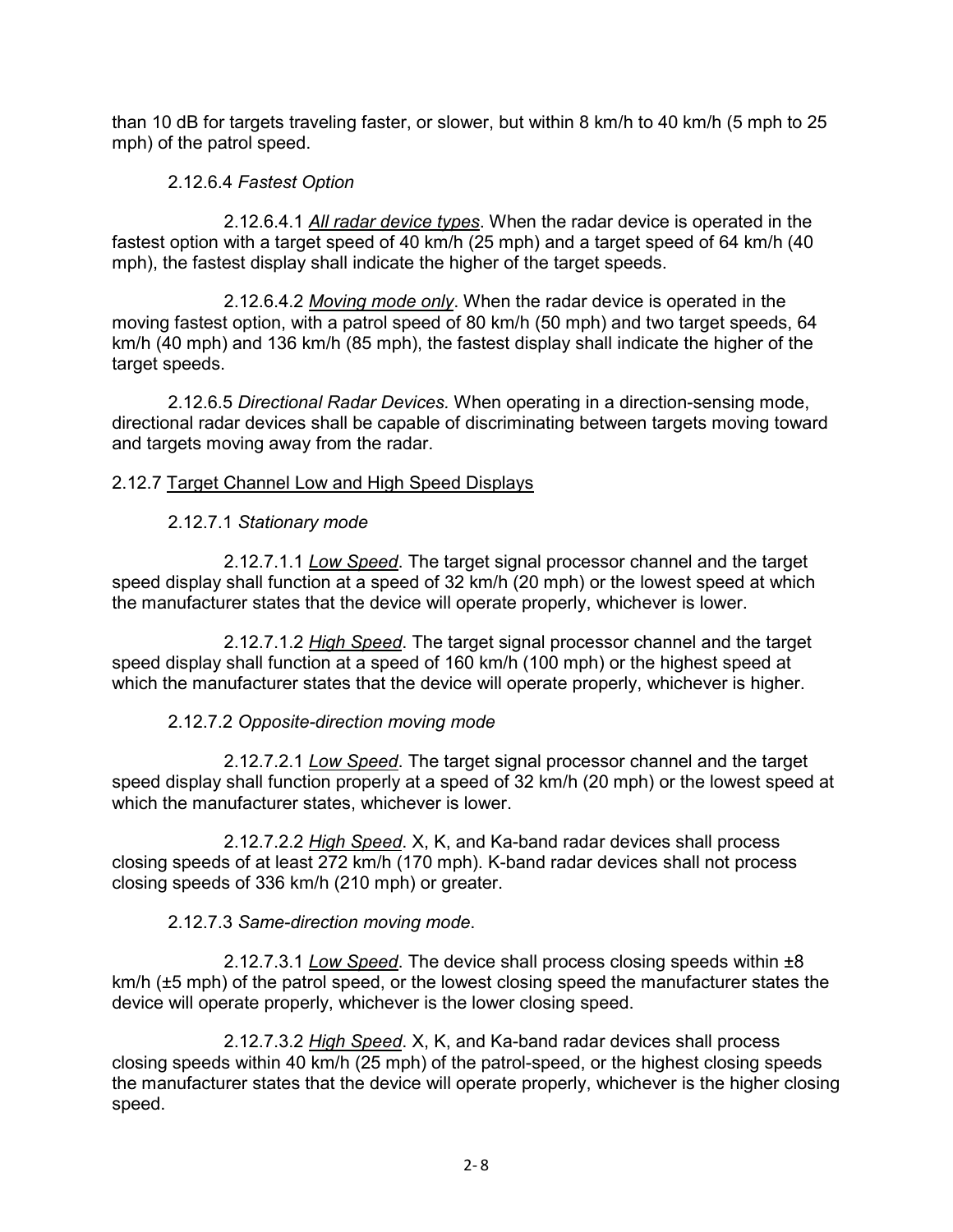#### 2.12.8 Patrol Channel-Speed Displays (Moving-Radar Devices)

#### 2.12.8.1 *Low and high speed readings*

2.12.8.1.1 *Low Speed*. The patrol signal processor channel and the patrolspeed display shall function as specified in the test procedure of §5.12.8.1, at patrol speeds down to 32 km/h (20 mph) or the lowest patrol speed at which the manufacturer states the device will operate properly (§2.2.1.10), whichever is lower, when operating in the moving mode.

2.12.8.1.2 *High Speed*. The patrol signal processor channel and the patrolspeed display shall function as specified in the test procedure of §5.12.8.1 at a patrol-speed of 112 km/h (70 mph) or the highest patrol-speed at which the manufacturer states the device will operate properly (§2.2.1.10), whichever is higher, when operating in the moving mode.

2.12.8.2 *Patrol-Speed Changes*. When tested in accordance with §5.12.8.2 the patrol signal processor channel shall track the patrol-speed within ±2 km/h (±1 mph) and maintain proper radar device performance while the patrol-speed changes at a rate of 4.8 km/h (3 mph) per second.

2.12.9 Auxiliary Displays. If the radar device has auxiliary speed displays, the requirements specified for the target channel and patrol channel displays shall apply to the auxiliary displays.

If the radar device utilizes a separable, remote display module, this remote module shall display, as a minimum, the retained target speed. The remote module shall blank all displays or display current radar information when reconnected to the radar device.

2.12.10 Same-Direction Moving-Mode Speed Computation Indicator. For non-directional radar devices having a same-direction moving-mode capability, the readout unit shall have a visual indicator showing whether target speed is being computed on the basis of a target vehicle traveling faster or slower than the patrol vehicle. This requirement does not apply to directional radar devices that automatically perform the correct faster/slower target speed calculation using direction-of-travel information.

2.12.11 Fastest Option Indicator. For those radar devices having a fastest option (moving or stationary), in which the fastest readout replaces any other speed readout, the readout unit shall have a visual indicator showing that the target speed being displayed is associated with a faster target within the radar beam. This visual indicator is not required if a dedicated readout is used for the fastest display.

#### <span id="page-18-0"></span>**2.13 Conducted Electromagnetic Interference**

The susceptibility of the radar device to conducted electromagnetic interference (EMI) from the vehicle alternator, vehicle ignition, air conditioner/heater motor, windshield wiper motor and typical police and citizens band transceivers shall be tested in accordance with §5.13. A radar device powered by a battery pack and designed to also accept a nominal 12 V automotive battery and adaptor as an optional source of power, shall also be tested for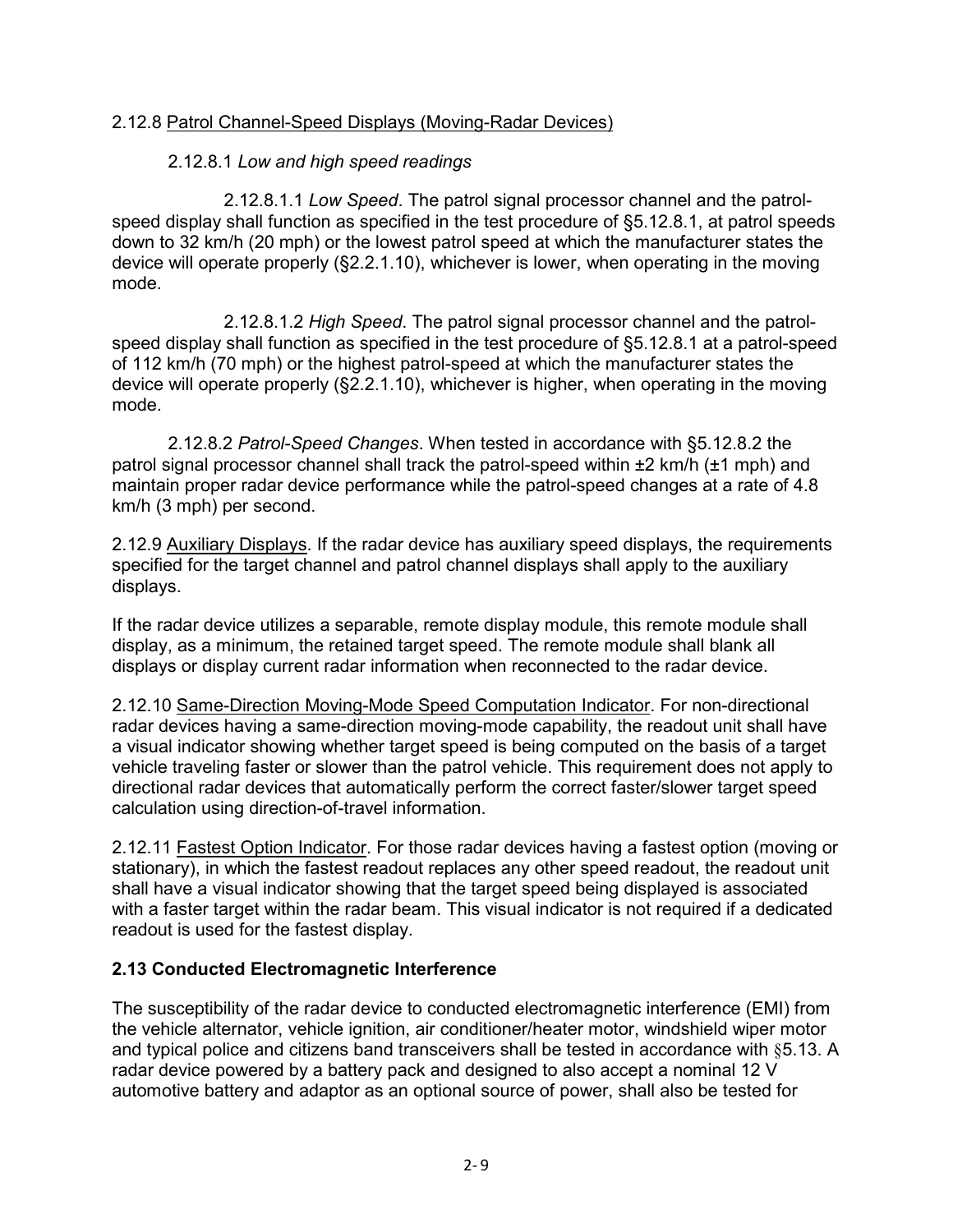susceptibility to EMI (§5.13.1 through §5.13.4) utilizing this adaptor. During these tests, a blank target speed display shall not be considered an erroneous reading. Each radar unit, when tested in accordance with §5.13, shall meet the following requirements:

2.13.1 Simulated Vehicle Alternator Interference. When subjected to a 10  $\mu$ s to 20  $\mu$ s wide pulse signal of 1 V p-p (peak-to-peak) amplitude (except for transition spikes) having a maximum rise time of 2 μs and a maximum fall time of 2 μs (both excluding ringing) and having a ringing time no greater than 8 μs, with a pulse repetition rate between 200 pps (pulses per second) and 10,000 pps, the radar device shall not display any erroneous readings.

2.13.2 Simulated Vehicle Ignition, Air Conditioner/Heater Motor and Windshield Wiper Motor Interface. When subjected to a negative ramp sawtooth wave signal of 1 V p-p with a positive rise time of a maximum of 2 μs over a frequency range of 200 Hz to 10 kHz, the radar device shall not display any erroneous readings.

2.13.3 Simulated Police FM Transceiver Interference. When subjected to a 10 mW frequency modulated (FM) radio frequency signal in each police radio frequency band, the radar device shall not display any erroneous speed readings.

2.13.4 Simulated Citizen Band (CB) AM Transceiver Interference. When subjected to a 5 mW amplitude modulated (AM) radio frequency in any of the CB channels specified in §5.13.4, the radar device shall not display any erroneous speed readings.

## **2.14 Radiated Electromagnetic Interference**

The operational test requirements of radio frequency transceiver interference and speed accuracy shall be tested in accordance with §5.14. A radar device powered by a battery pack and designed to also use a nominal 12 V automotive system and adapter as an optional source of power shall also be tested for operability under requirement (§5.14.1) for police FM transceiver interference utilizing this adapter. During these tests, a blank target speed display shall not be considered an erroneous reading. Each radar device shall meet the following requirements:

2.14.1 Police FM Transceiver Interference. The radar device shall not display any erroneous speed readings when a police FM radio transceiver, properly installed in the radar equipped patrol vehicle, is operating while the patrol vehicle is standing still with the radar device in the stationary mode and tracking a just-acquired distant target traveling at a speed of 80 km/h (50 mph). The radar device shall not display any erroneous readings when a hand held police FM transceiver with an integral antenna is operated inside the patrol vehicle under similar circumstances.

2.14.2 Citizens Band (CB) AM Transceiver Interference. The radar device shall not display any erroneous speed readings when a CB AM transceiver properly installed in the radar equipped patrol vehicle is operating while the patrol vehicle is standing still with the radar device in the stationary mode and tracking a just-acquired distant target traveling at a speed of 80 km/h (50 mph).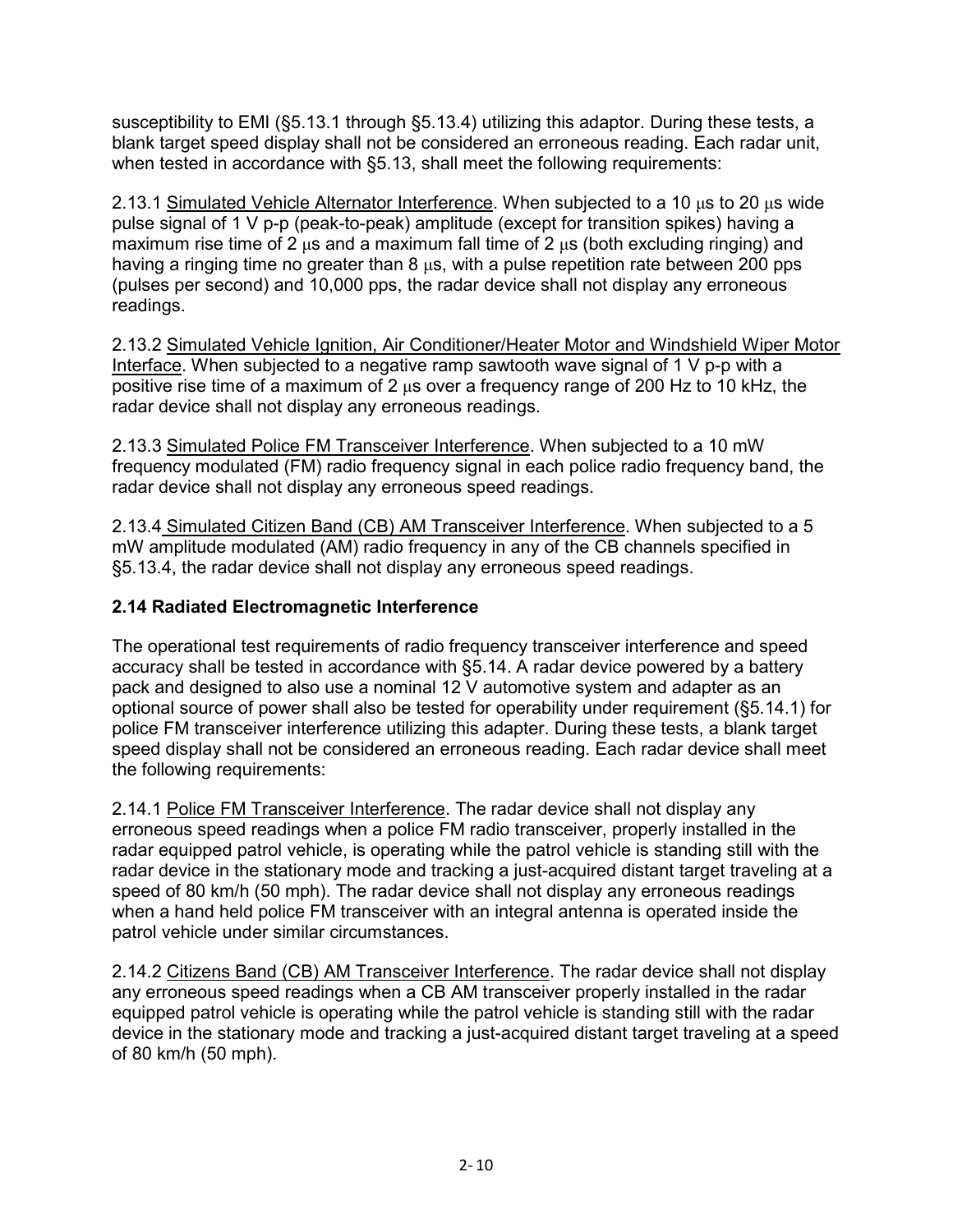#### 2.14.3 Adjacent Vehicle Radio Frequency Interference

2.14.3.1 *FM Transceiver*. The radar device shall not display any erroneous speed readings when a second vehicle with a transmitting police FM transceiver is driven within 3 m (10 ft) of the stationary patrol vehicle while the radar device is operating and tracking a just-acquired distant target traveling at a speed of 80 km/h (50 mph).

2.14.3.2 *CB AM Transceiver*. The radar device shall not display any erroneous speed readings when a second vehicle with a transmitting CB AM transceiver is driven within 3 m (10 ft) of the stationary patrol vehicle while the radar device is operating and tracking a just-acquired distant target traveling at a speed of 80 km/h (50 mph).

#### <span id="page-20-0"></span>**2.15 Speed Accuracy: Field Operation**

When tested in accordance with §5.15, each radar device shall meet the following requirements:

2.15.1 Stationary Mode. When operated in the stationary mode, display the correct speed of a target vehicle traveling at speeds of 32 to 160 km/h (20 to 100 mph) within +2, -3 km/h (+1, -2 mph). Radar devices having direction-discrimination capability shall be capable of discriminating between targets moving toward the radar device and targets moving away from the radar device.

2.15.2 Moving Mode. When operated in the moving mode, display the correct patrol vehicle speed and target vehicle speed of a radar target within  $\pm 3$  km/h ( $\pm 2$  mph). Radar devices having direction-discrimination capability shall discriminate between targets moving faster than the patrol vehicle and those moving slower than the patrol vehicle in same direction mode and automatically display the correct target vehicle speed while direction discrimination is enabled.

#### <span id="page-20-1"></span>**2.16 Common Output Protocol**

Radar devices that have the optional Common Output Protocol (COP) shall pass all the COP tests specified in Section 5.16.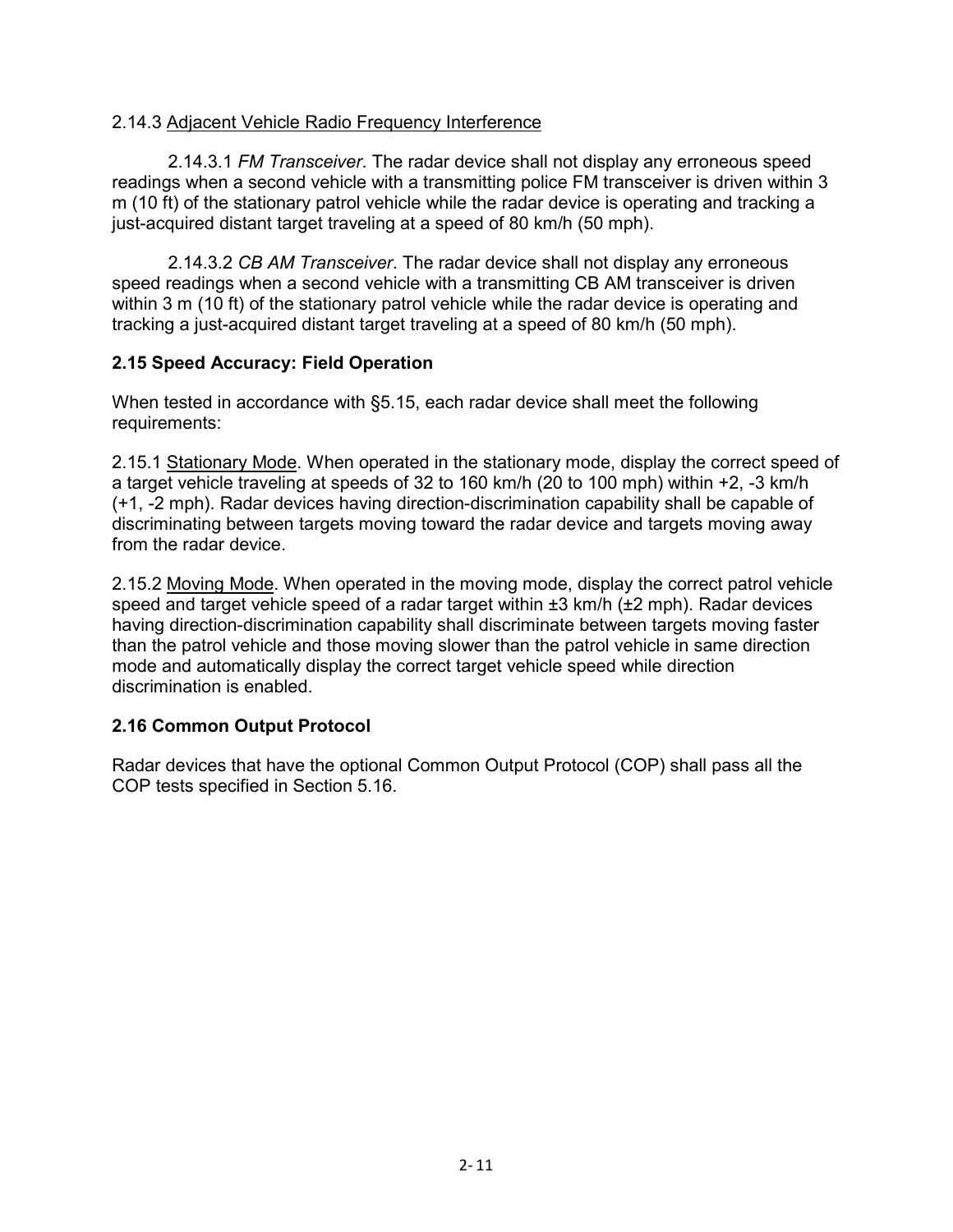### **Section 3 - Test Conditions**

## <span id="page-21-0"></span>**3.1 Test Conditions**

Allow all measurement equipment to warm up until the system has achieved sufficient stability to perform the measurement. Unless otherwise specified, perform all measurements under standard test conditions as follows:

3.1.1 Standard Temperature. Standard ambient temperature shall be between 20°C (68°F) and 30°C (86°F).

3.1.2 Standard Relative Humidity. Standard relative humidity shall be between 10% and 85%.

3.1.3 Standard Supply Voltage. For a device intended to operate from a nominal 12 V automotive system, the standard supply voltage shall be 13.6 V  $\pm$  0.1 V. For devices utilizing a battery pack, the standard supply voltage shall be a value specified by the manufacturer. A well-filtered electronic power supply capable of a voltage adjustment of ±25% from the nominal should be used for laboratory testing and is recommended for other tests in place of the battery for safety and convenience. The standard supply voltage shall be applied to the input terminals of the dc supply cables (including all connectors and circuit protectors) *as furnished by the manufacturer.* Adjust the power supply to within 1% of the specified standard voltage.

3.1.4 Standard Supply Input Current. The standard input current shall be the value measured while the radar device is operating and receiving a target signal.

3.1.5 Dual Antennas. For a device capable of operating with dual antennas, all tests shall be conducted using the front antenna; however, both antennas shall be connected, unless otherwise stated.

3.1.6 Special Instructions. Each time a test method requires that the radar device be connected to the simulator test range (hereinafter called "simulator"), the radar device must also be connected to the standard supply voltage source and properly aligned on the simulator.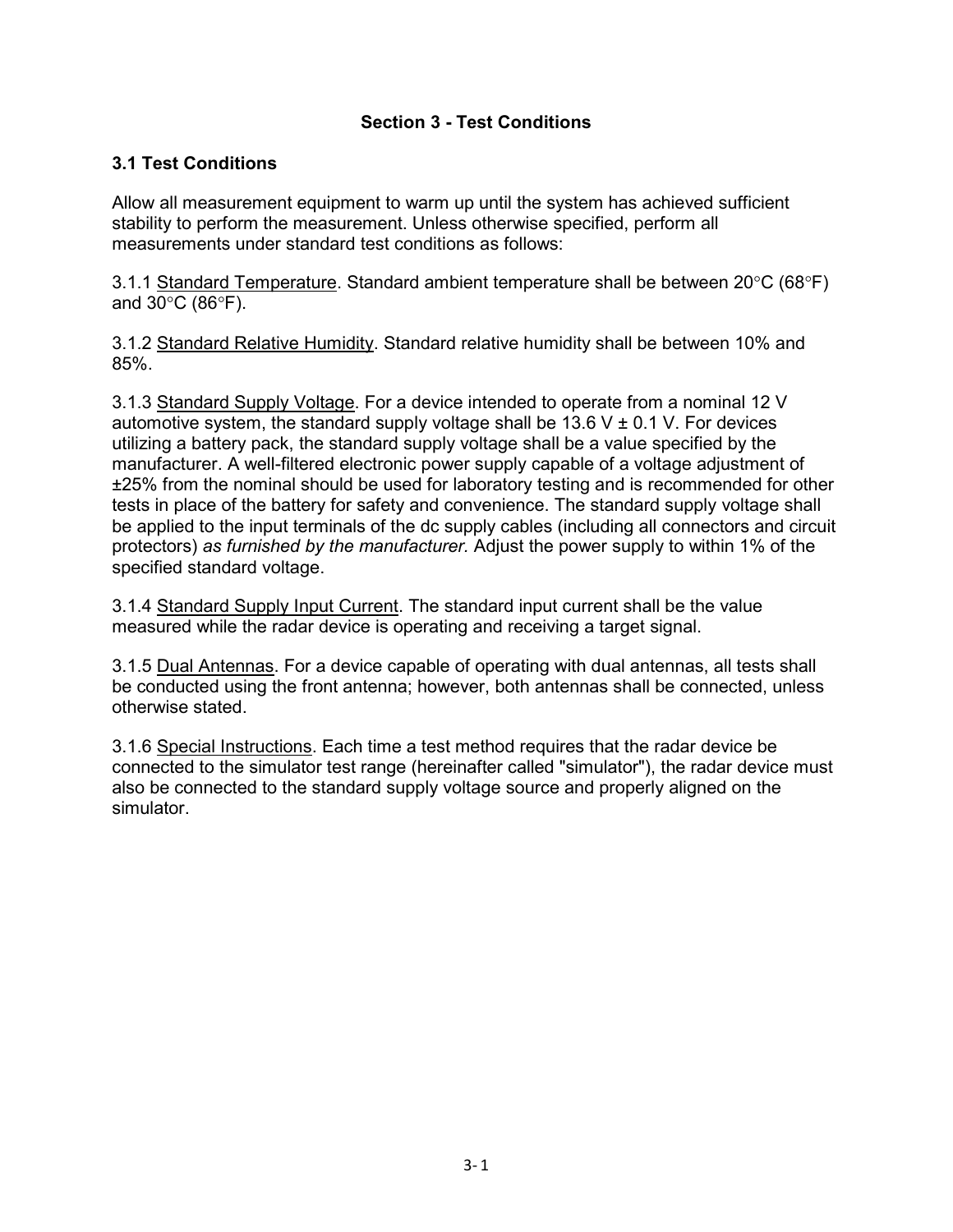## **Section 4 - Test Equipment**

## <span id="page-22-0"></span>**4.1 Test Equipment**

The test equipment discussed in this section is limited to that equipment which is most critical in making the measurements discussed in this document. All other test equipment shall be of laboratory instrumentation quality. All test equipment, except the anechoic chamber, shall be provided with instruction manuals.

### <span id="page-22-1"></span>**4.2 Audio Frequency Synthesizer**

The audio frequency synthesizer, usually used for calibrating the tuning forks, shall have a frequency range of 200 Hz to 21 kHz, a resolution of at least 0.01 Hz, and a measurement uncertainty no greater than 1 part in  $10^6$ .

#### <span id="page-22-2"></span>**4.3 Microphone**

The microphone shall have a frequency range of 300 Hz to 10 kHz and shall be capable of coupling tuning fork tones into an amplifier or oscilloscope.

#### <span id="page-22-3"></span>**4.4 Environmental Chamber**

The environmental chamber or chambers shall produce air temperatures that meet the requirements of §2.7.1 and §2.7.2 while shielding the test radar device from heating or cooling air currents blowing directly on it. The temperature of the radar device shall be measured with a thermometer separate from the sensor used to control the chamber air temperature and shall have an uncertainty no greater than  $\pm 1^{\circ}C$  ( $\pm 2^{\circ}F$ ). Likewise, humidity shall be measured with a hygrometer separate from the sensor used to control humidity and shall have an uncertainty no greater than ±2%.

#### <span id="page-22-4"></span>**4.5 Anechoic Chamber**

The microwave anechoic chamber shall be shielded to exclude outside interference and shall be constructed to minimize internal microwave reflections from the chamber wall, floor and ceiling.

#### <span id="page-22-5"></span>**4.6 Microwave Frequency Counter**

The microwave frequency counter shall be capable of measuring microwave frequencies from 10,500 MHz to 10,550 MHz, from 24,050 MHz to 24,250 MHz, and from 33,400 MHz to 36,000 MHz with an uncertainty no greater than 1 part in 10<sup>7</sup>.

#### <span id="page-22-6"></span>**4.7 Field Strength Meter**

The field strength meter shall have a probe with omnidirectional pickup characteristics and a 10 cm (4 in) diameter protective sphere, and shall be capable of measuring E-field power densities from 0.01 mW/cm<sup>2</sup> with an uncertainty no greater than  $\pm 1$  dB.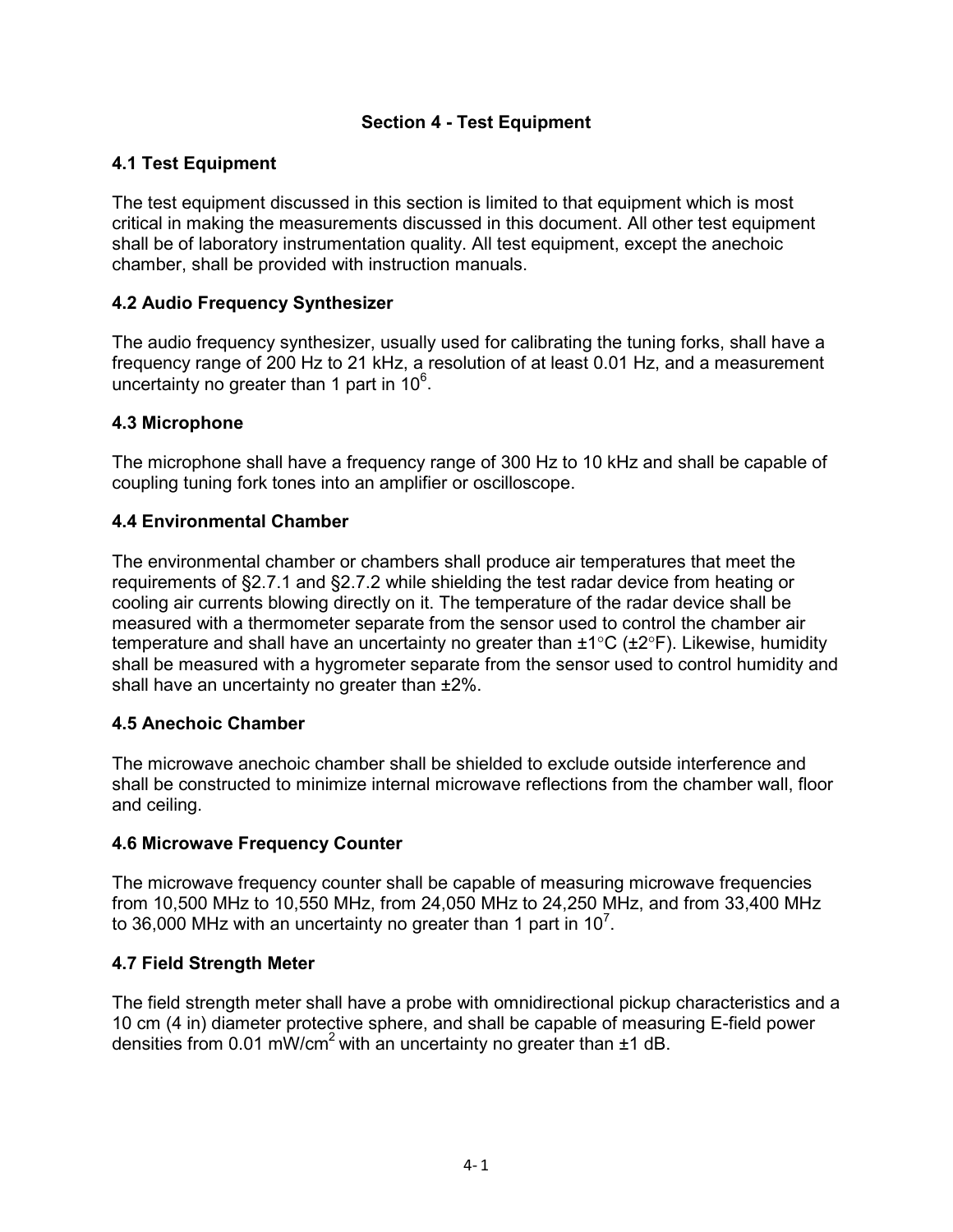## <span id="page-23-0"></span>**4.8 Isotropic Probe**

The isotropic probe shall have sensor antennas consisting of three orthogonal dipoles enclosed in a 10 cm (4 in) diameter protective sphere, a minimum detectable power density level of 0.01 mW/cm<sup>2</sup> over the frequency range of 10,000 MHz to 40,000 MHz and high resistance between the sensor and metering units.

## <span id="page-23-1"></span>**4.9 Simulator Test Range**

The simulator test range shall have the capability of mounting the radar device in an interference free environment and the means of generating modulation reflection signals as pseudo-Doppler audio signals. It shall be able to simultaneously produce simulated patrol, target, and fastest target vehicle speeds. The simulator test range shall consist of a mounting bench, three audio signal generators, an anechoic chamber, and a microwave single-side-band (SSB) modulator. The audio generators shall operate from 200 Hz to 21 kHz with frequency counters having an uncertainty of less than 1 part in  $10^6$  and shall have a calibrated output with an uncertainty no greater than ±2 dB. If integral frequency counters are not included, separate counters with the required accuracy shall be used. The SSB modulator shall be capable of generating SSB modulation for frequencies of 200 Hz to 21 kHz with independent (upper / lower) sideband selection for each of the three modulation sources, and test personnel shall be able to visually monitor the microwave signal level.

The SSB modulator shall provide a minimum of 15dB suppression of the unwanted sideband for modulation frequencies of 200 Hz to 21 kHz with all individual distortion products (modulation harmonics) at least 40 dB below the desired output for signals over a 40 dB dynamic range. The residual noise level produced by the modulator shall be 50 dB or more below maximum output, measured in a 100 Hz noise bandwidth for frequencies from 200 Hz to 21 kHz.

#### <span id="page-23-2"></span>**4.10 Line Impedance Stabilization Network (LISN)**

The LISN, constructed as in Figure 1 with shielded terminals, shall be capable of simultaneously interfacing with the radar device, the standard supply voltage source, and the interference injection generator.

#### <span id="page-23-3"></span>**4.11 Isolation Transformer**

The isolation transformer shall have a 4:1 impedance ratio, a frequency range of 30 Hz to 16 kHz, and the secondary as connected shall be capable of handling the current flow without saturating the core.

#### <span id="page-23-4"></span>**4.12 Pulse Generator**

The pulse generator shall be capable of producing 20 V p-p across a 50  $\Omega$  output impedance with rise and fall times of less than 1  $\mu$ s and pulse repetition rates of 200 pps to 10,000 pps.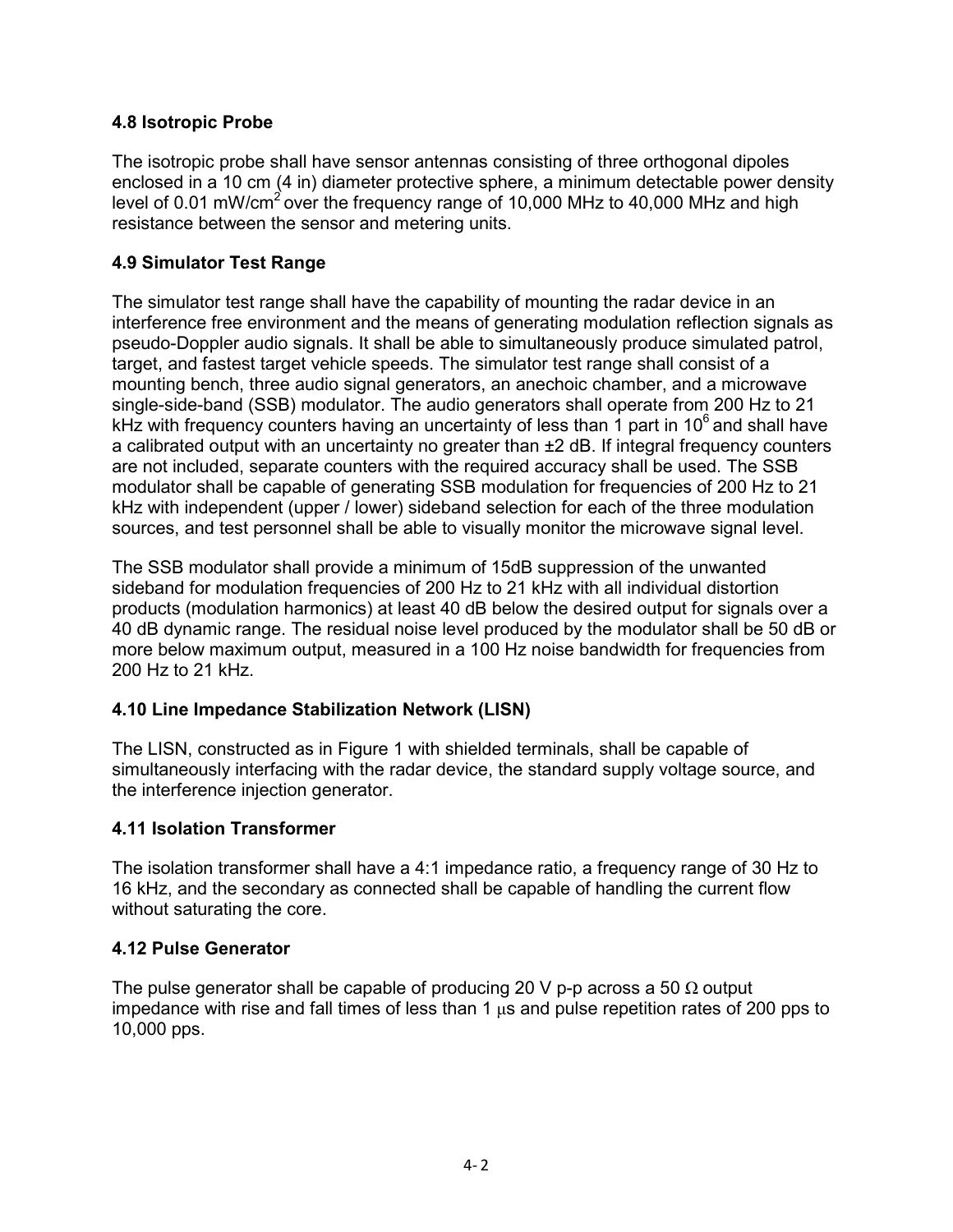### <span id="page-24-0"></span>**4.13 Sawtooth Wave Generator**

The sawtooth wave generator shall be capable of producing 20 V p-p across a 50  $\Omega$ impedance. It shall also be capable of producing a sawtooth wave having a positive-going, leading-edge, fast rise-time wave of less than 1 μs over a frequency range of 200 Hz to 16 kHz.

## <span id="page-24-1"></span>**4.14 FM Signal Generator**

The FM signal generator shall be capable of producing 20 mW output power at frequencies from 30 MHz to 500 MHz and shall have an audio frequency modulation variable from 500 Hz to 5 kHz, a 50  $\Omega$  output impedance, a maximum standing wave ratio of 1.2 and a variable output level. It shall also have a deviation meter or calibrated control for determining the peak frequency deviation with an uncertainty no greater than 10%.

#### <span id="page-24-2"></span>**4.15 AM Signal Generator**

The AM signal generator shall cover the 25 MHz to 30 MHz frequency range, be capable of producing at least 20 mW output power and 99% modulation of frequencies from 500 Hz to 5 kHz, and have a 50  $\Omega$  output impedance and a maximum standing wave ratio of 1.2. The generator should include a digital frequency counter having an uncertainty no greater than 1 part in  $10<sup>6</sup>$  and an AM monitor or calibrated control for determining the AM percentage with an uncertainty no greater than 10%. If an integral frequency counter is not included, a separate frequency counter having the required accuracy shall be provided.

#### <span id="page-24-3"></span>**4.16 Power Meter**

The power meter shall have 50  $\Omega$  feed-through detectors for frequencies from 20 MHz to 500 MHz and the ability to handle powers up to 50 W with an uncertainty of 10% or less.

#### <span id="page-24-4"></span>**4.17 Stopwatch**

The stopwatch shall have a 0.1 μs resolution or better and a total time accumulation of at least 5 minutes.

#### <span id="page-24-5"></span>**4.18 Oscilloscope**

The oscilloscope shall have a vertical input sensitivity (y-axis) of 10 mV/cm or better and a frequency response of at least 5 MHz. It shall also have a horizontal input (x-axis) having at least 20 kHz frequency response and a horizontal sweep-time base resolution of 100 μs/cm or better. It shall provide a reference voltage, having an uncertainty of 5% or less, for calibrating the vertical input.

#### <span id="page-24-6"></span>**4.19 Slide Whistle**

The slide whistle, a wind instrument with notched hollow tube and a variable displacement, shall be capable of producing audio frequency notes from 500 Hz to 3 kHz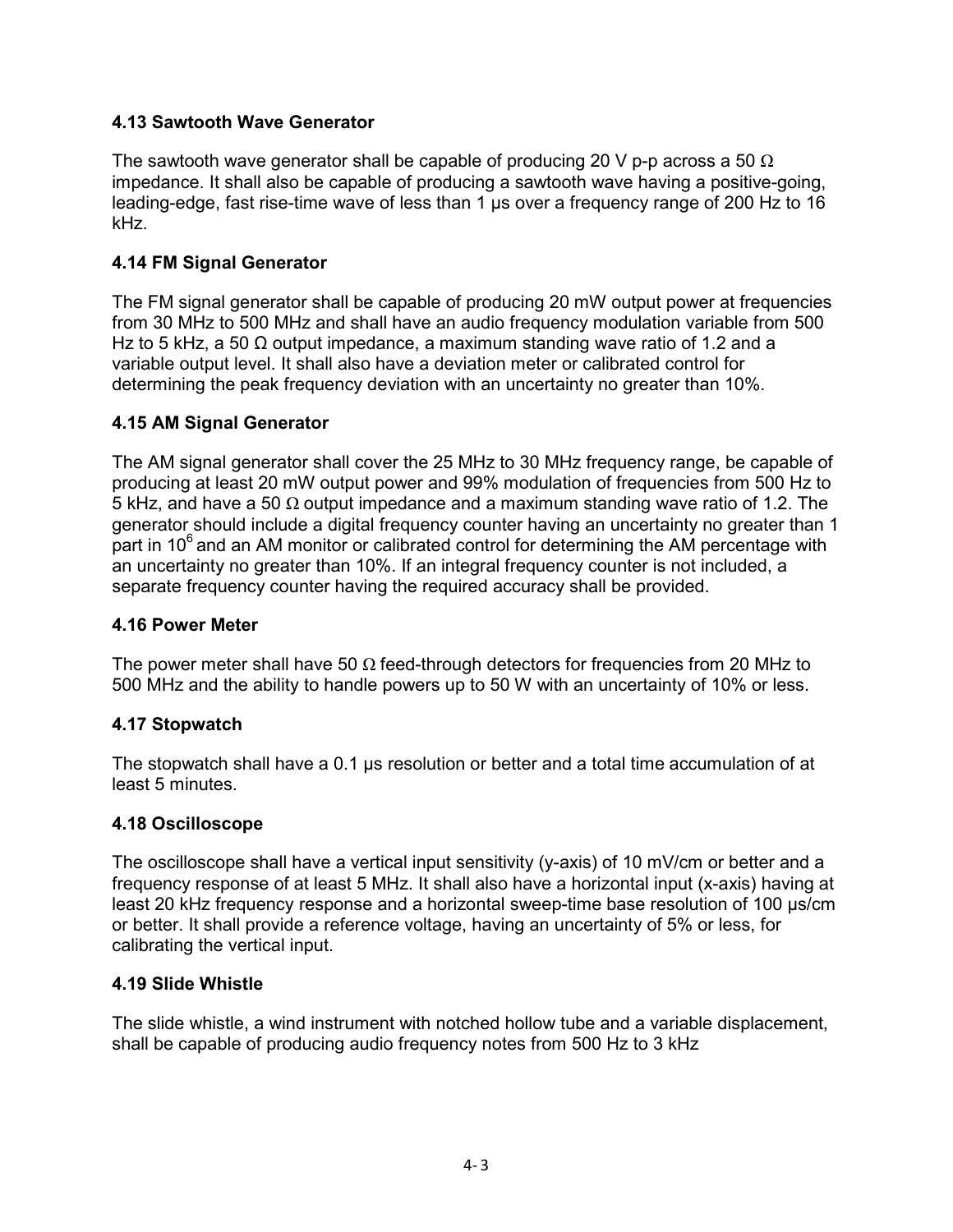#### **Section 5 - Test Procedures**

For the tests in this section, a directional radar shall be tested with directional mode enabled unless otherwise specified. The terms "approaching" and "receding" apply only to directional radar devices; ignore these terms for non-directional radars.

## <span id="page-25-0"></span>**5.1 (Reserved)**

#### **5.2 (Reserved)**

#### **5.3 Labeling and Operation Tests**

The test engineer shall review the instructions and the markings on the controls of the UUT to verify that the controls operate as explained in the manual and consistently with their markings. If controls have functions in addition to those labeled, such functions shall be accurately described and explained in the operator's manual. The simulator or vehicular traffic may be used for input data.

The test engineer shall identify:

- (a) Controls that are unmarked, or marked in a misleading way,
- (b) Modes of operation that are not documented,
- (c) Misleading labels appearing in an alphanumeric display, and

(d) Lack of clarity in the manual, including possible typographical errors.

No misleading wording is permitted on the control panel and display, or in the manual. If an undocumented mode such as an engineering test mode, is identified, the resulting display shall be clearly different from the display in normal speed-measurement mode.

#### <span id="page-25-1"></span>**5.4 Tuning Fork Calibration Test**

5.4.1 Equipment Set-up. Interconnect the test equipment as shown in Figure 2 except that a frequency counter, microphone, and amplifier may be substituted for the audio frequency synthesizer and the oscilloscope.

5.4.2 Audio Frequency Synthesizer. If used, adjust the audio frequency synthesizer to approximately the tuning fork frequency. The tuning fork frequency is determined as follows:

5.4.2.1 *X-band*. By multiplying the labeled tuning fork speed when expressed in km/h by 19.5052 (mph by 31.3906).

5.4.2.2 *K-band*. By multiplying the labeled tuning fork speed when expressed in km/h by 44.7574 (mph by 72.0301).

5.4.2.3 *Ka-band*. The transmitted nominal microwave frequency shall be specified to determine the tuning fork frequency. The tuning fork frequency is calculated by multiplying the labeled tuning fork speed expressed in km/h by 1.853634 (mph by 2.983135) times the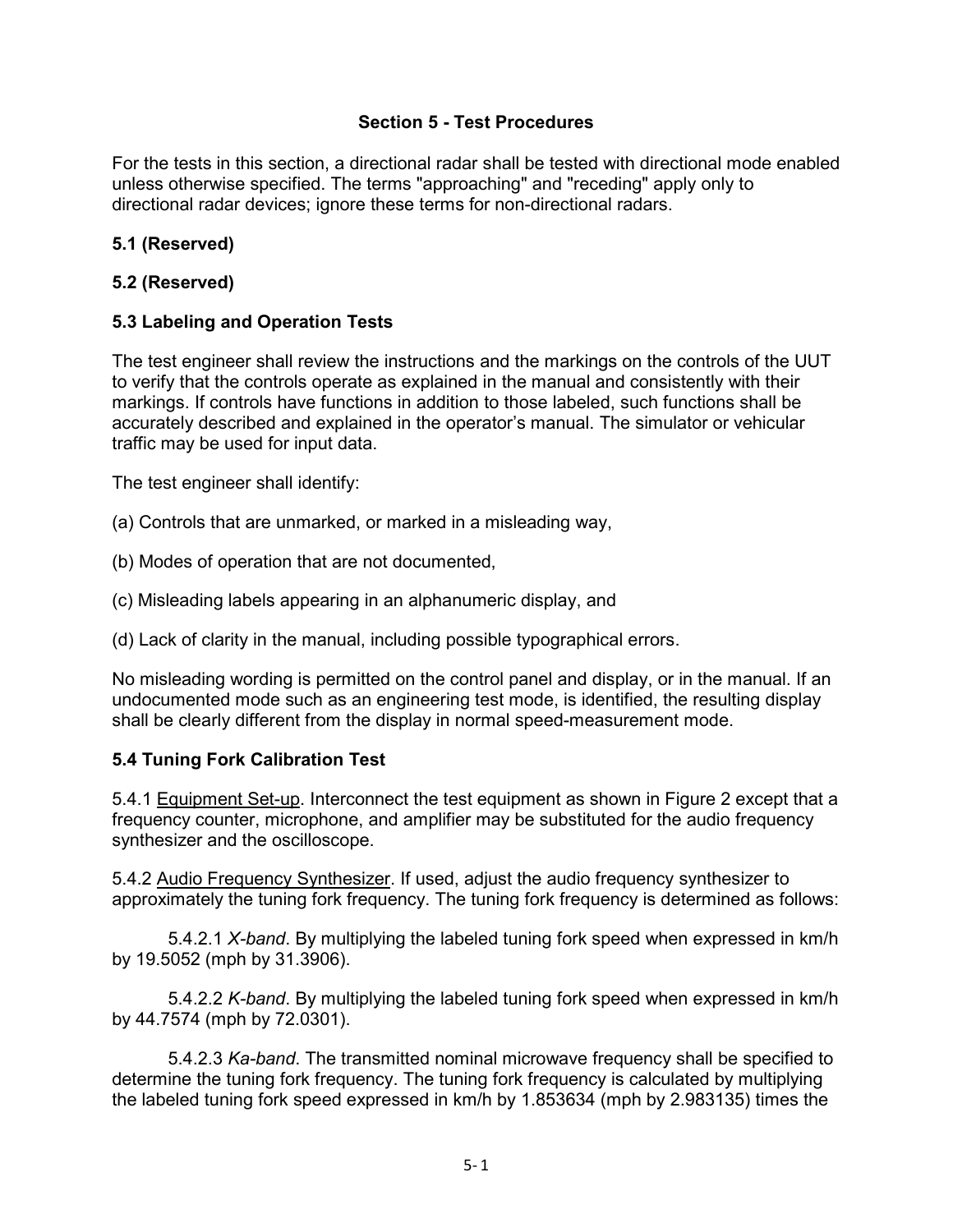nominal microwave frequency expressed in gigahertz (i.e., frequency in megahertz divided by 1,000) of the particular radar device.

5.4.3 Tuning Fork Test. Activate the tuning fork by striking it on a nonmetallic object, wait 3 seconds, and then hold it in front of the microphone while adjusting the synthesizer frequency to obtain a stationary, circular, Lissajous pattern on the oscilloscope.

5.4.4 Tuning Fork Frequency. Record the tuning fork frequency directly from the synthesizer dials.

5.4.5 Tuning Fork Speed. Divide the synthesizer frequency, or the frequency as measured by the counter, by the appropriate constant given above (§5.4.2) to obtain the speed corresponding to the measured frequency of the tuning fork.

#### <span id="page-26-0"></span>**5.5 Radar Device Tuning Fork Test**

For the tests in this section, a directional radar device shall be placed in the non-directional mode as required by §2.5.

For dual-antenna radar units, both antennas shall be connected during the tests. Only §5.5.1 shall be conducted for each of the antennas.

#### 5.5.1 Stationary Mode

5.5.1.1 *Mode selection*. Place the radar device in the stationary mode.

5.5.1.2 *Antenna aim*. Orient the antenna so that no moving targets are located in the radar beam.

5.5.1.3 *Tuning fork test*. Activate the tuning fork by striking it on a nonmetallic object and hold it 2.5 cm to 10 cm (1 in to 4 in) in front of the antenna.

5.5.1.4 *Test results*. The radar device shall display the speed corresponding to the tuning fork frequency in the target speed display. For dual-antenna radar units, only the selected antenna shall display the speed corresponding to the tuning fork in the target speed display.

#### 5.5.2 Opposite-Direction Moving Mode

5.5.2.1 *Mode selection*. Place the radar device in the opposite-direction moving mode.

5.5.2.2 *Antenna aim*. Orient the antenna so that no moving targets are located in the radar beam.

5.5.2.3 *Lower speed tuning fork test*. Activate the lower speed tuning fork by striking it on a nonmetallic object and hold it 2.5 cm to 10 cm (1 in to 4 in) in front of the antenna.

5.5.2.4 *Test results*. The radar device shall display the speed corresponding to the tuning fork frequency in the patrol speed display.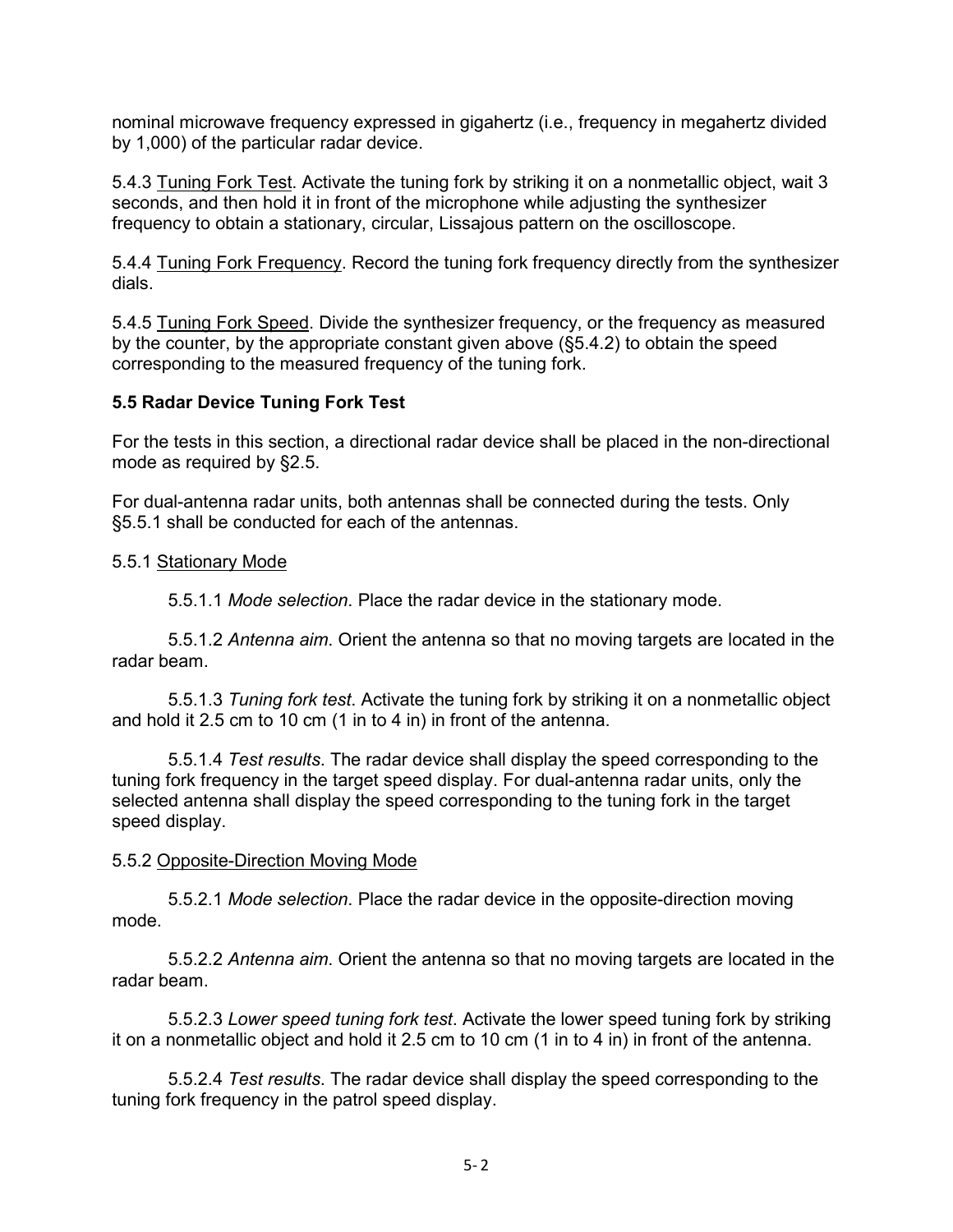5.5.2.5 *Higher speed tuning fork test*. Activate the higher speed tuning fork by striking it on a nonmetallic object and hold it 2.5 cm to 10 cm (1 in to 4 in) in front of the antenna alongside the lower speed tuning fork.

5.5.2.6 *Test results*. The radar device shall display the speed corresponding to the lower tuning fork frequency in the patrol speed display and the speed corresponding to the difference in the speeds of the two tuning forks in the target speed display.

5.5.3 Same-direction Moving Mode

5.5.3.1 *Mode selection*. Place the radar device in the same-direction moving mode.

5.5.3.2 *Antenna aim*. Orient the antenna so that no moving targets are located in the radar beam.

5.5.3.3 *Faster-target vehicle mode* 

5.5.3.3.1 *Mode selection*. Switch the radar device to the faster-target mode.

5.5.3.3.2 *Higher-Speed Tuning Fork Test*. Activate the higher-speed tuning fork by striking it on a non-metallic object and hold it 2.5 cm to 10 cm (1 in to 4 in) in front of the antenna.

5.5.3.3.3 *Test Results*. The radar device shall display the speed corresponding to the tuning fork frequency in the patrol speed display within the allowable tolerance.

5.5.3.3.4 *Lower-Speed Tuning Fork Test*. Activate the lower-speed tuning fork by striking it on a non-metallic object and place it alongside the higher-speed tuning fork.

5.5.3.3.5 *Test Results*. The speed corresponding to the higher-speed tuning fork frequency shall remain in the patrol speed display and the target speed display shall indicate the sum of the speeds of the two tuning forks within the allowable tolerance.

5.5.3.4 *Slower-target vehicle mode*. This test is not required for directional radar devices.

5.5.3.4.1 *Mode Selection*. Switch the radar device to the slower-target mode.

5.5.3.4.2 *Higher-Speed Tuning Fork Test*. Activate the higher-speed tuning fork by striking it on a non-metallic object and hold it 2.5 cm to 10 cm (1 in to 4 in) in front of the antenna.

5.5.3.4.3 *Test Results*. The radar device shall display the speed corresponding to the tuning fork frequency in the patrol speed display within the allowable tolerance.

5.5.3.4.4 *Lower-Speed Tuning Fork Test*. Activate the lower-speed tuning fork by striking it on a non-metallic object and place it alongside the higher-speed tuning fork.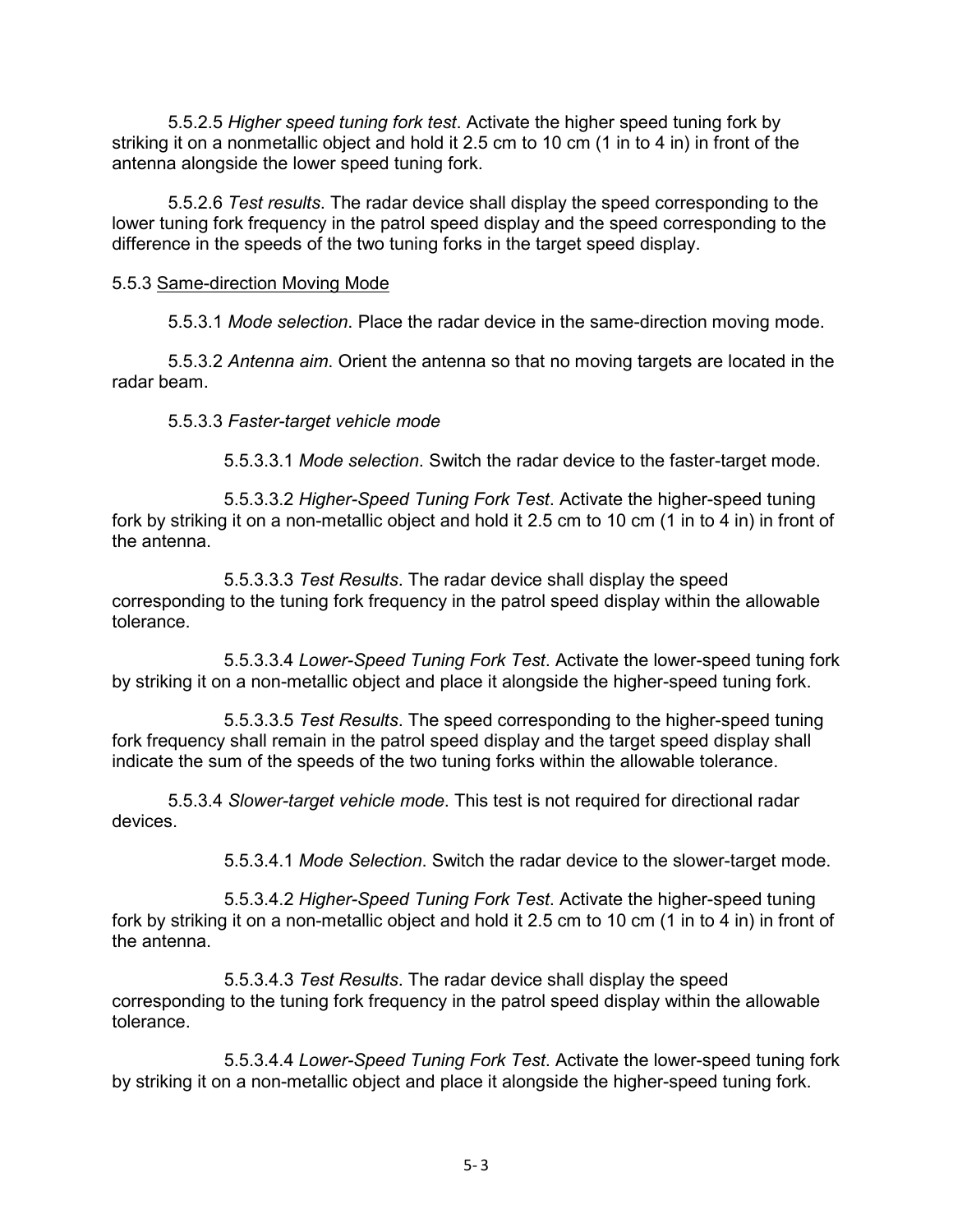5.5.3.4.5 *Test Results*. The speed corresponding to the high speed tuning fork frequency shall remain in the patrol speed display and the target speed display shall indicate the difference of the speed of the two tuning forks within the allowable tolerance.

#### 5.5.4 Radar Devices Incorporating Fastest Option

5.5.4.1 *Mode Selection*. Place the radar device in the stationary mode.

5.5.4.2 *Antenna aim*. Orient the antenna so that no moving targets are located in the radar beam.

5.5.4.3 *Lower Speed Tuning Fork Test*. Activate the lower-speed tuning fork by striking it on a nonmetallic object and hold it 2.5 cm to 10 cm (1 in to 4 in) in front of the antenna.

5.5.4.4 *Test Results*. The radar device shall display the speed corresponding to the tuning fork frequency in the target display within the allowable tolerance.

5.5.4.5 *Higher-Speed Tuning Fork Test*. Activate the higher-speed tuning fork by striking it on a non-metallic object and hold it in front of the antenna at a sufficient distance that the higher-speed signal is weaker than the lower speed signal.

5.5.4.6 *Select Fastest Option*. Operate the fastest switch to select the fastest option.

5.5.4.7 *Test Results*. The fastest display shall indicate the speed of the higherspeed tuning fork. If the fastest speed appears in the target display on devices capable of displaying both readings simultaneously, the higher-speed signal is stronger than the lowerspeed signal and the test shall be repeated.

#### <span id="page-28-0"></span>**5.6 Microwave Transmission Tests**

#### 5.6.1 Transmission Frequency and Frequency Stability Test

5.6.1.1 *Standard Supply Voltage*. Connect the test equipment as shown in Figure 3. Position the pickup horn antenna in the radar beam a sufficient distance away from the radar device to prevent over-driving the microwave frequency counter. Adjust the standard supply voltage to its nominal value and record the microwave frequency.

5.6.1.2 *Low Voltage*. Reduce the supply voltage to the low level as established in §2.6.1, allow it to stabilize for 2 minutes, and repeat the above procedure.

5.6.1.3 *High Voltage*. Repeat §5.6.1.2 with the supply voltage set to the high level as established in §2.6.1.

#### 5.6.2 Reserved.

5.6.3 Radiated Output Power Stability Test. Position the radar device on a vertical test stand in the anechoic chamber with the antenna pointed upward, and connect the test equipment as shown in Figure 5. Mount the isotropic probe of the field intensity meter 50 cm to 100 cm (20 in to 40 in) from the radar antenna in the longitudinal axis of the radar beam.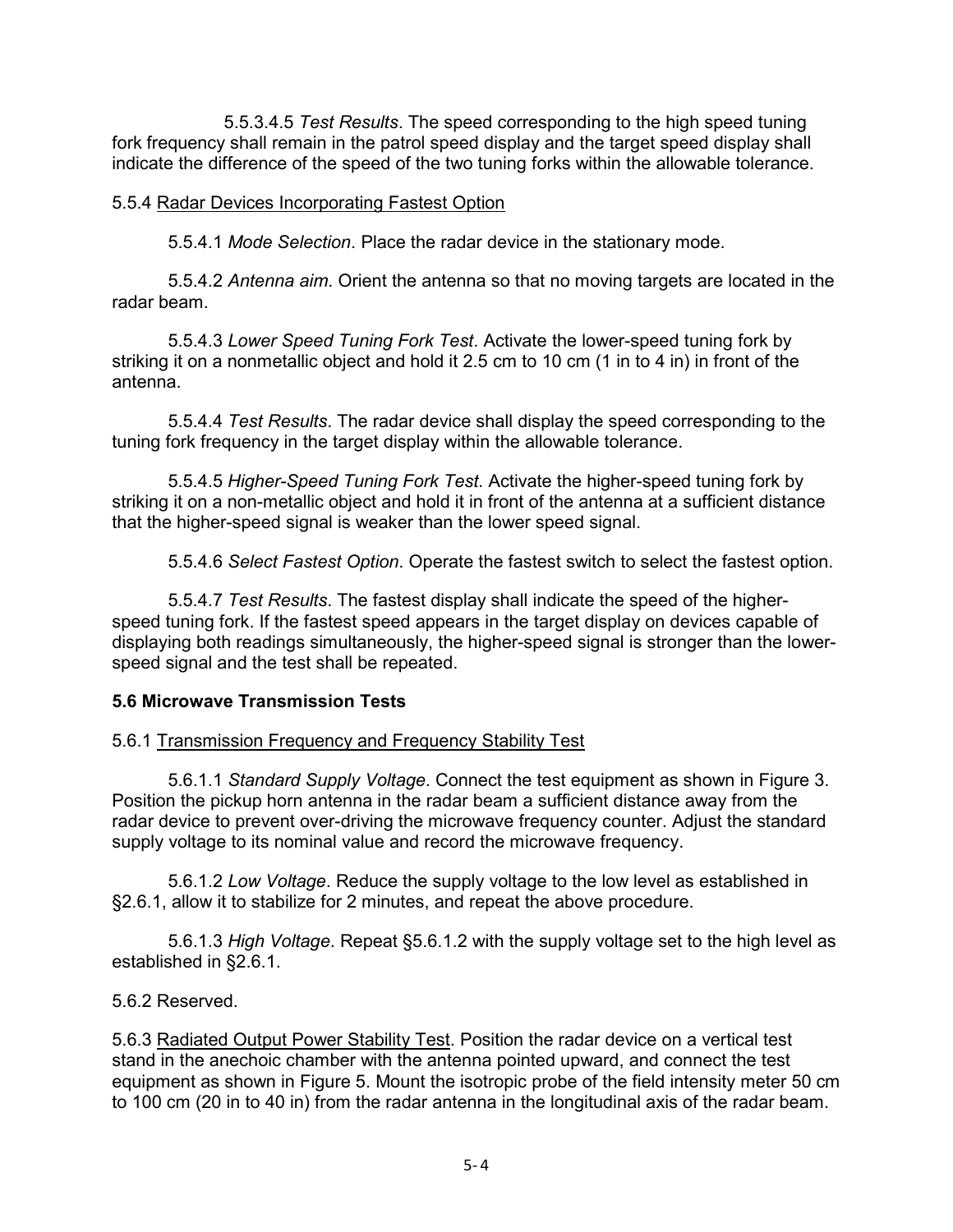Adjust either the radar device or the probe horizontally to position the probe in the center of the principal axis of the beam (maximum probe reading). Record the distance between the antenna aperture and the isotropic probe, adjust the standard supply voltage to its nominal value and record the field strength of the microwave output signal. Vary the supply voltage over the supply voltage tolerance limits of §2.6.1. Record the field strengths of the microwave output signal at the voltage tolerance limits.

5.6.4 Antenna Horizontal Beamwidth Tests. Use either the following test §5.6.4.1 or §5.6.4.2, as appropriate:

5.6.4.1 *Antenna Horizontal Beamwidth Test*. Position the radar device on a vertical test stand in the anechoic chamber, with the antenna pointed upwards, and connect the test equipment as shown in Figure 5. Mount the isotropic probe of the field intensity meter 50 cm to 100 cm (20 in to 40 in) above the radar antenna. Energize the radar device using the standard supply voltage and allow it to stabilize for 2 minutes. Adjust the position of the radar device on the test stand until the probe is in the center of the antenna beam (maximum power), then adjust the height of the probe for a full scale or reference level on a sensitive scale of the field strength meter, maintaining the probe in the antenna far-field region. Record the field intensity and the distance between the antenna and the probe. Using caution not to accidentally rotate it, move the radar device to the right along a line parallel to the horizontal axis of the radar beam until half-power is indicated on the meter and carefully mark the position of the radar device. Move the radar device to the left of the probe along the same line until half-power is again indicated on the meter. Mark this point and measure the distance between the half-power points.

For a linearly polarized antenna, calculate the half-power beamwidth, A, using the following equation to correct for the change in radial distance.

$$
A = 2F \text{ Arctan} [D/(2R)]
$$

where A is the angular half-power beamwidth, F is a factor to correct for the change in radius (from the graphed curve, Figure 6), R is the radial distance from the front of the antenna to the point at which the maximum power density,  $P_0$ , was measured and  $D$  is the average perpendicular distance between the half-power points at which the power density, P1, is one-half of P0.

For a circularly polarized antenna, move the radar device along a line parallel to the vertical axis of the radar device, measure the distance between these half-power points. Average the distance between the horizontal and vertical half-power readings and calculate the halfpower beamwidth using the above equation to correct for any change in radial distance.

5.6.4.2 *Antenna Horizontal Beamwidth test (alternate method for circularly polarized radar devices only)*. Position the radar device on a turntable in the anechoic chamber, energize it using the standard supply voltage and allow it to stabilize for 2 minutes. Position a pickup horn antenna on the maximum power axis of the radar device antenna. Locate the horn in the far-field region at a distance close enough to indicate full scale or a reference level on a sensitive scale of the power meter. Record the protractor angle indication on the radar device mounting turntable. Rotate the turntable with the radar device until the power meter indicates one-half the power read at the center of the beam, record the turntable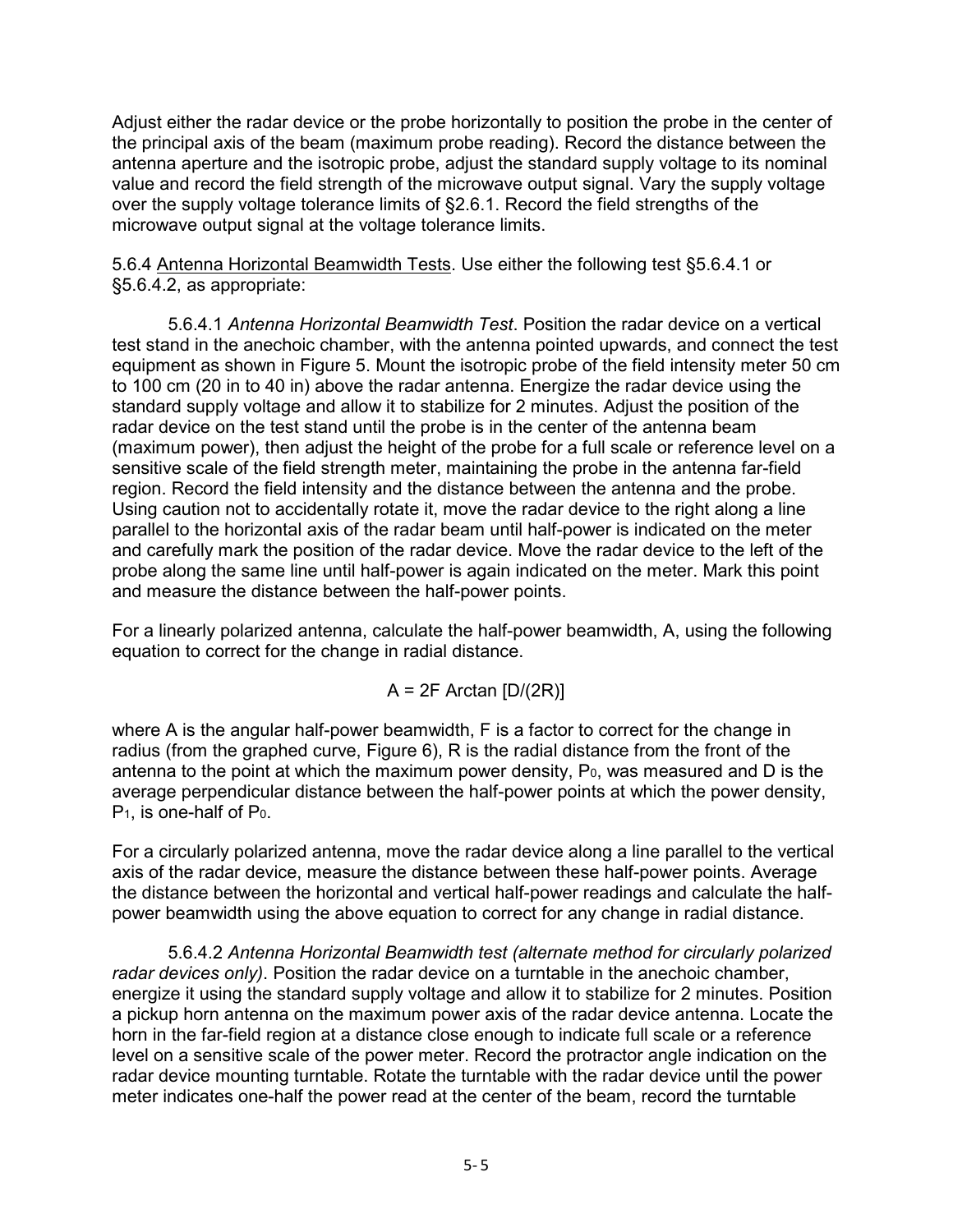angle and then rotate the turntable back through center, continuing until the power meter again indicates one-half the power read at the center and record the turntable angle. The change in the angle readings of the turntable between the two half-power points shall be taken as the antenna beamwidth.

5.6.5 Antenna Near-Field Power Density Test. Connect the radar device to the test equipment as shown in Figure 7. Being careful not to vary the distance from the antenna, use the isotropic probe to search for the maximum signal strength in the plane 5 cm (2 in) from the antenna aperture or lens face of the antenna and perpendicular to the longitudinal axis of the radar beam. Move the probe to obtain the maximum reading and record it. For a battery powered radar device designed to accept an optional 12 V automotive adapter, repeat this test utilizing the adapter and a standard supply voltage of 13.6 V.

5.6.6 Standby/Operate Switch. When a radar device is so equipped, place the hand-held radar device in the stationary mode and connect as in Figure 7 to the standard supply voltage and energize it. Allow the radar device to stabilize for 2 minutes. Use the isotropic probe and field intensity meter to verify that no microwave power is transmitted unless the standby/operate switch is held depressed. Verify that transmission commences without undue delay when the switch is depressed, and ceases when the switch is released. Check that the standby/operate switch cannot be locked in the transmit position.

## <span id="page-30-0"></span>**5.7 Environmental Tests**

5.7.1 Operational Temperature Test. Place the radar device, with the power off, in the environmental chamber and adjust the chamber to the required low temperature ±2°C (±3.6°F). Allow the radar device to reach thermal equilibrium and maintain it at this temperature for 30 minutes. Using protective gloves, remove the radar device from the environmental chamber, place it in the anechoic chamber and connect it to the standard supply voltage. After energizing, wait 2 minutes before performing any measurements. The radar device shall meet the requirements of §2.7.1 within 15 minutes of operation. Repeat the above procedure at the required high temperature  $\pm 2^{\circ}C$  ( $\pm 3.6^{\circ}F$ ).

5.7.2 Operational Humidity Test. Place the radar device, with the power off, in the environmental chamber. Adjust the relative humidity to a minimum of 90% at 37°C (99°F) and maintain the radar device at these conditions for at least 8 hours. Remove the radar device from the chamber, place it in the anechoic chamber and connect it to the standard supply voltage. After energizing, wait 2 minutes before performing any measurements. The radar device shall meet the requirements of §2.7.2 within 15 minutes of operation.

## <span id="page-30-1"></span>**5.8 Low Supply Voltage Indicator Test**

Connect the radar device to the standard supply voltage as shown in Figure 4 (cf. §3.1.3) and energize it in the stationary mode. Allow the radar device to stabilize for 2 minutes, then conduct the appropriate radar device tuning fork test (§5.5) and measure the radar speed generated by the tuning fork frequency. Continue to measure the radar speed and decrease the supply voltage at the rate of approximately 0.2 V/s until the low-voltage alert is activated. Record the supply-voltage level. Continue to reduce the supply voltage and measure the radar speed until the UUT will no longer produce speed readings. No erroneous speed reading should occur. Increase the supply voltage until the UUT will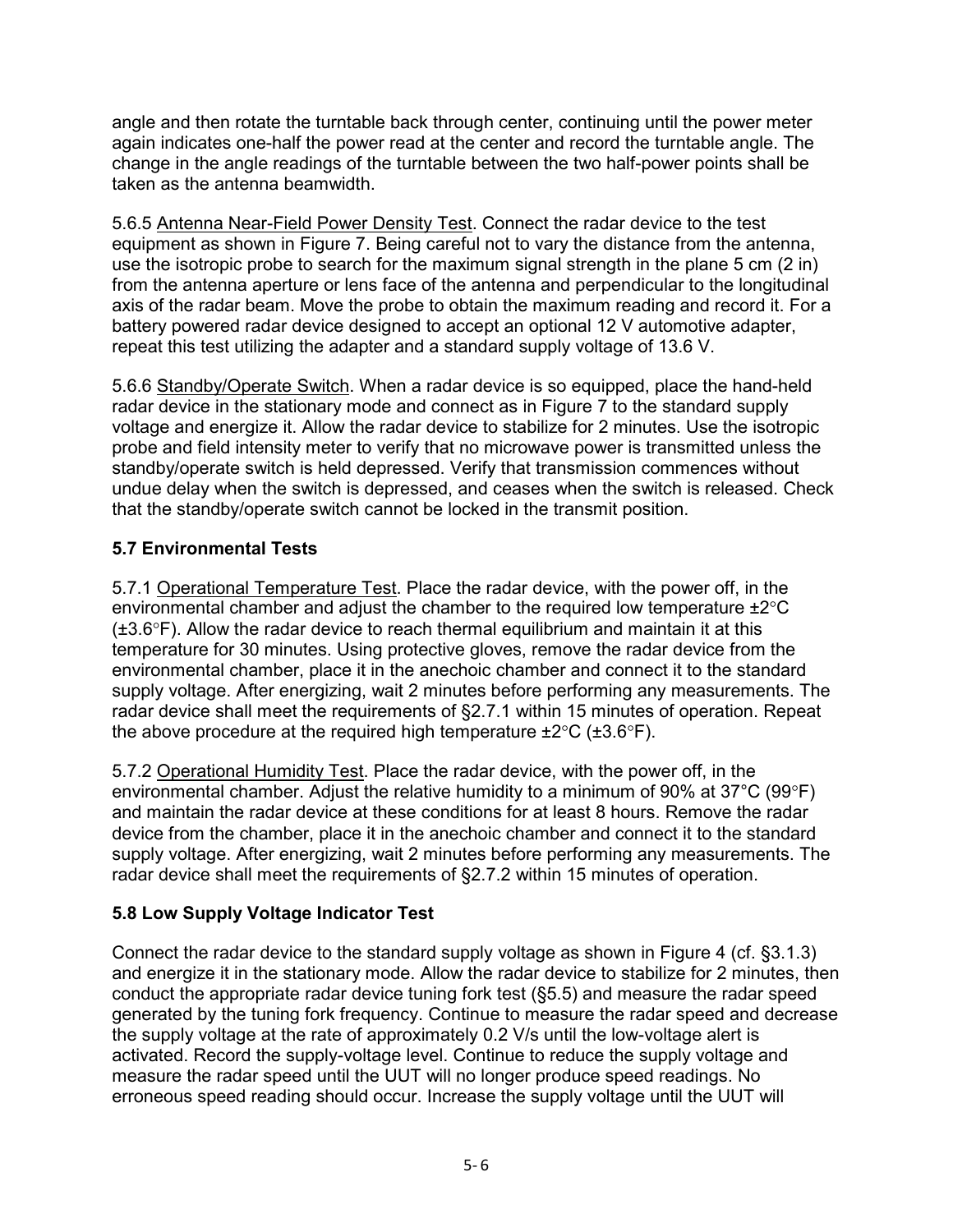produce a speed reading. If necessary turn the UUT back on and/or select the transmit mode and again conduct the tuning fork test. Increases the supply voltage until the lowvoltage indicator is deactivated, and again conduct the tuning fork test to verify that the radar device displays the same speed reading as at standard supply voltage.

## <span id="page-31-0"></span>**5.9 Doppler Audio Tests**

Each time a test method requires that the radar device be connected to the simulator, the radar device shall also be connected to the standard supply voltage source and properly aligned on the simulator. Refer to Figure 8 for a block diagram of this measurement setup. The following procedures shall be followed:

5.9.1 Audio Output Test. Connect the radar device to the simulator, energize it in the stationary mode and disable the squelch function. Establish a simulated target, and then vary the target speed to verify that the Doppler audio signal is correlated with the target speed. In a single-target situation, stationary mode, the Doppler audio should be a single clear tone. Move a metal plate in the radar beam without interrupting the signal beam and ascertain that the interference motion from the plate is heard in the Doppler audio signal. For moving radar devices, switch to the moving mode of operation and use the simulator to establish a simulated moving mode situation. Vary the target-speed control and verify that the simulated target Doppler audio signal is correlated with the target speed, whether the patrol Doppler audio signal is present or not.

5.9.2 Volume Control Test. Vary the audio volume adjustment control.

5.9.3 Audio Squelch Test. Connect the radar device to the simulator and energize it in the stationary mode with no target present. Verify that the audio output is squelched.

5.9.4 Squelch Override Test. Disable the squelch function and move a metal plate within the radar beam and verify that this motion is heard in the Doppler audio signal.

#### 5.9.5 Audio Track-Through-Lock Test

5.9.5.1 *Stationary Mode*. Connect the radar device to the simulator and energize it in the stationary mode with the Doppler audio signal squelched. Establish a simulated target, actuate the speed lock switch and verify that the Doppler audio signal continues uninterrupted.

 5.9.5.1.1 *Increased Target Speed*. Increase the simulated target speed and verify that the Doppler audio signal is correlated with the target speed.

 5.9.5.1.2 *Decreased Target Speed*. Decrease the simulated target speed and verify that the Doppler audio signal is correlated with the target speed.

5.9.5.2 *Moving Mode*. For moving radar devices switch to the moving mode of operation, establish a simulated fixed patrol speed and a variable target speed. Actuate the speed-lock switch and verify that the Doppler audio signal continues uninterrupted.

 5.9.5.2.1 *Increased Target Speed*. Increase the simulated target speed and verify that the Doppler audio signal is correlated with the target speed.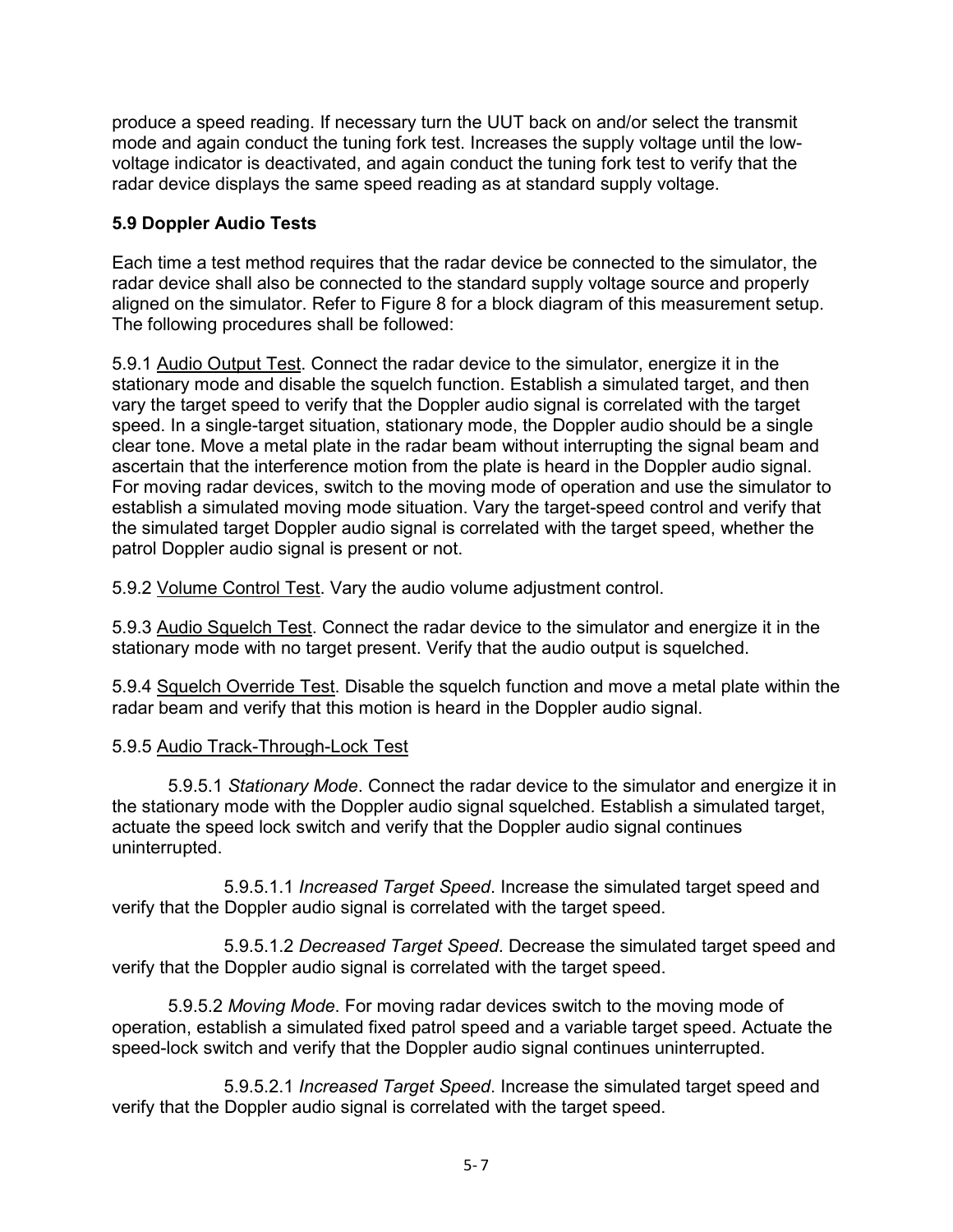5.9.5.2.2 *Decreased Target Speed*. Decrease the simulated target speed and verify that the Doppler audio signal is correlated with the target speed.

<span id="page-32-0"></span>**5.10 Speed Monitor Alert Test** Verify that the radar device does not have a speed-monitor alert capability.

## **5.11 Power Surge Test**

Conduct the following test on any radar device having a standby capability. Adjust all range sensitivity controls and audio volume controls to maximum for these tests.

#### 5.11.1 Stationary Mode

5.11.1.1 *Establish Target Speed*. Connect the radar device to the simulator and establish a simulated target of 80 km/h (50 mph).

5.11.1.2 *Standby Mode*. Switch the device to standby mode.

5.11.1.3 *Operational Mode*. Turn the device from standby to on and verify that there are no erroneous readings.

5.11.1.4 *Test Repetition*. Repeat §5.11.1.1, §5.11.1.2, and §5.11.1.3 three times.

5.11.2 Moving Mode. If applicable, switch to the moving mode.

5.11.2.1 *Establish Target Speed*. Connect the radar device to the simulator and establish a simulated target of 80 km/h (50 mph).

5.11.2.2 *Standby Mode*. Switch the device to standby mode.

5.11.2.3 *Operational Mode*. Turn the device from standby to on and verify that there are no erroneous readings.

5.11.2.4 *Test Repetition*. Repeat §5.11.2.1, §5.11.2.2, and §5.11.2.3 three times.

## <span id="page-32-1"></span>**5.12 Speed Display Tests**

Each time a test method requires that the radar device be connected to the simulator, the radar device shall also be connected to the standard supply voltage source and properly aligned on the simulator. Refer to Figure 8 for a block diagram of this measurement setup. Activate the radar device in the stationary mode, determine the minimum target signal level necessary to establish a simulated 80 km/h (50 mph) target speed, then increase the simulated target-signal level by 3 dB (1.5 dB if using a microwave attenuator). Turn the simulated target signal off and proceed with each of the tests.

When moving mode signals are needed, activate the radar device in the appropriate moving mode, determine the minimum patrol signal level necessary to establish a simulated 88 km/h (55 mph) patrol speed, then increase the simulated patrol-signal level by 10 dB (5 dB if using a microwave attenuator). Turn the simulated patrol signal off and proceed with each of the tests.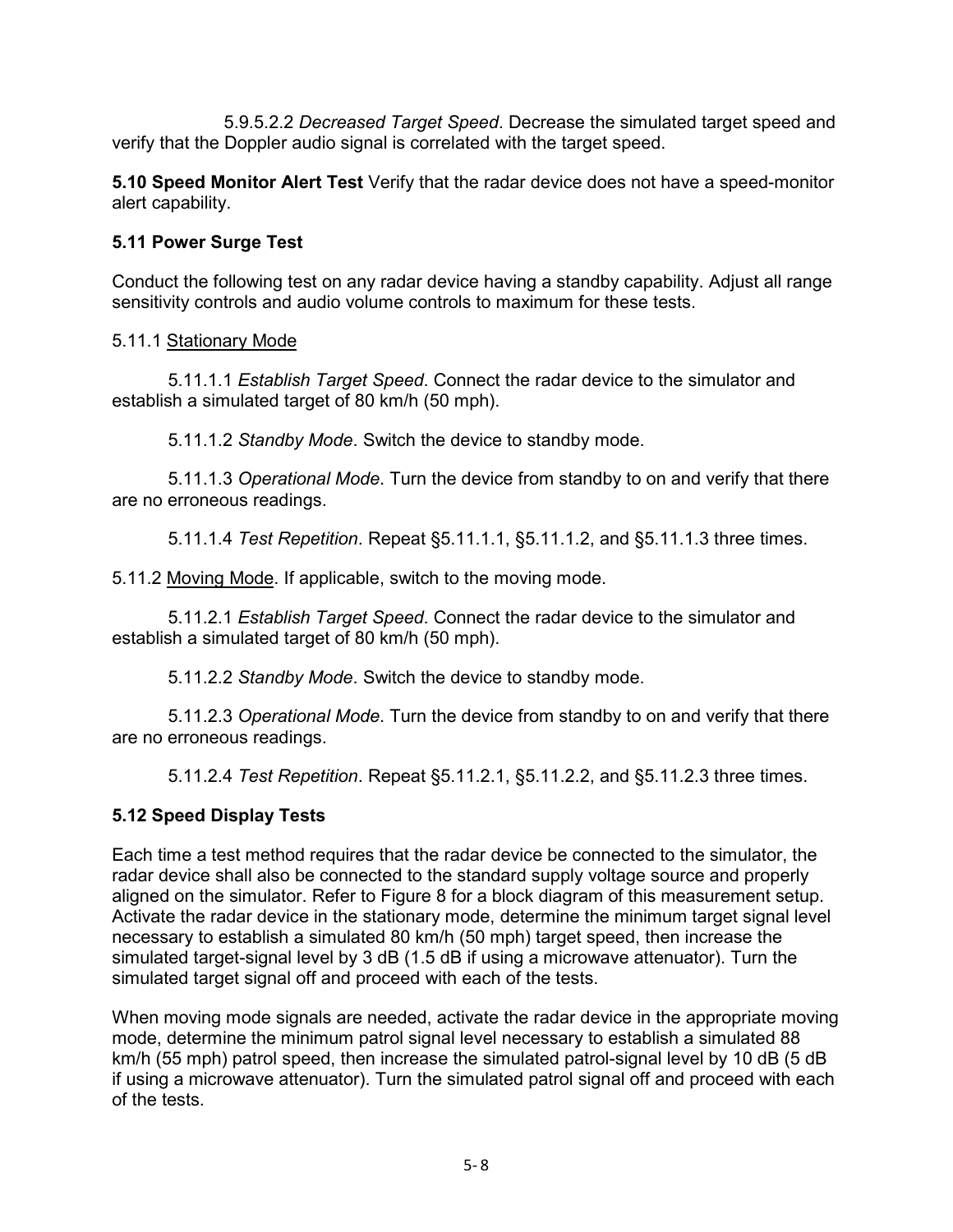5.12.1 Display Readability Test. Establish a simulated target speed and verify that the display is clearly readable when used as intended by the manufacturer.

#### 5.12.2 Display Speed-Lock Tests

5.12.2.1 These tests may be performed in conjunction with the display clear test [§5.12.3] for convenience. Connect the radar device to the simulator and establish a simulated target. Verify that the radar device has no automatic lock capability. Place the radar device in the stationary mode and activate the speed-lock switch to retain the targetspeed reading. Increase the target-speed, then discontinue the simulated target and verify that the target-speed display has retained the correct speed reading.

5.12.2.2 Clear the radar device and again establish a simulated target, but do not activate the speed-lock switch. Discontinue the simulated target, wait for the display to blank, and then activate the speed-lock switch. Verify that the target-speed display remains blank.

5.12.2.3 For moving radar devices establish both a simulated target-speed and a simulated patrol-speed. Proceed as above; however, both the target-speed display and the patrol-speed display shall be observed, and neither can be inhibited except after lock.

#### 5.12.3 Display Clear Test

5.12.3.1 Connect the radar device to the simulator, energize it in the stationary mode, establish a simulated target, and then turn off the simulated signal. Activate any one of the control switches (on, off, standby, test, etc.) on the radar device, except the speedlock switch (if so equipped), and verify that the previous target speed reading has not been preserved. Repeat for each control switch on the radar device. For moving radar devices, establish a simulated or target speed and a simulated patrol speed. Switch to the oppositedirection moving mode and repeat these procedures. Repeat these procedures for samedirection moving mode, if appropriate.

5.12.3.2 With the radar device still connected to the simulator, again establish a simulated target speed and lock this speed reading using the speed lock switch. Activate any one of the control switches on the radar device, except for standby or test switches, and verify that the previous speed reading has not been preserved. Repeat for each control switch on the radar device.

5.12.4 Internal Circuit Test. Activate the radar device and perform the internal circuit test in accordance with the instructions of the manufacturer. Verify that only correct readings are displayed, and that all readings are cleared automatically when the test is completed. Repeat the internal circuit test a second time and actuate the speed-lock switch while readings are displayed. Verify that these readings are not retained by the display.

5.12.5 Speed Display Transfer Test. If equipped with speed lock features, connect the radar device to the simulator, set it to the moving mode and establish an opposite-direction moving mode simulated patrol-speed and target speed. Activate the speed-lock switch and discontinue the simulated signals. Using each of the available controls, attempt to transfer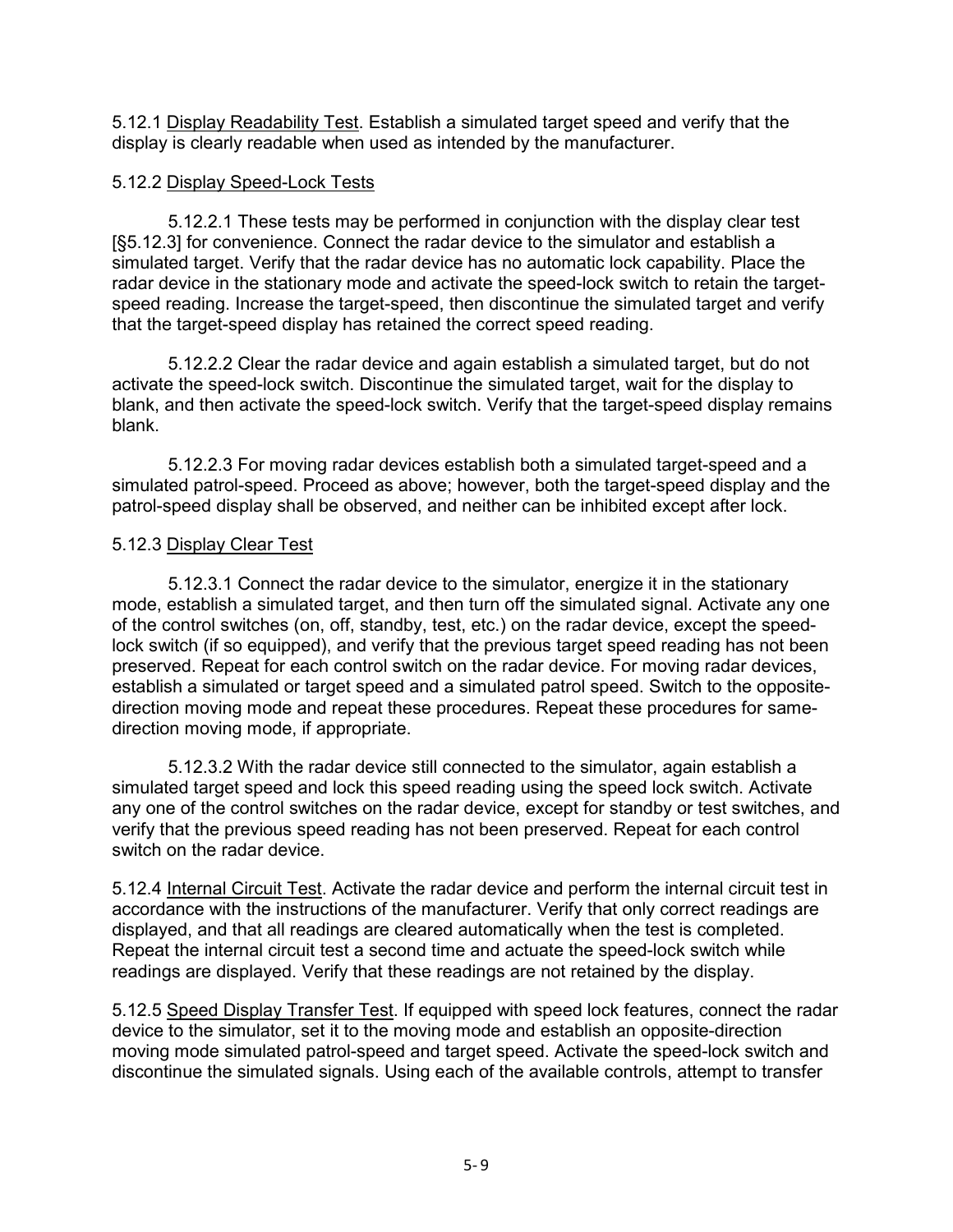the patrol-speed reading to the target-speed display. Repeat for same-direction moving mode (if appropriate).

## 5.12.6 Signal Processing Channel Sensitivity

## 5.12.6.1 Stationary Mode Target Channel

 5.12.6.1.1 *Channel Sensitivity Test.* Connect the radar device to the simulator and establish a 56 km/h (35 mph) simulated upper sideband target signal. Do not move the radar device for the remainder of this test. Place the radar device in the stationary approaching target mode, increase the target signal by adjusting the generator output or audio attenuator and record the minimum signal level needed to acquire the target. Repeat for target speeds of 32 km/h (20 mph) or the lowest target speed specified by the manufacturer, whichever is lower, to 144 km/h (90 mph) at 16 km/h (10 mph) increments. Continue this test in 16 km/h (10 mph) increments up to the maximum target speed specified by the manufacturer.

## 5.12.6.2 *Moving Mode Opposite-Direction Target Channel*

 5.12.6.2.1 *Channel Sensitivity Tests.* For moving radar devices, place the radar device in the opposite-direction moving mode, establish a 40 km/h (25 mph) simulated patrol speed (upper sideband for a front antenna or lower sideband for a rear antenna) and then increase this signal level by 10 dB (5 dB if using the microwave attenuator). Establish a 64 km/h (40 mph) simulated target speed (upper sideband for a front antenna or lower sideband for a rear antenna), acquire it and record the minimum signal level to reacquire the target. Repeat and record the minimum signal level for target speeds of 96 km/h to 144 km/h (60 mph to 90 mph) at 16 km/h (10 mph) increments, or from 96 km/h (60 mph) to the highest target speed the manufacturer states the device will operate properly, whichever is higher. Repeat the procedure for a simulated patrol speed of 80 km/h (50 mph) and target speeds of 96 km/h to 144 km/h (60 mph to 90 mph) at 16 km/h (10 mph) increments. Continue this test at 16 km/h (10 mph) increments up to the maximum target speed specified by the manufacturer.

## 5.12.6.3 *Moving Mode Same-Direction Target Channel*

5.12.6.3.1 Ch*annel Sensitivity Tests.* Note: Directional radar devices are not required to provide a faster target /slower target selection control, but may instead automatically switch to the correct calculation for the signal combinations specified below.

For moving radar devices having same-direction mode capability, place the radar device in the slower target, same-direction moving mode, establish a 64 km/h (40 mph) simulated patrol speed (upper sideband for a front antenna or lower sideband for a rear antenna), then increase the patrol signal level by 10 dB (5 dB if using the microwave attenuator). Establish an 8 km/h (5 mph) simulated closing-speed signal (upper sideband for a front antenna or lower sideband for a rear antenna) and determine the minimum closing-speed channel signal level needed to acquire the 56 km/h (35 mph) target. Repeat the procedure and record reacquisition signal levels for closing speeds at increments of 8 km/h (5 mph) up to 40 km/h (25 mph). Next, place the radar device in the faster target mode, establish a 64 km/h (40 mph) simulated patrol speed (upper sideband for a front antenna or lower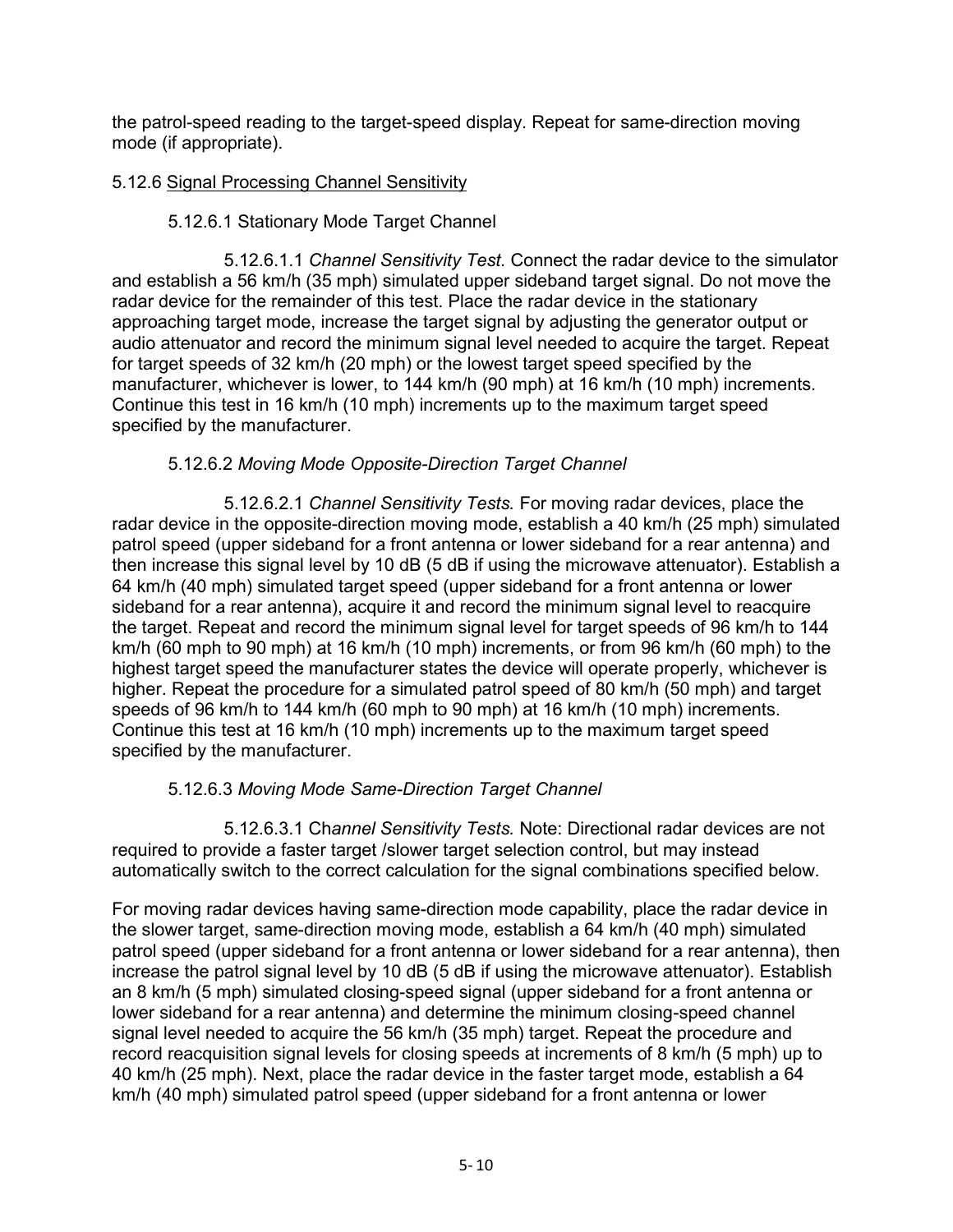sideband for a rear antenna), then increase the patrol signal level by 10 dB (5 dB if using the microwave attenuator). Establish an 8 km/h (5 mph) simulated closing-speed signal (lower sideband for a front antenna or upper sideband for a rear antenna) and determine the minimum closing-speed channel signal level needed to acquire the 72 km/h (45 mph) target.

Repeat the procedure and record reacquisition signal levels for target speeds of 72 km/h to 104 km/h (45 mph to 65 mph) at 8 km/h (5 mph) increments.

Reset the radar device to the slower target same-direction mode, and adjust the simulated patrol speed (upper sideband for a front antenna or lower sideband for a rear antenna) to 88 km/h (55 mph) adjusting the signal level as before. Repeat the above procedures for closing-speeds of 8 km/h to 40 km/h (5 mph to 25 mph) in 8 km/h (5 mph) increments, recording target channel sensitivities for acquiring target speeds between 48 km/h to 80 km/h (30 mph to 50 mph). Repeat the procedure with the radar device and simulator in the faster target mode, recording the minimum signal acquisition levels for target speeds of 96 km/h to 128 km/h (60 mph to 80 mph) in 8 km/h (5 mph) increments.

#### 5.12.6.4 *Radar devices with fastest option capability*

 5.12.6.4.1 *Fastest Option Stationary Mode*. Connect the radar device to the simulator. Place the radar device in the stationary approaching mode. Establish a simulated upper sideband fastest target speed of 64 km/h (40 mph) on the fastest speed generator. Increase the fastest target signal by 5 dB (2 dB if using a microwave attenuator). Remove the simulated fastest target speed but do not adjust the signal level. Establish a simulated upper sideband target speed of 40 km/h (25 mph) on the target speed generator. Increase its signal level by 10 dB (5 dB if using a microwave attenuator). Reapply the 64 km/h (40 mph) simulated fastest target signal. The radar-device target display shall indicate a target speed of 40 km/h (25 mph). Operate the fastest switch to activate the fastest option. The radar-device fastest display shall indicate a target speed of 64 km/h (40 mph) within one 1 s. When the fastest switch is used to deactivate the fastest option, the radar device target display shall indicate a target speed of 40 km/h (25 mph) within 2 s.

 5.12.6.4.2 *Fastest Option Moving Mode*. Connect the radar device to the simulator. Place the radar device in the opposite-direction moving mode. Establish a simulated (upper sideband for a front antenna or lower sideband for a rear antenna) patrol speed of 80 km/h (50 mph). Increase the patrol speed signal level by 15 dB (7 dB if using a microwave attenuator) or the largest signal that does not cause the modulator to be overdriven, whichever is less. Establish a simulated (upper sideband for a front antenna or lower sideband for a rear antenna) fastest target speed of 136 km/h (85 mph) on the fastest target speed generator. Increase the fastest target speed signal level by 5 dB. Remove the simulated fastest target speed but do not adjust the signal level. Establish a simulated (upper sideband for a front antenna or lower sideband for a rear antenna) target speed of 64 km/h (40 mph) on the target speed generator.

Increase this target speed signal level by 10 dB. Reapply the simulated fastest target speed of 136 km/h (85 mph). The radar device target display shall indicate a target speed of 64 km/h (40 mph). Operate the fastest switch to activate the fastest option. The radar device fastest display shall indicate a target speed of 136 km/h (85 mph) within 1 s. When the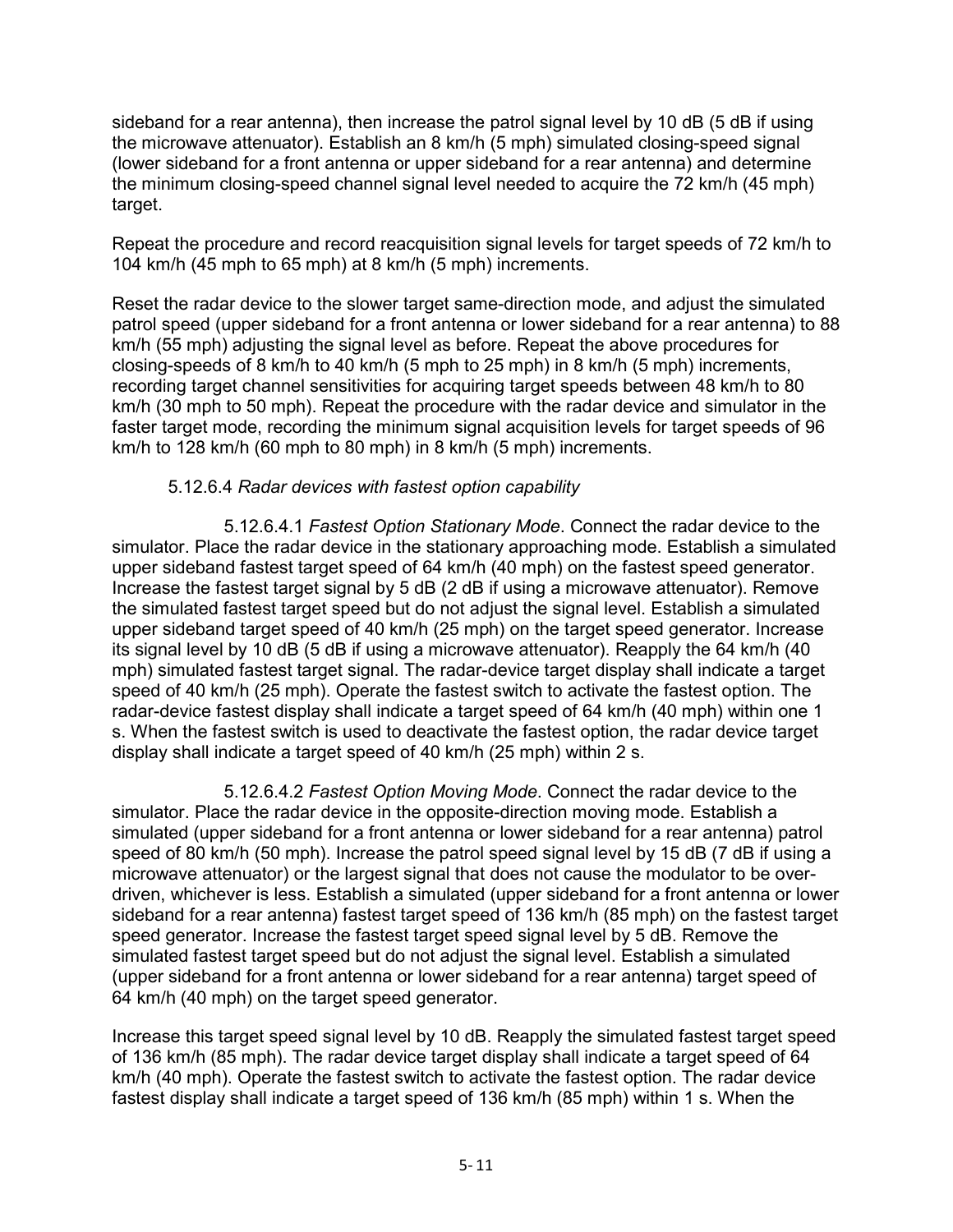fastest switch is used to deactivate the fastest option, the radar-device target display shall indicate a target speed of 64 km/h (40 mph) within 2 s.

5.12.6.5 *Directional Discrimination Tests*. For a directional radar device, perform the following additional tests:

5.12.6.5.1 *Stationary Mode.* For stationary-mode directional radar devices, perform the following tests.

5.12.6.5.1.1. Establish a 96 km/h (60 mph) simulated upper sideband target speed. Place the radar device in the stationary approaching target mode, increase the target signal by adjusting the generator output or audio attenuator until the target is detected and then increase the target signal by 10 db (5 dB if using the microwave attenuator). Switch the radar device to stationary receding target mode and verify that the target speed is not displayed by the radar device.

 5.12.6.5.1.2. Establish a 96 km/h (60 mph) simulated lower sideband target speed. Place the radar device in the stationary receding target mode, increase the target signal by adjusting the generator output or audio attenuator until the target is detected and then increase the target signal by 10 db (5 dB if using the microwave attenuator). Switch the radar device to stationary approaching target mode and verify that the target speed is not displayed by the radar device.

5.12.6.5.2 *Moving Mode.* For moving-mode directional radar devices, perform the following tests, when applicable.

 5.12.6.5.2.1 Moving Mode, Opposite Direction. Place the radar device in the opposite-direction mode. Establish a 40 km/h (25 mph) simulated patrol speed (upper sideband for a front antenna or lower sideband for a rear antenna) and then increase this signal level by 10 dB (5 dB if using the microwave attenuator). Establish a 144 km/h (90 mph) simulated closing speed (lower sideband for a front antenna or upper sideband for a rear antenna) and verify that the radar will not acquire the 104 km/h (65 mph) target.

5.12.7 Target Channel Low-and High-Speed Display Tests. To establish initial signal levels and avoid over-driving the simulator circuitry diodes, follow the guidelines set forth within the introductory paragraphs to §5.12.

5.12.7.1 *Stationary*. Connect the radar device to the simulator.

5.12.7.1.1 *Low Speed*. With the radar device in off or standby, establish a simulated upper sideband target speed at the required low speed or the slowest speed specified by the manufacturer, whichever is lower. Switch the radar device to the stationary approaching mode and verify that it will acquire this target and measure its speed.

5.12.7.1.2 *High Speed*. With the radar device in off or standby, establish a simulated upper sideband target speed at the required high speed or the highest speed specified by the manufacturer, whichever is higher. Switch the radar device to the stationary mode and verify that it will acquire this target and measure its speed.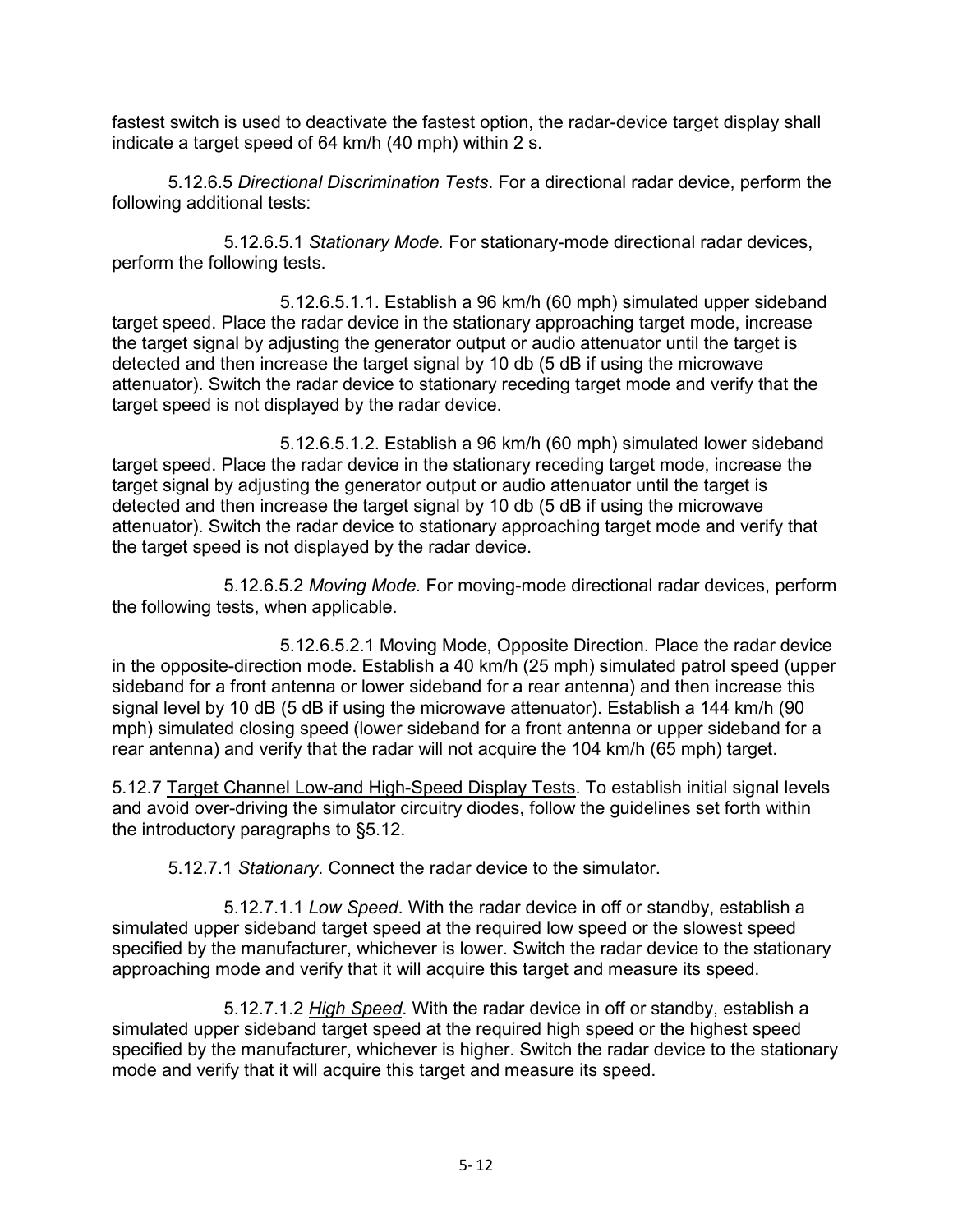#### 5.12.7.2 *Opposite-direction moving mode*

 5.12.7.2.1 *Low Speed*. Establish a simulated (upper sideband for a front antenna or lower sideband for a rear antenna) patrol speed of 32 km/h (20 mph) or the lowest patrol speed specified by the manufacturer, whichever is lower. Switch the radar device to opposite-direction moving mode, and increase the patrol speed signal by 10 dB above the acquisition level. Establish a simulated target speed (upper sideband for a front antenna or lower sideband for a rear antenna) at the required low target speed or the lowest target speed specified by the manufacturer, whichever is lower. Verify that the radar device will acquire this target and measure its speed. Always maintain the closing-speed signal level below the patrol-speed signal level and avoid over-driving the simulator with target speed and patrol-speed signals.

 5.12.7.2.2 *High Speed*. For moving radar devices, with a patrol speed (upper sideband for a front antenna or lower sideband for a rear antenna) of 112 km/h (70 mph) and a simulated target speed (upper sideband for a front antenna or lower sideband for a rear antenna) of 160 km/h (100 mph), verify that the target signal processing channel will process and display the correct target- speed readings. Always maintain the closing speed signal level below the patrol- speed signal level and avoid over-driving the simulator with target- and patrol-speed signals. For K-band moving radar devices, change the closing speed to 338 km/h (210 mph), with a maximum patrol speed of 88 km/h (55 mph). Then slowly increase the closing speed to 362 km/h (225 mph). Verify that the radar device will not process and display any target-speed reading over this range of closing speeds. If simulated patrol speed and simulated closing speed are harmonics of each other, decrease patrol speed by 3.2 km/h (2 mph).

#### 5.12.7.3 *Same-direction moving mode*

5.12.7.3.1 *Low Speed*. Set the radar device to slower-target same-direction moving mode and establish as in §5.12.6.3.1 the lowest patrol speed specified by the manufacturer. Adjust the closing-speed signal to obtain a simulated target speed of 32 km/h (20 mph) or the lowest target speed specified by the manufacturer, whichever is lower. Verify that the radar device will acquire this target and measure its speed.

5.12.7.3.2 *High Speed*. Set the radar device to faster target same-direction moving mode and establish as in §5.12.6.3.1 a simulated patrol speed of 112 km/h (70 mph) or the highest speed specified by the manufacturer for same-direction operation, whichever is higher. Adjust the closing-speed signal to obtain a simulated target speed of 160 km/h (100 mph) or the highest target speed specified by the manufacturer, whichever is higher. Verify that the radar device will acquire this target and measure its speed.

5.12.8 Patrol Channel Speed Display. To establish initial signal levels and avoid overdriving the simulator circuitry diodes, follow the guidelines set forth within the introductory paragraphs to §5.12.

5.12.8.1 *Low-and High-Speed Tests*. Connect the radar device to the simulator. With the radar device in off or standby, establish a simulated patrol-speed signal (upper sideband for a front antenna or lower sideband for a rear antenna) at the required low speed. Switch the radar device to the opposite-direction moving mode. Verify that the radar device will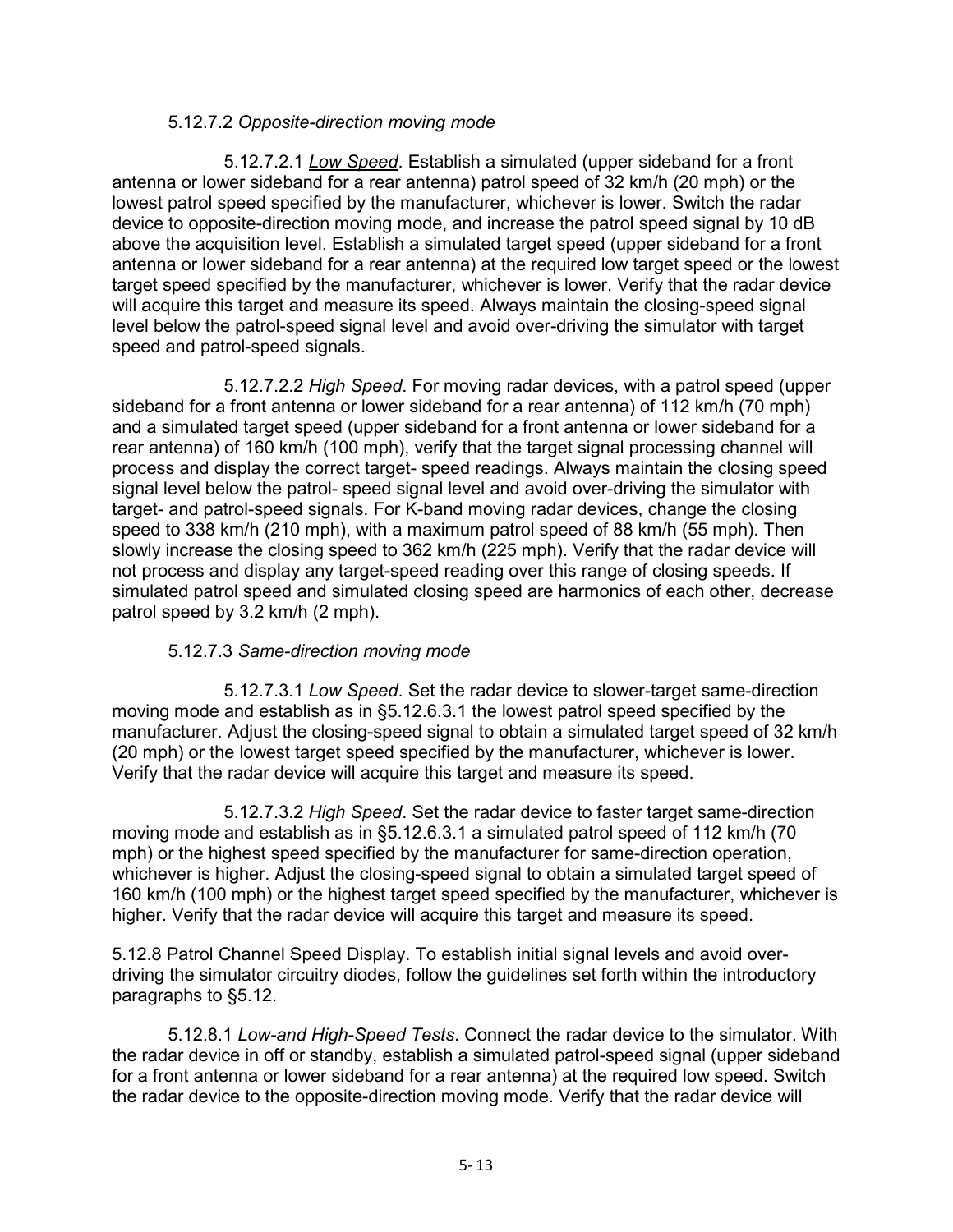acquire and correctly measure patrol speeds down to the required low speed. With the radar device still in the opposite-direction moving mode, establish a simulated patrol speed (upper sideband for a front antenna or lower sideband for a rear antenna) of 112 km/h (70 mph) and verify that the radar device will acquire and correctly measure patrol speeds up to the required high speed.

For moving radar devices having same-direction capability, establish a simulated patrol speed (upper sideband for a front antenna or lower sideband for a rear antenna) of 32 km/h (20 mph) or the lowest patrol speed specified by the manufacturer for same-direction operation, whichever is lower. Switch the radar device to same-direction slower-target moving mode. Verify that the radar device will acquire and correctly measure patrol speeds down to the required low speed.

Establish a simulated patrol speed (upper sideband for a front antenna or lower sideband for a rear antenna) of 112 km/h (70 mph) or the highest patrol speed specified by the manufacturer for same-direction operation, whichever is higher. Switch the radar device to same-direction faster-target moving mode. Verify that the radar device will acquire and correctly measure patrol speeds up to the required high speed.

## 5.12.8.2 *Patrol Vehicle Speed Change Test*

5.12.8.2.1 *Increase Speed*. Connect the radar device to the simulator and establish a patrol speed (upper sideband for a front antenna or lower sideband for a rear antenna) of 32 km/h (20 mph). Place the radar device in the opposite-direction moving mode and display the correct patrol speed. Increase the simulator patrol speed at a rate of 4.8 km/h per second (3 mph per second) for 5 s and verify that the patrol-speed display reading agrees with the simulated patrol speed during this 5 s period. Repeat this procedure for initial patrol speeds of 48 km/h and 64 km/h (30 mph and 40 mph). Repeat for samedirection moving mode (if appropriate).

5.12.8.2.2 *Decrease Speed*. With the radar device still connected to the simulator, establish a patrol speed (upper sideband for a front antenna or lower sideband for a rear antenna) of 88 km/h (55 mph). Place the radar device in the opposite-direction moving mode and display the correct patrol speed. Decrease the simulator patrol speed at a rate of 4.8 km/h per second (3 mph per second) for 5 s and verify that the patrol-speed reading agrees with the simulated patrol speed during this 5 s period. Repeat this procedure for an initial patrol speed of 64 km/h (40 mph).

5.12.9 *Auxiliary Display Tests*. Connect the radar device, together with the auxiliary display module, to the simulator and conduct the display-speed lock test (§5.12.2) and the displayclear test (§5.12.3), if applicable. Verify that the auxiliary display module meets the requirements specified for the target channel (§2.12.7) and patrol channel (§2.12.8) test. Verify that remote display module, if present, shall blank all displays or display current radar information when reconnected to the radar device.

5.12.10 Same-Direction Moving Mode Speed Computation Indicator Test. For nondirectional radar devices having a same-direction moving-mode capability, verify that the device has a visual indicator designating whether the target speed is being computed on the basis of a target vehicle traveling faster or slower than a patrol vehicle.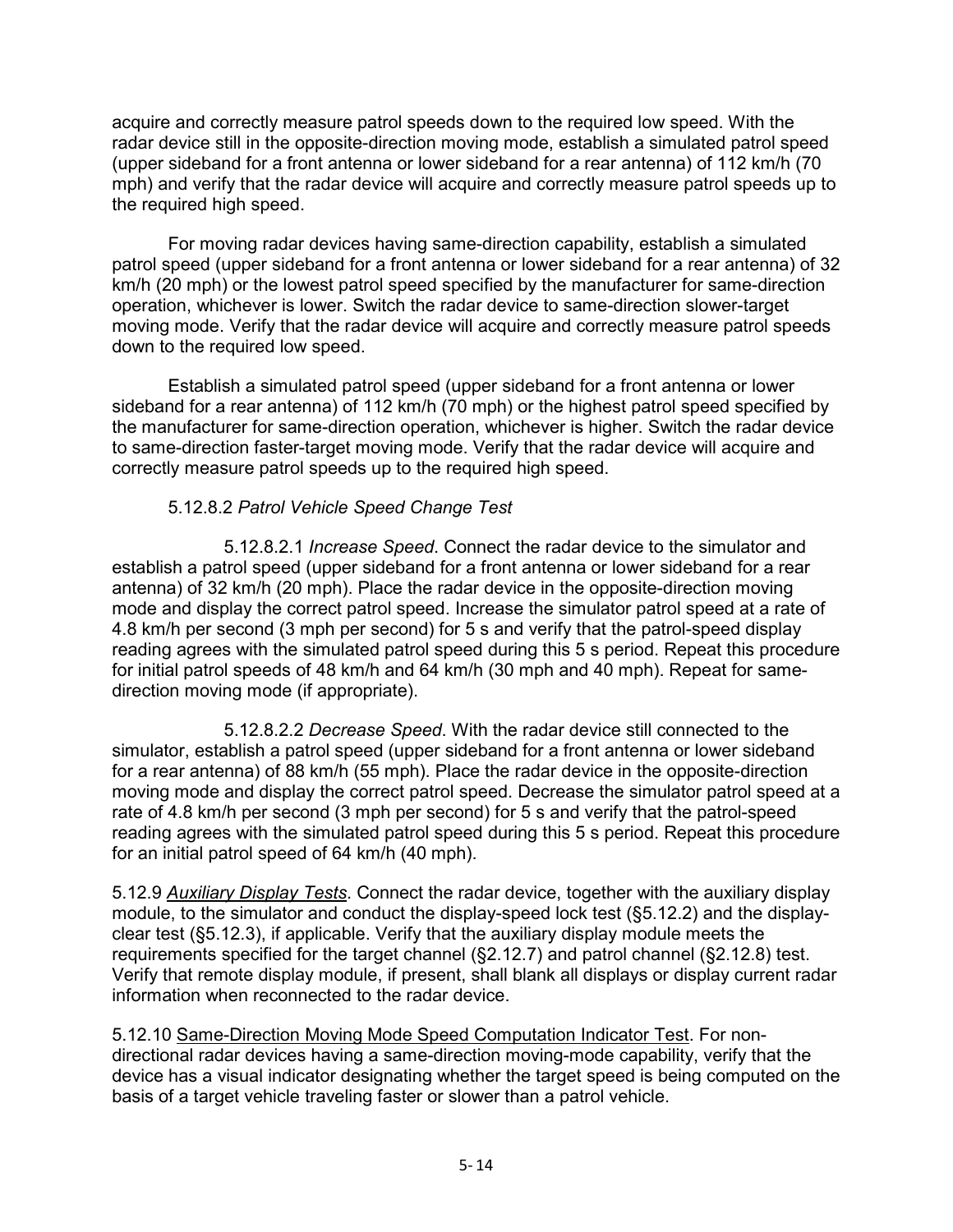5.12.11 Fastest Option Indicator Test. Unless a dedicated display is used for the fastest display, verify that the readout unit has a visual indicator designating that the target speed being displayed is associated with a faster target within the radar beam.

## <span id="page-39-0"></span>**5.13 Conducted Electromagnetic Interference Tests**

If the unit under test is intended to be connected to an external source of power, then connect the radar device to the simulator and to the other test equipment as shown in Figure 9 (cf. §3.1.3). Activate the radar device in the stationary approaching mode, determine the minimum signal level necessary to establish a simulated upper sideband 80 km/h (50 mph) target, and then increase the simulated signal level by 3 dB (1.5 dB if using a microwave attenuator). Turn the simulated signal off and proceed with each of the tests in §5.13.1 through §5.13.4.

For radar units with dual (2) antenna capability, both antennas shall be installed, and the front antenna shall be selected.

For a battery-powered radar device designed to accept an optional 12 V automotive adapter, repeat the electromagnetic interference tests utilizing this adapter and a standard supply voltage of 13.6 V. Connect the injection isolation transformer or LISN in series with the standard supply and automotive adapter for these interference tests.

## 5.13.1 Vehicle Alternator Interference Test

5.13.1.1 With the pulse generator connected such that the pulse signals are impressed on the radar device power line, set the generator output to 1 V p-p or 7.5 % of the standard supply voltage in use (whichever is lower), as measured using the oscilloscope, at a pulse repetition rate of 200 pps with a pulse width of 10  $\mu$ s to 20  $\mu$ s. With the radar device still in the stationary mode, establish a simulated target of 64 km/h (40 mph) and slowly vary the generator frequency from 200 pps to 10,000 pps and back to 200 pps while maintaining 1 V p-p as measured on the oscilloscope throughout the entire test.

5.13.1.2 For moving radar devices, switch to the opposite-direction moving mode, turn off the pulse generator, and determine the minimum signal level (upper sideband for a front antenna or lower sideband for a rear antenna) necessary to establish a patrol speed of 80 km/h (50 mph). Then increase this level by 10 dB (5 dB if using a microwave attenuator). Establish an upper sideband target speed of 96 km/h (60 mph) (3 dB above a minimum target signal), reset the pulse generator to 1 V p-p or 7.5 % of the standard supply voltage in use (whichever is lower) and repeat the procedure in §5.13.1.1. Verify that no erroneous readings appear at any time. Repeat for same-direction moving mode (if appropriate).

5.13.1.3 Repeat §5.13.1.1 and §5.13.1.2 above using a constant pulse repetition rate of 1,500 pps while slowly varying the pulse amplitude from 0 to 1 V p-p or 7.5 % of the standard supply voltage in use (whichever is lower) and back to 0 V, as measured using the oscilloscope. Repeat §5.13.1.1 and §5.13.1.2 using a constant 3,100 pps.

5.13.2 Vehicle Ignition, Air Conditioner/Heater Motor and Windshield Wiper Motor. Disconnect the pulse generator (cf. Figure 9) and replace it with the sawtooth wave generator as shown in Figure 10 (cf. §3.1.3), such that sawtooth wave signals are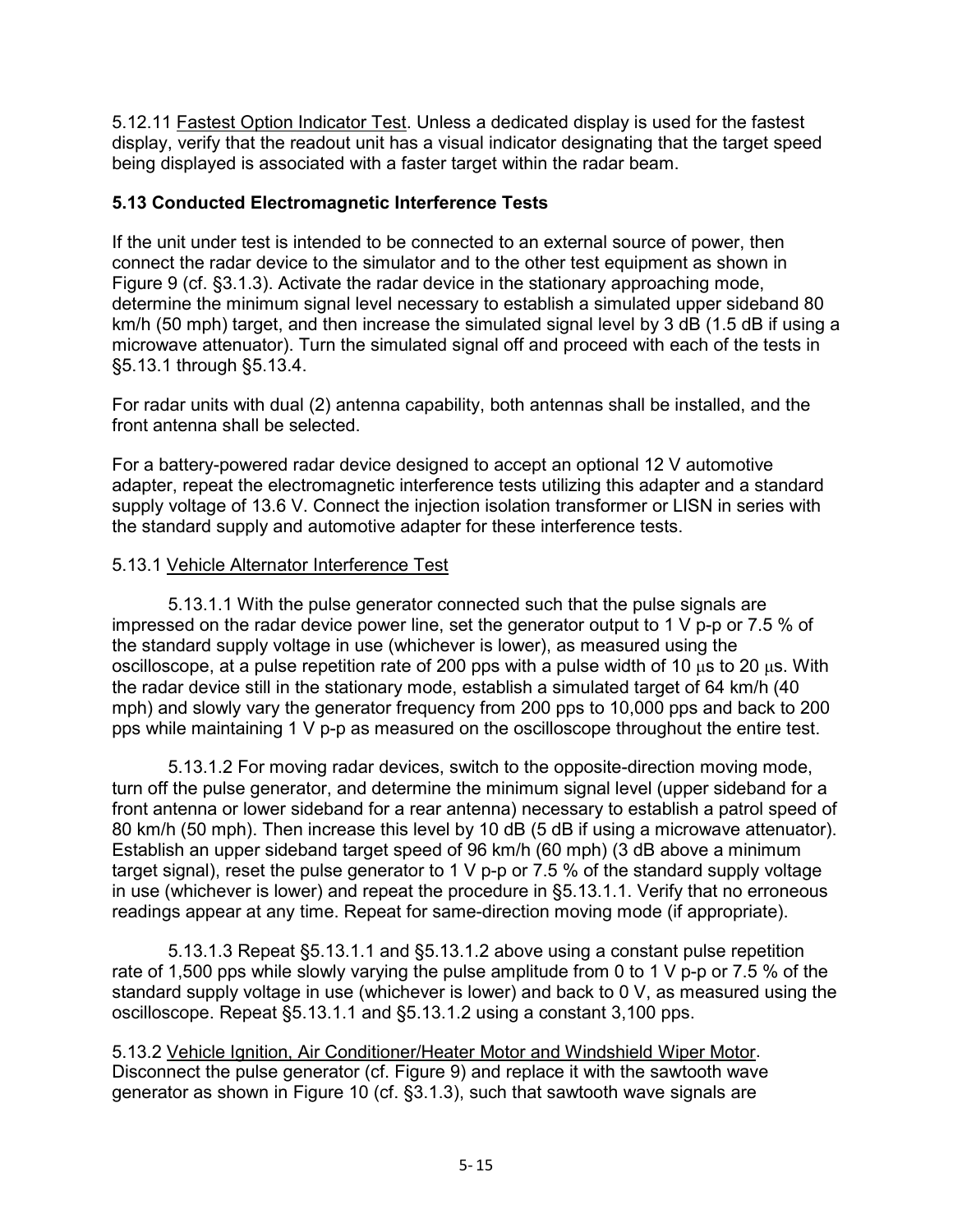impressed on the radar device power line. Place the radar device in the stationary approaching mode, establish a simulated upper sideband target of 64 km/h (40 mph), and then increase the simulated signal level by 3 dB above a minimum target signal. Set the generator output to 1 V p-p or 7.5 % of the standard supply voltage (whichever is lower) as measured using the oscilloscope at a frequency of 200 Hz. Slowly vary the generator frequency from 200 Hz to 10 kHz and back to 200 Hz while maintaining 1 V p-p as measured on the oscilloscope throughout the entire test. Verify that no erroneous readings appear at any time.

For Ka-band radar devices, repeat this procedure while slowly varying the sawtooth generator frequency from 15 kHz to 16 kHz and back to 15 kHz, verifying that no erroneous readings appear. Pay particular attention to 15.75 kHz.

For moving radar devices, switch to the opposite-direction moving mode, turn off the sawtooth wave generator and establish a patrol speed (upper sideband for a front antenna or lower sideband for a rear antenna) of 80 km/h (50 mph) (10 dB above minimum patrol signal) and a target speed (upper sideband for a front antenna or lower sideband for a rear antenna) of 96 km/h (60 mph). Then increase the simulated signal level by 3 dB, reset the sawtooth wave generator to 1 V p-p or 7.5 % of the standard supply voltage (whichever is lower) as measured using the oscilloscope and repeat the above procedures. Verify that no erroneous readings appear at any time. Repeat for same-direction moving mode (if appropriate). For Ka-band moving radar devices repeat procedures for frequencies from 15 kHz to 16 kHz and back to 15 kHz.

#### 5.13.3 Police FM Transceiver Interference Test

5.13.3.1 Connect the FM signal generator to the line impedance stabilization network, refer to Figure 11(cf. §3.1.3), such that the rf signals are impressed on the radar device power line. Place the radar device in the stationary approaching mode, establish an upper sideband simulated target of 64 km/h (40 mph), then increase the simulated signal level by 3 dB, set the generator frequency deviation to 5 kHz. Set the generator to a frequency of 160 MHz with an output of 10 mW, as measured by the power meter, with no more than 1 mW reflected power. Slowly vary the modulation frequency from 200 Hz to 10 kHz and back to 200 Hz. Verify that no erroneous readings appear at any time.

5.13.3.2 For moving radar devices, switch to the opposite-direction moving mode, turn off the FM signal generator, establish a patrol speed (upper sideband for a front antenna or lower sideband for a rear antenna) of 80 km/h (50 mph) (10 dB above minimum patrol signal) and a target speed (upper sideband for a front antenna or lower sideband for a rear antenna) of 96 km/h (60 mph). Then increase the simulated signal level by 3 dB, turn on the FM signal generator, and repeat the above procedure. Verify that no erroneous readings appear at any time. Repeat for same-direction moving mode (if appropriate).

5.13.3.3 Repeat §5.13.3.1 and §5.13.3.2 above using a constant modulation frequency of 1.5 kHz while slowly varying the FM signal generator output from 0 mW to 10 mW and back to 0 mW. Repeat §5.13.3.1 and §5.13.3.2 above using a constant modulation frequency of 3.1 kHz.

5.13.3.4 Repeat the entire test for frequencies of 40 MHz and 460 MHz.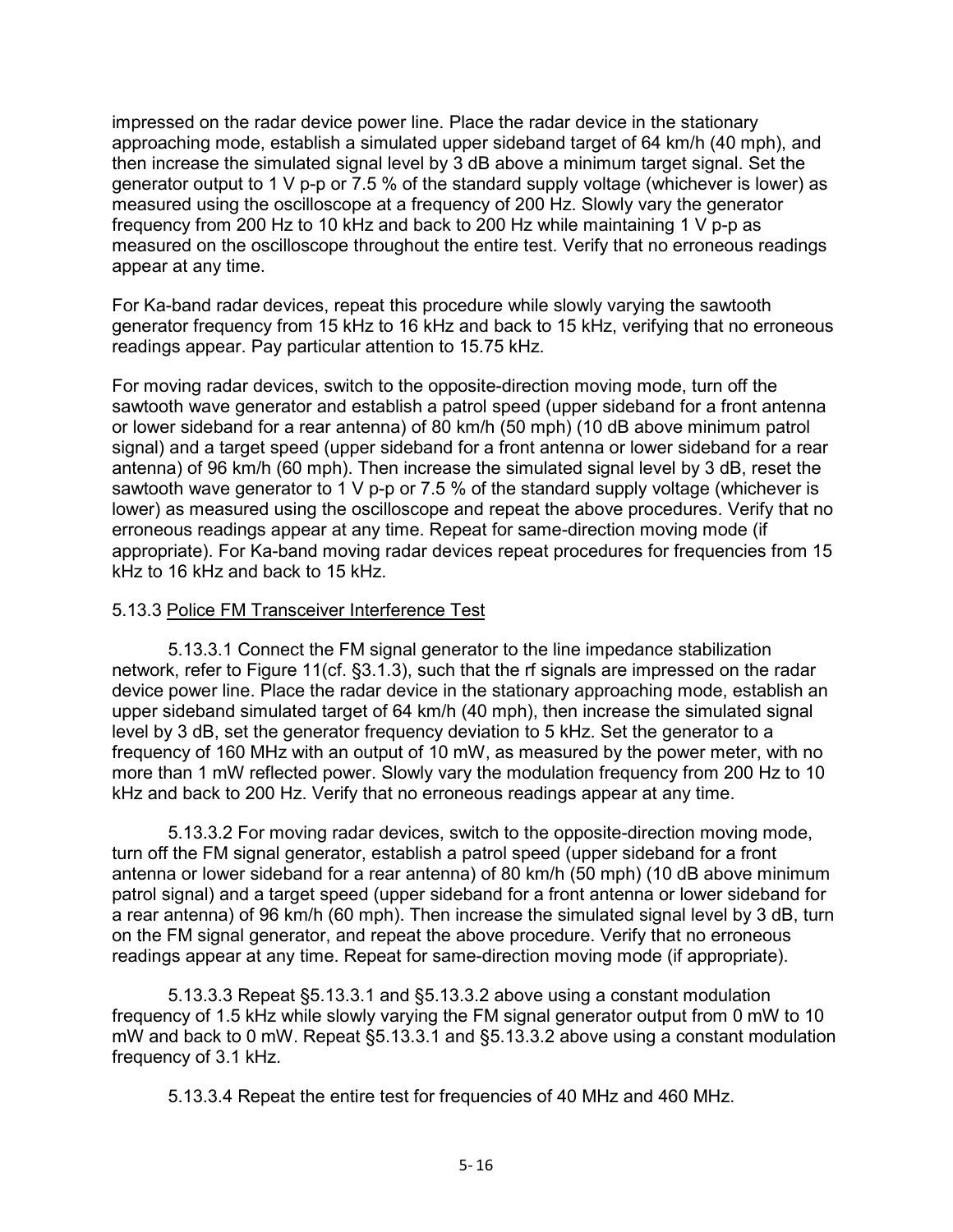#### 5.13.4 Citizens Band (CB) AM Transceiver Interference Tests

5.13.4.1 Connect the AM signal generator to the line impedance stabilization network, refer to Figure 11 (cf. §3.1.3), such that the rf signals are impressed on the radar device power line. Place the radar device in the stationary approaching mode, establish a simulated upper sideband target of 64 km/h (40 mph), and then increase the simulated signal level by 3 dB. Set the generator to a frequency of 27 MHz with an output of 5 mW, as measured by the power meter, with no more than 1 mW reflected power, and adjust the generator modulation to 99 %. Slowly vary the modulation frequency from 200 Hz to 10 kHz and back to 200 Hz. Verify that no erroneous readings appear at any time.

5.13.4.2 For moving radar devices, switch to the opposite-direction moving mode, turn off the AM signal generator, establish a patrol speed (upper sideband for a front antenna or lower sideband for a rear antenna) of 80 km/h (50 mph) (10 dB above minimum patrol signal) and a target speed (upper sideband for a front antenna or lower sideband for a rear antenna) of 96 km/h (60 mph). Then increase the simulated signal level by 3 dB, turn on the AM signal generator, and repeat the above procedure. Verify that no erroneous readings appear at any time. Repeat for same-direction moving mode (if appropriate).

5.13.4.3 Repeat §5.13.4.1 and §5.13.4.2 using a constant modulation frequency of 1.5 kHz while slowly varying the AM signal generator output from 0 mW to 5 mW and back to 0 mW. Repeat §5.13.4.1 and §5.13.4.2 using a constant modulation frequency of 3.1 kHz.

#### <span id="page-41-0"></span>**5.14 Radiated Electromagnetic Interference Tests**

Install the radar device in the patrol vehicle in accordance with the manufacturer's instructions, using extreme care in positioning the antenna. The patrol vehicle shall be of the type normally used for law enforcement purposes, with heavy duty components. It shall have at least one standard police FM transceiver and an antenna installed in accordance with the instructions provided by the transceiver manufacturer. This test shall be conducted in an environment free of extraneous moving targets such as large ventilation fans.

For radar units with dual (2) antenna capability, both antennas shall be installed, and the front antenna shall be selected.

For a battery powered radar device designed to also accept optional 12 V automotive adapter, perform the police FM transceiver interference test (§5.14.1) utilizing the battery pack and then repeat the test utilizing the automotive adapter. Perform the citizens band (CB) AM transceiver interference test (§5.14.2) and the adjacent vehicle radio interference test (§5.14.3) utilizing only the battery pack.

#### 5.14.1 Police FM Transceiver Interference Test.

5.14.1.1 Start the patrol vehicle engine and set it to a fast idle. Wait 30 s, place the radar device in the stationary approaching mode and switch on the installed FM transceiver. Track a just-acquired distant approaching target traveling at a speed of 80 km/h (50 mph), activate the push-to-talk switch and use the slide whistle to transmit tones via the microphone. Slowly vary the tone of the slide whistle from 500 Hz to 3 kHz and back to 500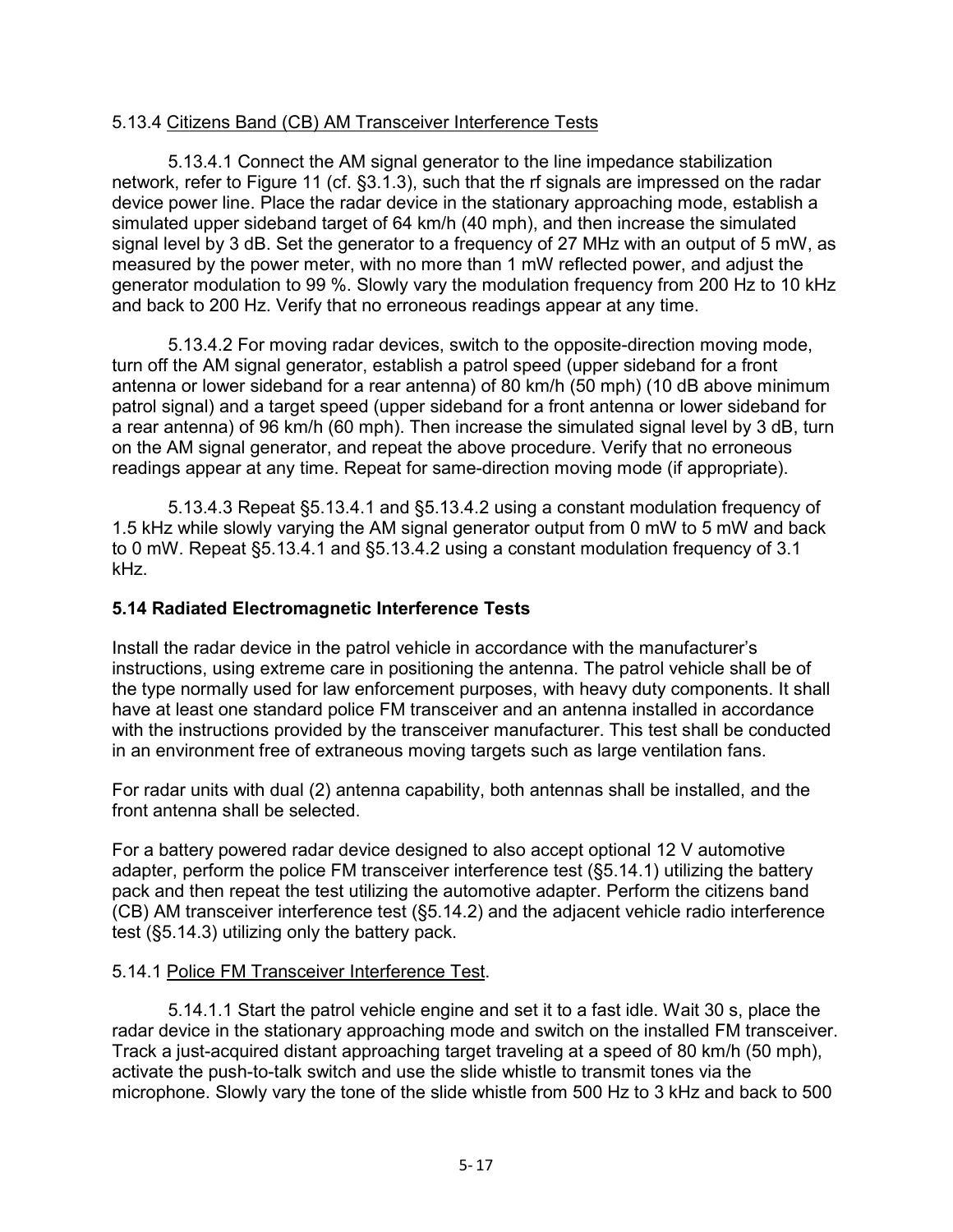Hz, observing the target speed display for possible erroneous readings. Repeat two more times.

5.14.1.2 Turn off the installed FM transceiver and repeat the procedure using a hand-held FM transceiver with an integral antenna and an output power of 2 W or more positioned at the patrol vehicle driver's location.

5.14.2 Citizens Band (CB) AM Transceiver Interference Test. Mount a 4 W minimum output CB transceiver in a typical front seat location and install the antenna as recommended by the manufacturer. Connect the CB transceiver power leads to the vehicle battery or the ignition switch circuitry, but not to the cigarette lighter. Start the patrol vehicle engine and set it to a fast idle. Place the radar device in the stationary approaching mode and track a just-acquired distant approaching target traveling at a speed of 80 km/h (50 mph). Switch on the CB transceiver, set it to channel 20, activate the push-to-talk switch, and use the slide whistle to transmit tones via the microphone. Slowly vary the tone from 500 Hz to 3 kHz and back to 500 Hz, observing the target speed display for possible erroneous readings. Repeat for channels 1 and 40.

## 5.14.3 Adjacent Vehicle Radio-Frequency Interference Test.

5.14.3.1 Start the patrol vehicle engine and set it to a fast idle. Place the radar device in the stationary approaching mode and track a just-acquired distant approaching target traveling at a speed of 80 km/h (50 mph). From a distance of at least 15 m (50 ft), slowly drive a second vehicle equipped with a police FM transceiver of at least 50 W of output power and a matching antenna past the patrol vehicle passing within 3 m (10 ft) of it. Use the slide whistle to transmit tones between 500 Hz and 3 kHz from this transceiver until reaching a point 15 m (50 ft) away from the patrol vehicle. Note any erroneous readings on the radar device display. Turn the second vehicle around and repeat the above procedure, passing within 3 m (10 ft) of the patrol vehicle on its other side, again using the slide whistle to transmit modulating tones from 500 Hz to 3 kHz, and observing the radar speed display.

5.14.3.2 Turn off the FM transceiver, mount a 4 W minimum output power CB transceiver powered by the vehicle electrical system in the second vehicle and repeat the above (§5.14.3.1) procedure.

## <span id="page-42-0"></span>**5.15 Speed Accuracy: Field Operation Tests**

5.15.1 Stationary-Mode Speedometer-Correction Factor. Establish a measured distance of at least 400 m (1,320 ft) on an open, level location away from other moving targets. Turn on the radar device, place it in the stationary approaching mode using the front antenna, and drive the patrol vehicle over the measured distance at a constant speed, measuring the elapsed time with a stopwatch while recording the patrol-speed reading and the speedometer readings. Repeat the procedure twice in each direction, maintaining the same speed for all four runs. Use the average elapsed time to determine the true patrol-vehicle speed and use this speed to calculate the patrol-vehicle speedometer-correction factor and the radar-device speed correction factor. Repeat this procedure for speeds of 32 km/h, 80 km/h, and 112 km/h (20 mph, 50 mph, and 70 mph).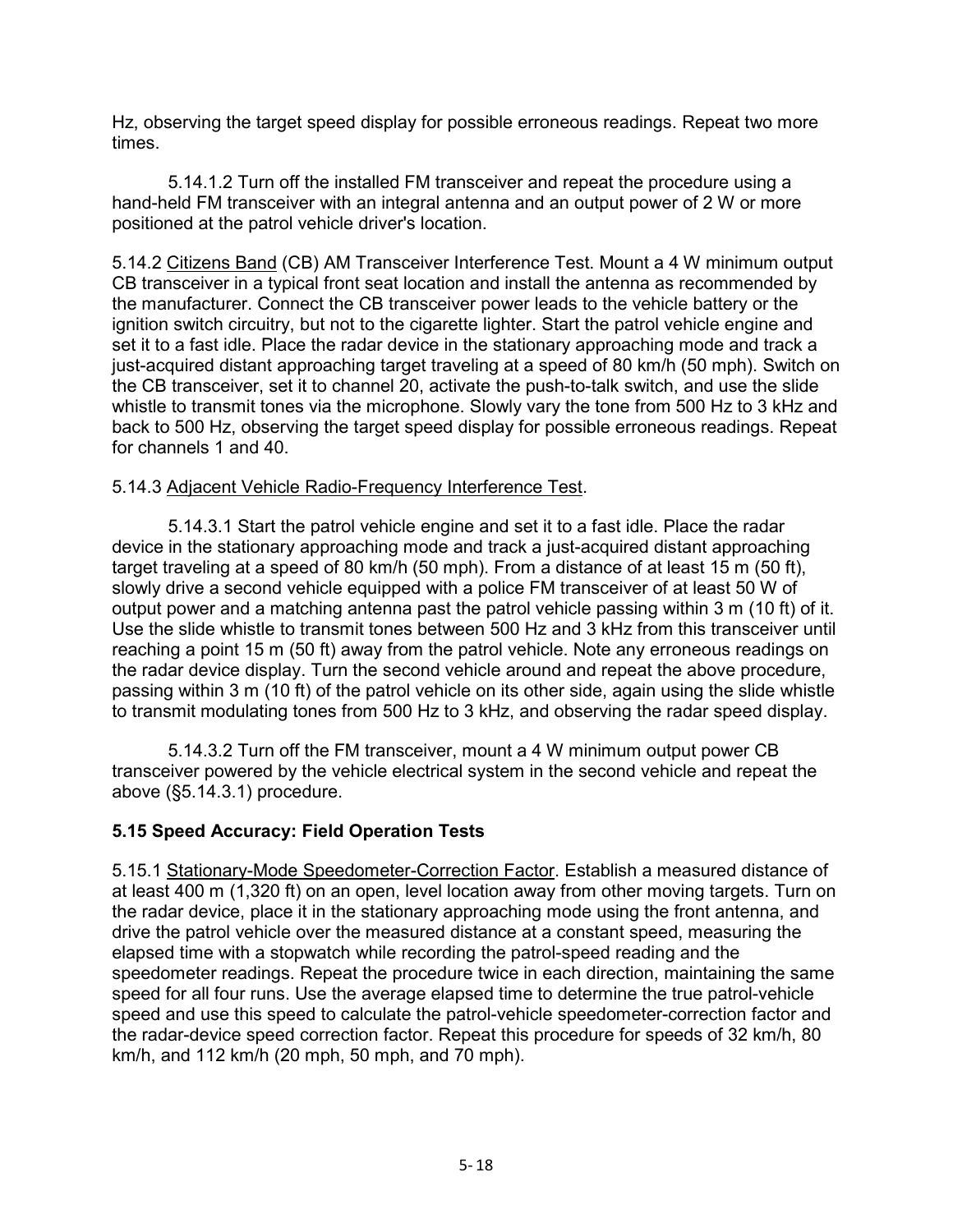5.15.2 Moving-Mode Speedometer-Correction Factor. For moving radar devices, switch to the opposite-direction moving mode of operation and repeat this procedure (§5.15.1) to obtain the appropriate correction factors. Repeat for the same-direction moving mode (if appropriate).

5.15.3 Stationary-Mode Speed Test. Switch the radar device to the stationary approaching mode of operation and position the radar equipped patrol vehicle near one end of the measured test range. Starting from the opposite end of the measured test range, drive a target vehicle through a measured distance of at least 400 m (1,320 ft) at a constant speed toward the patrol vehicle, measuring the elapsed time with a stopwatch, recording the exact distance and the speedometer reading and measuring target-vehicle speed with the radar device. For a directional radar device, briefly switch to the receding mode of operation during the test run and verify that the radar does not continue tracking the target vehicle. Repeat the above tests with the radar device operating in the receding target mode and with the target traveling away from the patrol vehicle toward the opposite end of the test track, and for directional radar devices briefly switch the radar to the approaching target mode during the test run and verify that the radar does not track the target vehicle. Next, move the patrol vehicle to the opposite end of the measured range and repeat the above procedure for both directions of travel of the target vehicle, again recording the stopwatch elapsed time, speedometer reading and radar speed reading. Calculate the average target-vehicle speed, the target-vehicle speedometer-correction factor and the indicated radar speed reading. Repeat this procedure for speeds of 32 km/h, 80 km/h, and 112 km/h (20 mph, 50 mph, and 70 mph).

5.15.4 Moving-Mode Speed Test. For moving radar devices, switch the radar device to the opposite-direction moving mode and station the patrol vehicle and target vehicle at least 400 m (1,320 ft) apart and at opposite ends of the measured distance such that each vehicle can make a constant speed run through the same 400 m (1,320 ft) section. Make three moving mode, constant speed, approaching runs in each direction, recording the measured distance, the speedometer readings of each vehicle, and the radar-device patrol and target-speed display readings. A stopwatch may be used to obtain the true vehicle speed. Average the six speedometer and target-speed display readings. Calculate the true target-vehicle speed, the target-vehicle correction factor and the indicated radar-target speed reading. Repeat this procedure using a patrol speed of 32 km/h (20 mph) and a target speed of 88 km/h (55 mph) and using a patrol speed of 88 km/h (55 mph) and a target speed of 112 km/h (70 mph).

5.15.5 Same-Direction Moving-Mode Speed Test. For radar devices with same-direction moving mode, switch to this mode and perform the following test at the speed conditions under §5.15.5.1 and §5.15.5.2.

Position the patrol vehicle and target vehicle at the same end of the test range, separated by sufficient distance to establish the desired speed upon entering the measured 400 m (1,320 ft) section. Make three same-direction moving mode, constant speed runs recording the measured distance, the speedometer reading of each vehicle and the radar-device patrol and target-display readings. A stopwatch may be used to obtain the average true vehicle speed. The radar device may not be able to track the target vehicle over the entire length of the measured section of the range, however constant speed should be maintained over the measured section in order to obtain true speeds using the stopwatch. For a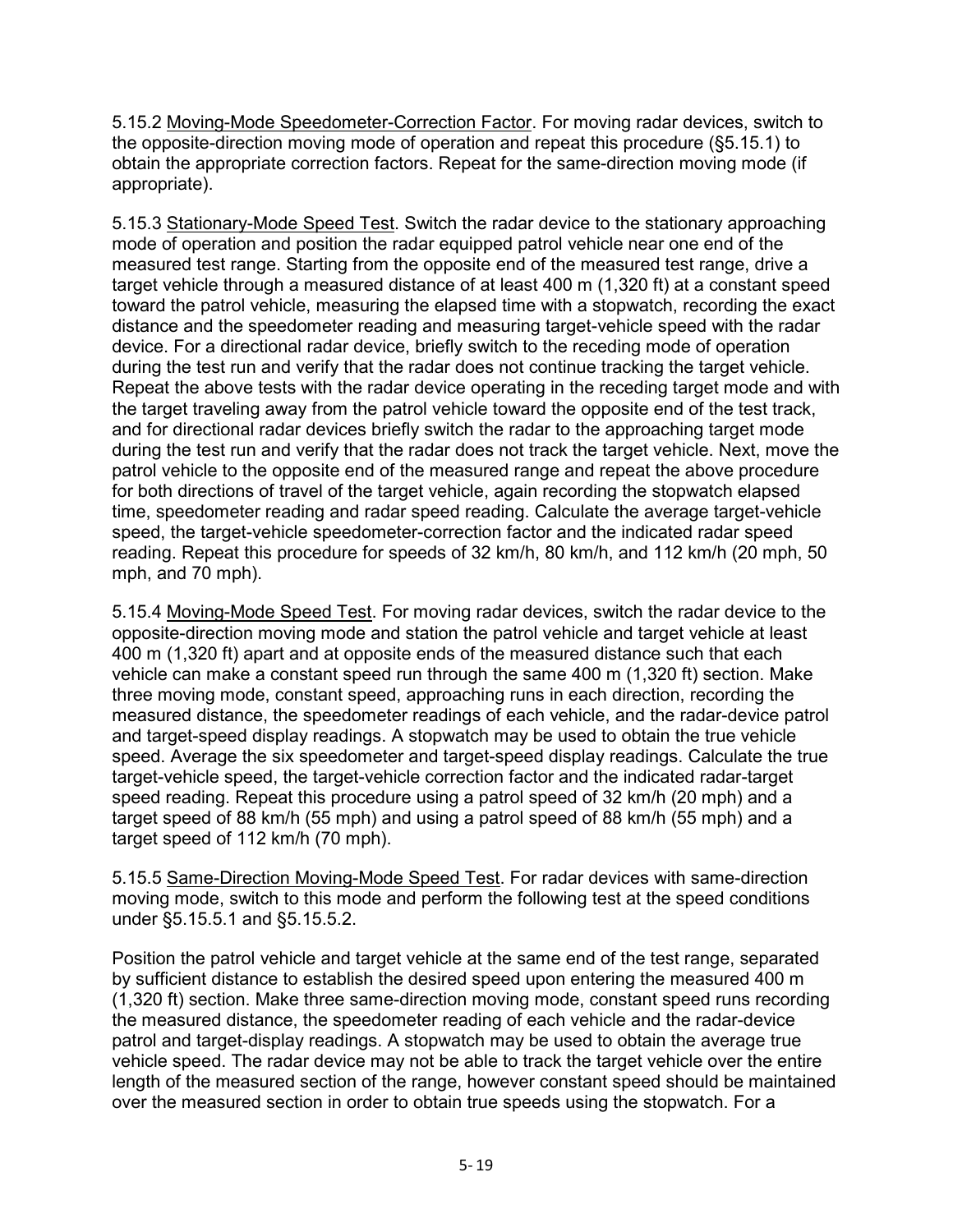directional radar device, verify that the radar automatically selects the correct faster/slower calculation. Average the three speedometer readings together and the three radar-device target-speed readings to obtain an average speedometer reading and an average radardevice target-vehicle reading. Calculate the target-vehicle speed-correction factor, true target-vehicle speed, and the indicated radar-target speed readings.

5.15.5.1 Switch the radar device to same-direction moving mode faster-target option (if provided). Make three runs through the test range using the above procedures with patrol vehicle and target vehicle speeds as follows:

 5.15.5.1.1 Patrol vehicle speed of 32 km/h (20 mph) and target vehicle speed of 45 km/h (28 mph).

5.15.5.1.2 Patrol vehicle speed of 64 km/h (40 mph) and target vehicle speed of 88 km/h (55 mph).

5.15.5.2 Switch the radar device to same-direction moving mode slower-target option (if provided). Make three runs through the test range using the above procedures with patrol vehicle and target vehicle speeds as follows:

5.15.5.2.1 Patrol vehicle speed of 45 km/h (28 mph) and target vehicle speed of 32 km/h (20 mph).

5.15.5.2.2 Patrol vehicle speed of 88 km/h (55 mph) and target vehicle speed of 64 km/h (40 mph).

#### <span id="page-44-0"></span>**5.16 Common Output Protocol Testing**

#### **Definitions:**

Common Output Protocol – a defined output data protocol contained in any radar for sending speed, function and mode information to external devices such as in-car video systems, computers or in-car integrated systems

#### **Manufacturer Provided Equipment:**

Radar Device (UUT) with COP enabled.

Interface cable connecting the output port of the UUT to the test computer.

#### **Procedure:**

Connect the radar device to the standard supply voltage source. Connect the manufacture supplied interface cable to the test lab computer.

#### 5.16.1 Test Mode, Standby Mode, and Antenna Switching

For the tests in this section, a directional radar device shall be placed in the nondirectional mode as required by §2.5.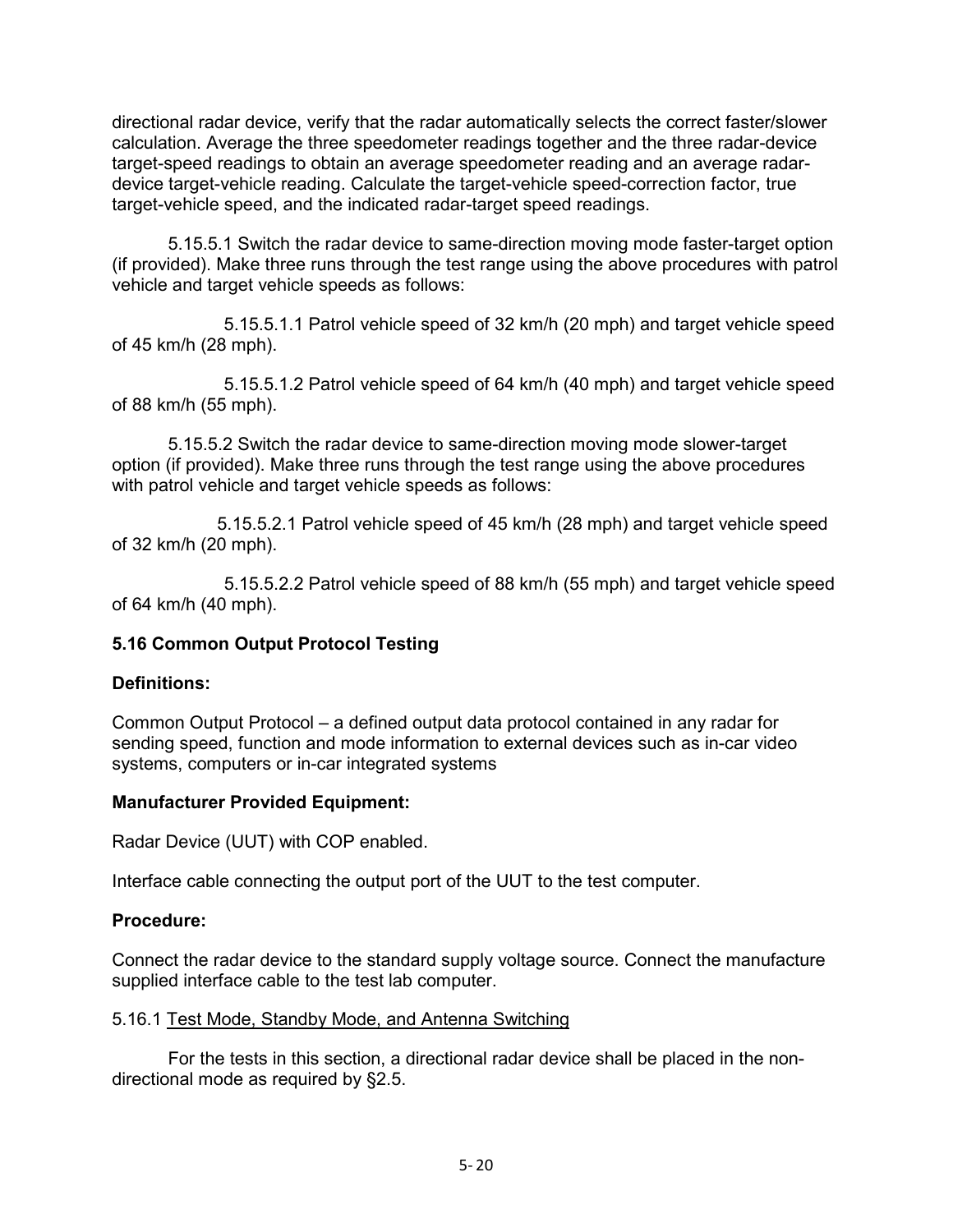5.16.1.1 *Mode Selection*. Place the radar in the front antenna, stationary mode and orient the antenna so that no moving targets are located in the radar beam.

5.16.1.2 *Tuning Fork Test*. Activate the tuning fork by striking it on a nonmetallic object and hold it 2.5 cm to 10 cm (1 in to 4 in) in front of the antenna.

 5.16.1.2.1 *Test Results*. The radar device shall display the speed corresponding to the tuning fork frequency. Verify the (COP) output shows Fork test enabled (if directional radar), Stationary Mode, Front Antenna, and the Primary target speed matches the radar displayed speed.

5.16.1.3 *Low Voltage Indication*. Decrease the supply voltage until the low-voltage alert is activated. Verify that no erroneous speed readings are displayed. Increase the supply voltage until the low-voltage indicator is deactivated, and again conduct the appropriate radar device tuning fork test to verify that the radar device displays the same speed reading as at standard supply voltage.

 5.16.1.3.1 *Test Results.* Verify the (COP) speed readings match the radar display. Verify the (COP) output indicates the low-voltage alert as the radar display.

5.16.1.4 *Rear Antenna.* If the radar unit is dual antenna, switch to rear antenna operation.

5.16.1.4.1 *Test results*. Verify the (COP) output shows rear antenna active.

5.16.1.5*.* If the radar allows multiple antennas active, switch to both front and rear antennas active. Activate the tuning fork in front of the front antenna and observe the (COP) output, then active the fork in front of the rear antenna and observe the (COP) output.

 5.16.1.5.1 *Test Results*. Verify the (COP) output shows number of antenna blocks = 2. Verify when the fork is in front of the front antenna the primary target speed is output for the front antenna and when the fork is in front of the rear antenna the primary target speed is output for the rear antenna.

5.16.1.6 *Return to Normal Operation.* If the radar is directional, return the mode to normal directional operation, single antenna.

 5.16.1.6.1 *Test Results*. Verify the (COP) output no longer shows the unit in Fork Test enabled.

5.16.1.7 *Hold (Standby).* Activate the radar's Hold or Standby control to inhibit microwave transmission. Verify the (COP) output and reactive the transmission control.

 5.16.1.7.1 *Test results*. Verify the (COP) output indicates the Hold and Transmit mode correctly.

#### 5.16.2 Stationary Approaching Target Speed and Direction Accuracy

For the tests in this section, connect the front antenna to the radar simulator. Upper sideband signals will be used.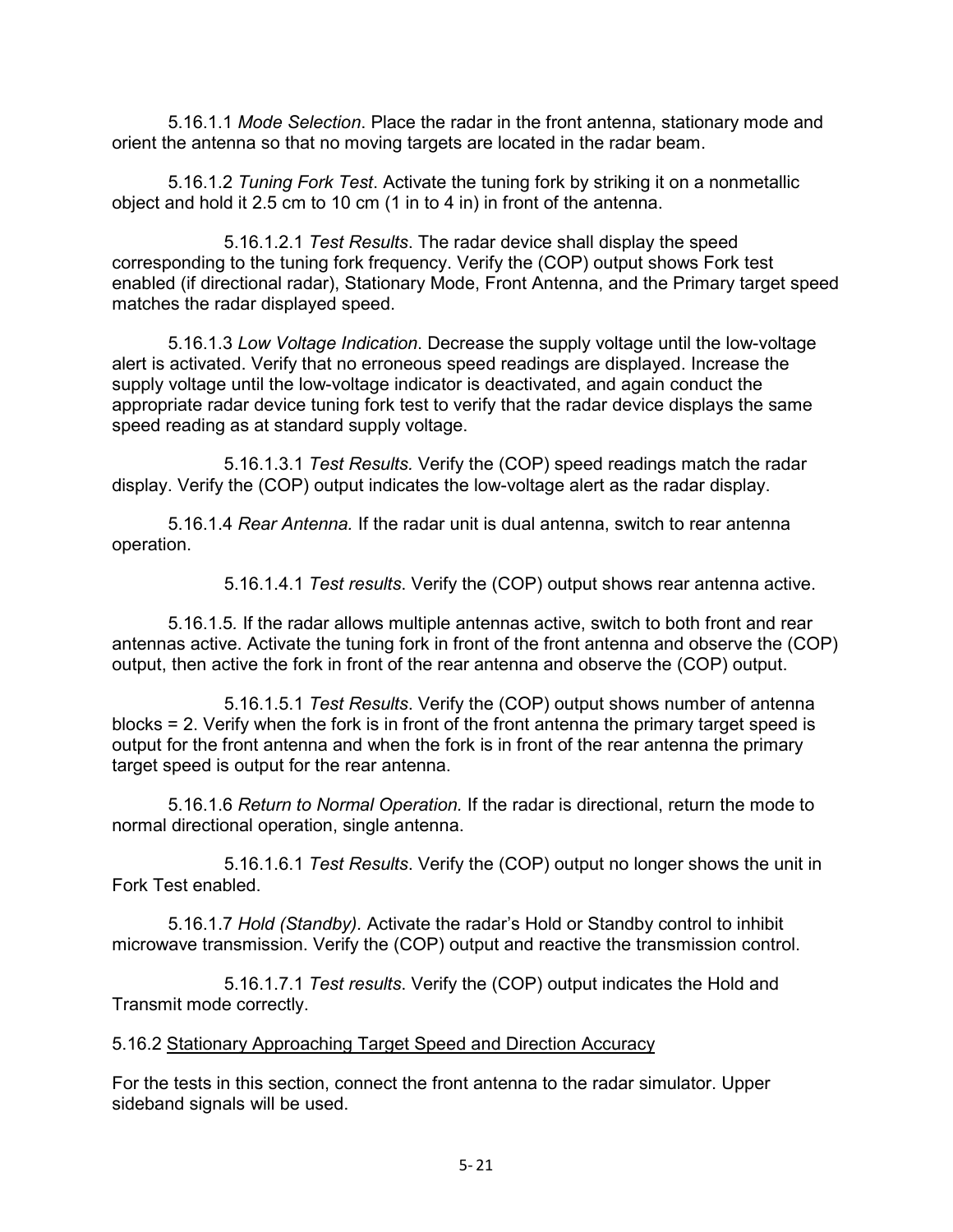5.16.2.1 *Approaching and Fastest Indication.* Activate the radar device in the stationary, approaching target mode. Disable and then re-enable the fastest target operation mode.

 5.16.2.1.1 *Test Results*. Verify the (COP) output shows stationary approaching, and the fastest mode indication followed the fastest mode switching in 5.16.2.1.

5.16.2.2 *Approaching Speeds and Direction.* Establish a simulated upper sideband fastest target speed of 64 km/h (40 mph) on the fastest speed generator. Increase the fastest target signal by 5 dB (2 dB if using a microwave attenuator). Remove the simulated fastest target speed but do not adjust the signal level. Establish a simulated upper sideband target speed of 40 km/h (25 mph) on the target speed generator. Increase its signal level by 10 dB (5 dB if using a microwave attenuator). Reapply the 64 km/h (40 mph) simulated fastest target signal. The radar-device target display shall indicate a target speed of 40 km/h (25 mph). Ensure the fastest mode is active. The radar-device fastest display shall indicate a target speed of 64 km/h (40 mph).

 5.16.2.2.1 *Test Results.* Verify the (COP) output primary and secondary speed values match the radar display speeds. Verify the (COP) output shows the primary and secondary targets as approaching.

5.16.2.3 *Target Rejection*. Switch the radar device to stationary receding target mode and verify that the target speed is not displayed by the radar device.

 5.16.2.3.1 *Test Results.* Verify the (COP) output shows stationary receding and primary and secondary speed values are not displayed.

5.16.2.4 *Approaching Locked Speeds and Direction.* Return the unit to approaching mode and with the system still set up to 5.16.2.2, activate the target Lock control. Note the locked speed on the radar display.

 5.16.2.4.1 *Test Results.* Verify the (COP) output indicates the same locked target speed as the radar display. Verify the (COP) output indicates the locked target is approaching. Verify the (COP) output indicates the locked speed is primary if the strongest speed was locked, or indicates the locked speed is secondary if the fastest speed was locked.

 5.16.2.4.2 *Lock Without Fastest.* Release the locked speeds from 5.16.2.4. Disable the fastest mode on the radar unit. The radar should only display (25 mph) as the strongest speed. Activate the target Lock control. Note the locked target speed on the radar display.

 5.16.2.4.2.1 *Test Results.* Verify the (COP) output indicates the same locked target speed as the radar display. Verify the (COP) output indicates the locked target is approaching. Verify the (COP) output indicates the locked speed is primary.

5.16.2.5 *Approaching Low / High Speeds Test.* Release the locked speed from 5.16.2.4.2. Place the radar device in the stationary approaching target mode. Establish a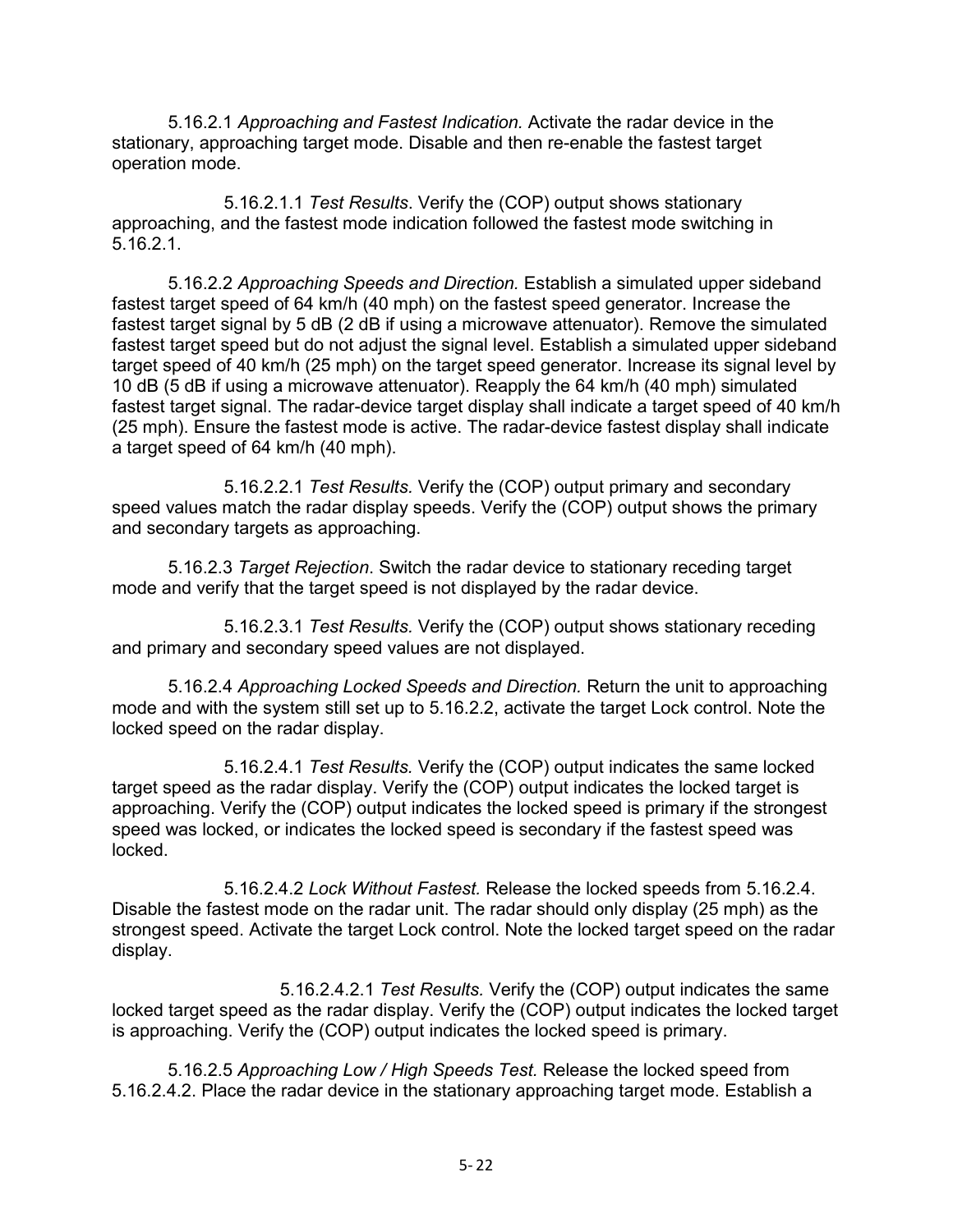simulated upper sideband target signal for the lowest target speed specified by the manufacturer. Note the speed on the radar and COP output. Repeat for the maximum target speed specified by the manufacturer.

 5.16.2.5.1 *Test Results.* Verify the (COP) output indicates the same low and high primary speeds as the radar display.

#### 5.16.3 Stationary Receding Target Speed and Direction Accuracy

For the tests in this section, connect the front antenna to the radar simulator. Lower sideband signals will be used. Repeat test 15.16.2 with the radar in stationary receding target mode and the simulator generating lower sideband signals. Verify the test results for receding targets.

#### 5.16.4 Moving Mode Selection, Locked Patrol, and Patrol Speed Tracking

5.16.4.1 *Moving Mode Selection*. Place the radar device in the opposite-direction moving mode. Note the indication of moving mode and target direction in the COP output. Place the radar device in the same-direction moving mode. Note the indication of moving mode and target direction in the COP output. Return the unit to the opposite-direction moving mode.

 5.16.4.1.1 *Test Results.* Verify the (COP) output indicates the correct moving mode and target direction with the control changes in 5.16.4.1.

5.16.4.2 *Radio Frequency Interference Test* Place the radar device in the oppositedirection moving mode, establish a 40 km/h (25 mph) simulated patrol speed (upper sideband for a front antenna or lower sideband for a rear antenna) and then increase this signal level by 10 dB (5 dB if using the microwave attenuator). Establish a 64 km/h (40 mph) simulated target speed (upper sideband for a front antenna or lower sideband for a rear antenna). Set the Test Lab's mobile handheld transceiver to 458.8 MHz. Key the transmitter and pass the transceiver at several angles within 2 inches over and around the radar computing unit and antenna (antennas). Repeat the transmit pass three times. The simulated target speed is constantly observed to determine if there are any erroneous readings. Activate the radar unit's Lock control, and then increase the simulated patrol speed to 30 mph.

 5.16.4.2.1 *Test Results.* Verify the (COP) output for the patrol speed and target speed indicate the same speeds as the display of the UUT. No erroneous speeds should appear in the output. If the UUT displays an RFI error condition, the COP output should also indicate the RFI error.

5.16.4.3 *Locked Patrol Speed Test* Place the radar device in the opposite-direction moving mode, establish a 40 km/h (25 mph) simulated patrol speed (upper sideband for a front antenna or lower sideband for a rear antenna) and then increase this signal level by 10 dB (5 dB if using the microwave attenuator). Establish a 64 km/h (40 mph) simulated target speed (upper sideband for a front antenna or lower sideband for a rear antenna). Activate the radar unit's Lock control, and then increase the simulated patrol speed to 30 mph.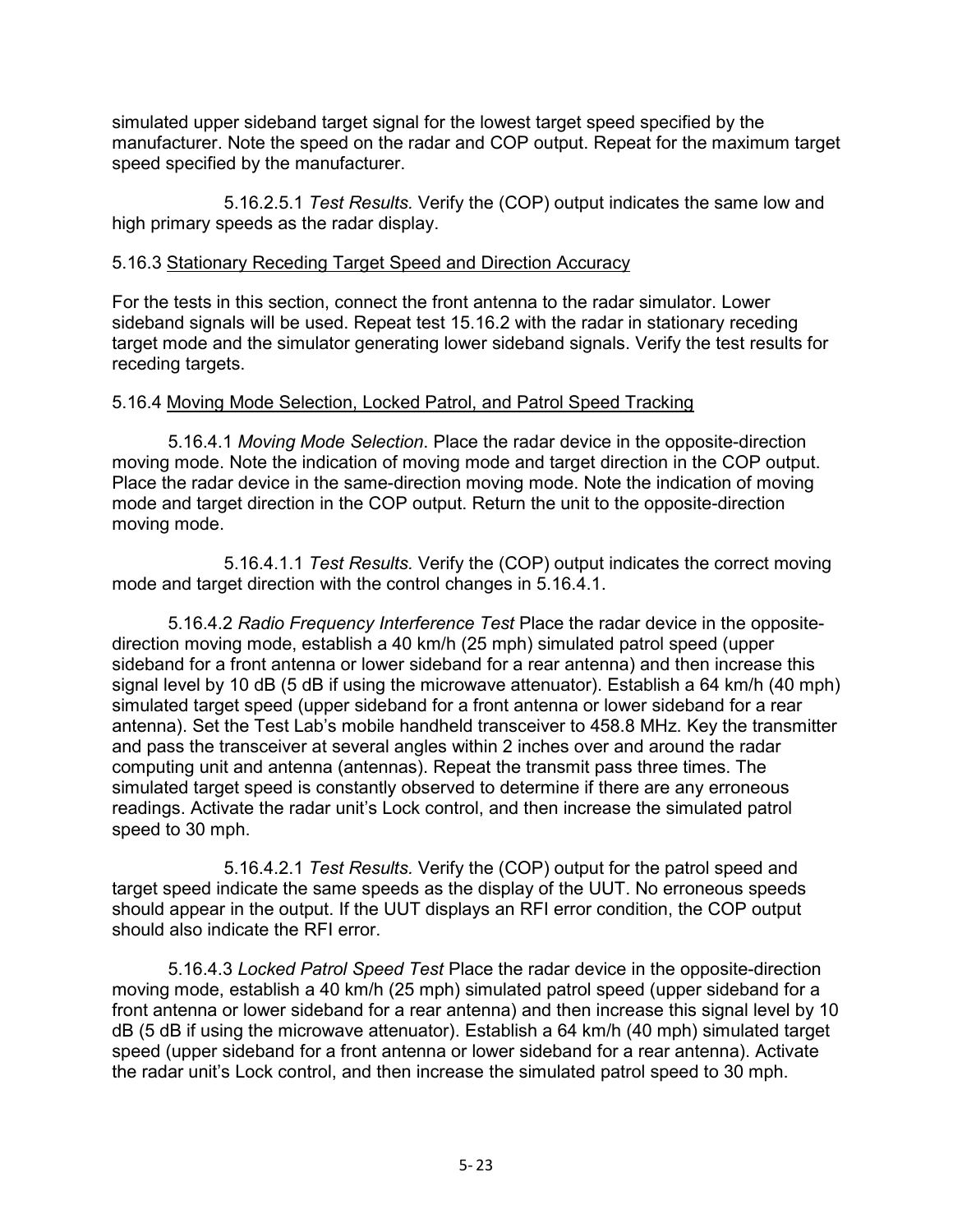5.16.4.3.1 *Test Results.* Verify the (COP) output for the patrol speed is 30 mph and the (COP) output for the locked patrol speed is 25 mph.

5.16.4.4 *Patrol Speed Tracking* Connect the radar device to the simulator and establish a patrol speed (upper sideband for a front antenna) of 32 km/h (20 mph). Increase the simulator patrol speed at a rate of 4.8 km/h per second (3 mph per second) for 5 seconds and verify that the patrol-speed display reading agrees with the simulated patrol speed during this 5-second period.

 5.16.4.4.1 *Test Results.* Verify the (COP) output for patrol speed agrees with the radar patrol-speed display reading (5.16.4.4.).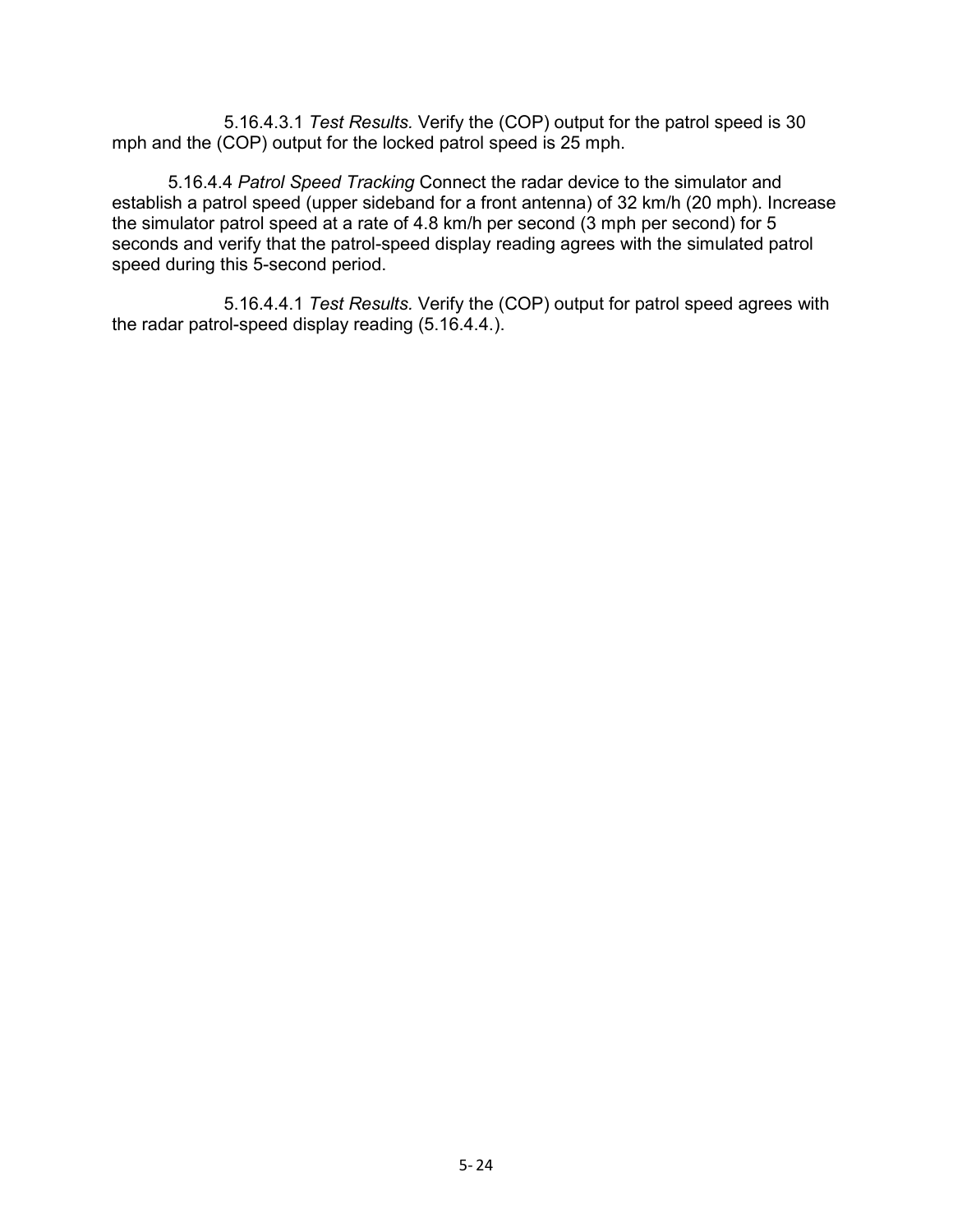# **Appendix A**

# <span id="page-49-0"></span>Table 1. Minimum Performance Specifications for DTR Radar Speed-Measuring Devices

| <b>Performance Characteristics</b>                                            | <b>Minimum Requirement</b>                                                                                                         | <b>Section</b>             |
|-------------------------------------------------------------------------------|------------------------------------------------------------------------------------------------------------------------------------|----------------------------|
| Tuning Fork Frequency Tolerance                                               | $±\frac{1}{2}\%$                                                                                                                   | §2.4                       |
| Radar Device Tuning Fork Speed<br>Tolerance                                   | $\pm 2$ km/h ( $\pm 1$ mph)                                                                                                        | §2.5                       |
| Microwave Frequency                                                           | X-Band @ 10,525 MHz ±25 MHz<br>K-Band @ 24,150 MHz ±100 MHz<br>Ka-Band @ 33,400 MHz to 36,000 MHz ±100 MHz of the<br>nominal value | §2.6.1                     |
| Radiated Output Power Variation                                               | $±1.5$ dB                                                                                                                          | §2.6.3                     |
| Antenna Horizontal Beamwidth                                                  | X-Band @ 18° maximum<br>K-Band @ 15° maximum<br>Ka-Band @ 15° maximum                                                              | §2.6.4                     |
| Antenna Near-Field Maximum Power<br>Density                                   | $5 \text{ mW/cm}^2$                                                                                                                | §2.6.5                     |
| Low Supply Voltage                                                            | 10.8 V maximum (automotive system) or<br>as specified by manufacturer (battery)                                                    | §2.8                       |
| Display Readability                                                           | Easily readable when used as intended                                                                                              | §2.12.1                    |
| <b>Target Channel Sensitivity Stationary</b><br>Mode                          | $\leq$ 10 dB, 56 km/h to 144 km/h (35 mph to 90 mph)<br>$\leq$ 5 dB, 96 km/h to 144 km/h (60 mph to 90 mph)                        | §2.12.6.1                  |
| <b>Target Channel Sensitivity</b><br><b>Opposite-Direction Moving</b><br>Mode | $\leq$ 10 dB, 64 km/h to 144 km/h (40 mph to 90mph)<br>$\leq$ 5 dB, 96 km/h to 144 km/h (60 mph to 90 mph)                         | §2.12.6.2                  |
| <b>Target Channel Sensitivity</b><br>Same-Direction Moving Mode               | $\leq$ 10 dB patrol speed: $\pm$ 8 km/h to 40 km/h ( $\pm$ 5 mph to 25<br>mph)                                                     | §2.12.6.3                  |
| <b>Target Channel Speed Displays</b>                                          | 32 km/h (20 mph) maximum low speed<br>160 km/h (100 mph) minimum high speed                                                        | §2.12.7.1<br>§2.12.7.2     |
| Patrol Channel Speed Displays                                                 | 32 km/h (20 mph) maximum low speed<br>112 km/h (70 mph) minimum high speed                                                         | §2.12.8.1.1<br>§2.12.8.1.2 |
| Patrol Channel Speed Changes                                                  | ±2 km/h (±1 mph) for 4.8 km/h (3 mph) speed change per<br>second                                                                   | §2.12.8.2                  |
| Accuracy, Stationary Mode                                                     | +2 km/h, -3 km/h (+1 mph, -2 mph)                                                                                                  | §2.15.1                    |
| Accuracy, Moving Mode                                                         | $±3$ km/h $±2$ mph)                                                                                                                | §2.15.2                    |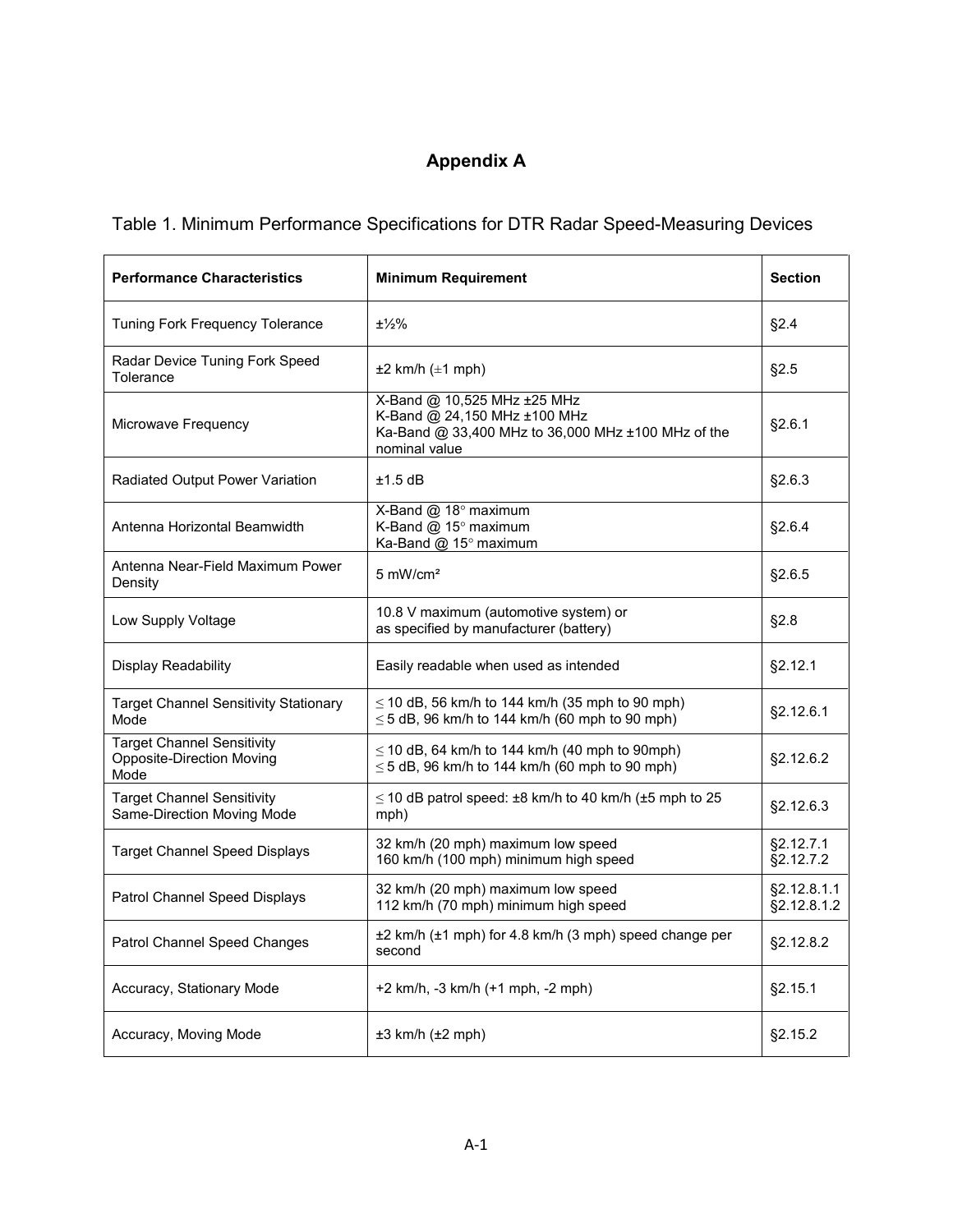<span id="page-50-0"></span>

Figure 1 - Line Impedance Stabilization Network (LISN)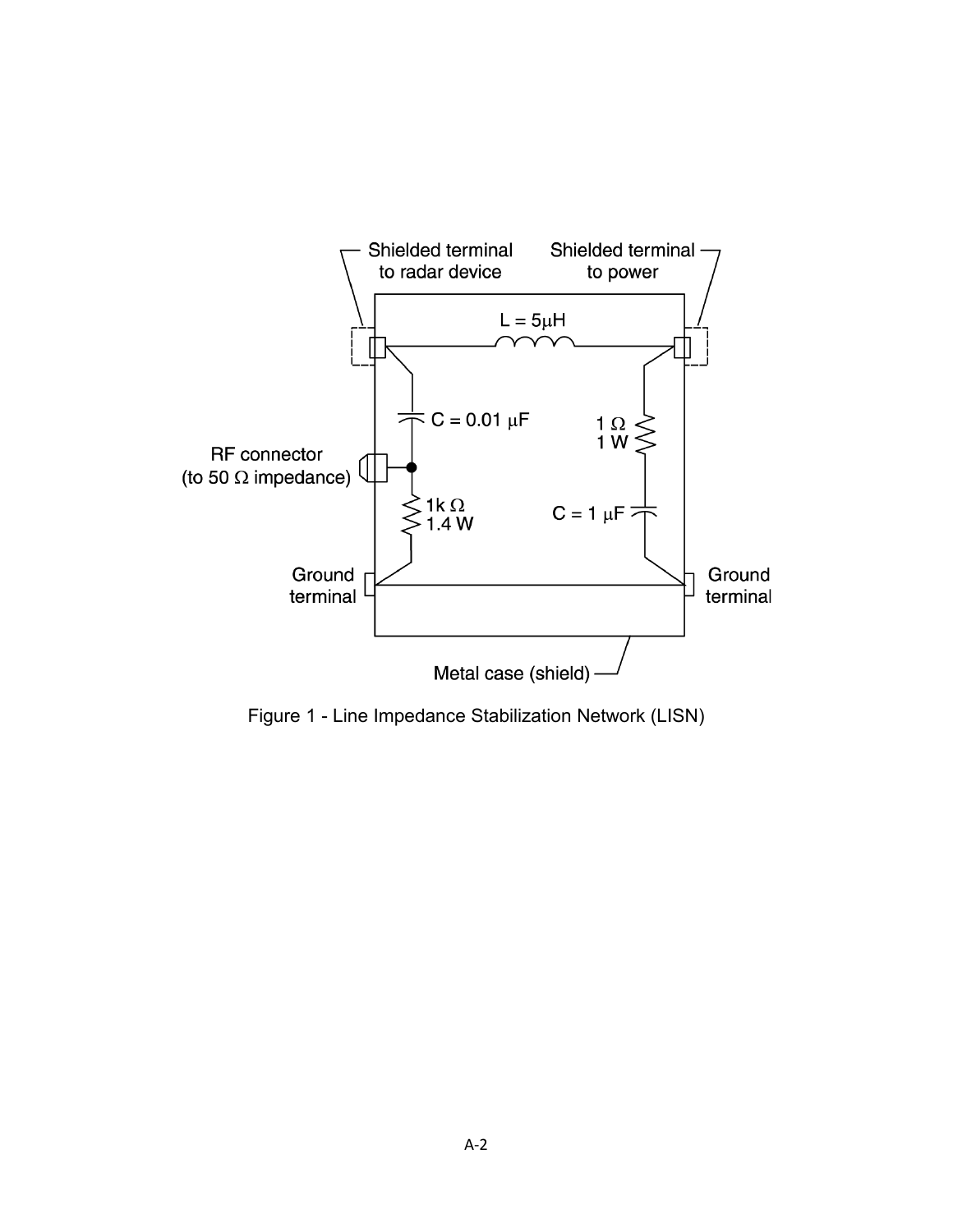<span id="page-51-0"></span>

Figure 2 - Block Diagram for Tuning Fork Calibration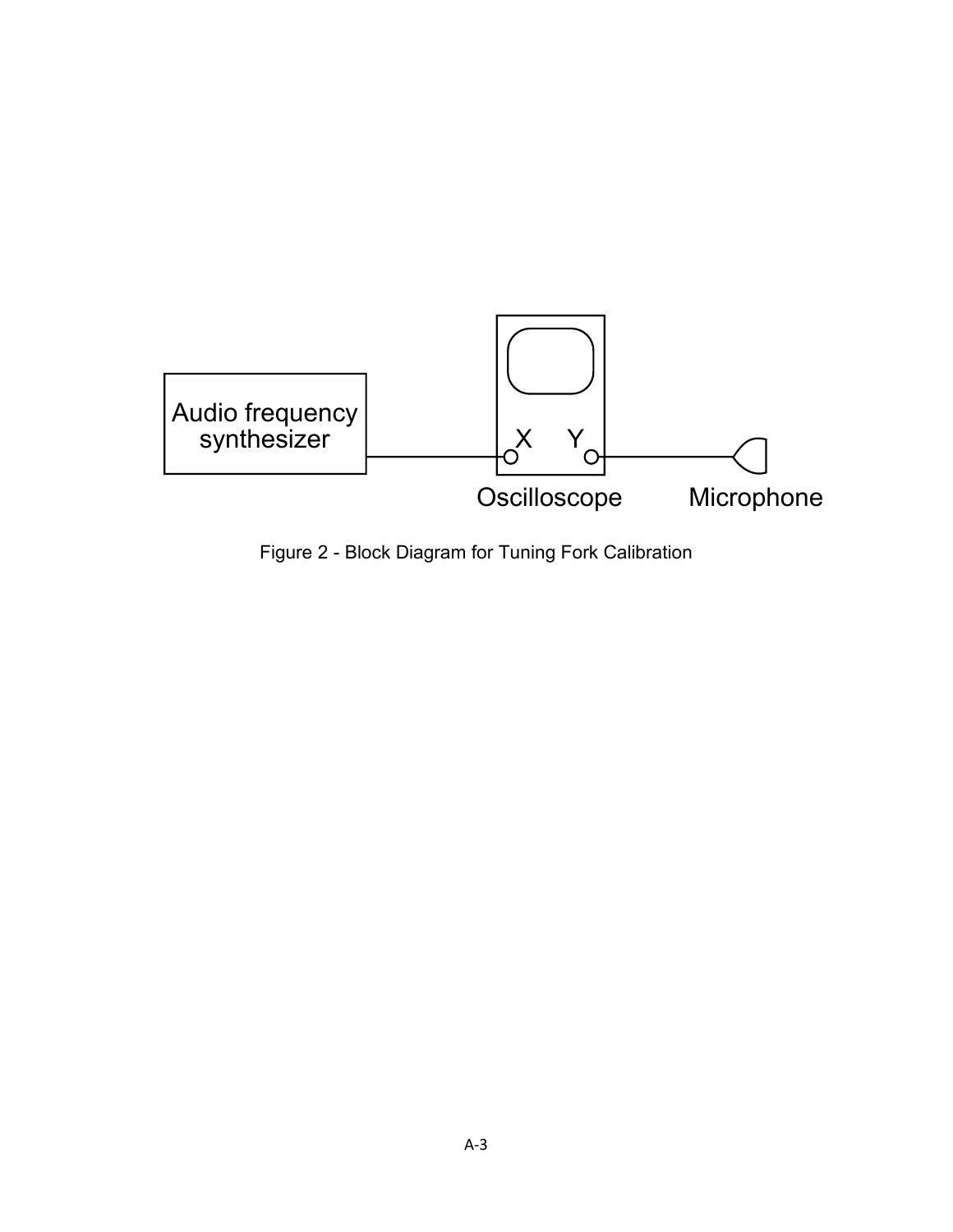<span id="page-52-0"></span>

Figure 3 - Block Diagram for Transmission Frequency and Frequency Stability Measurements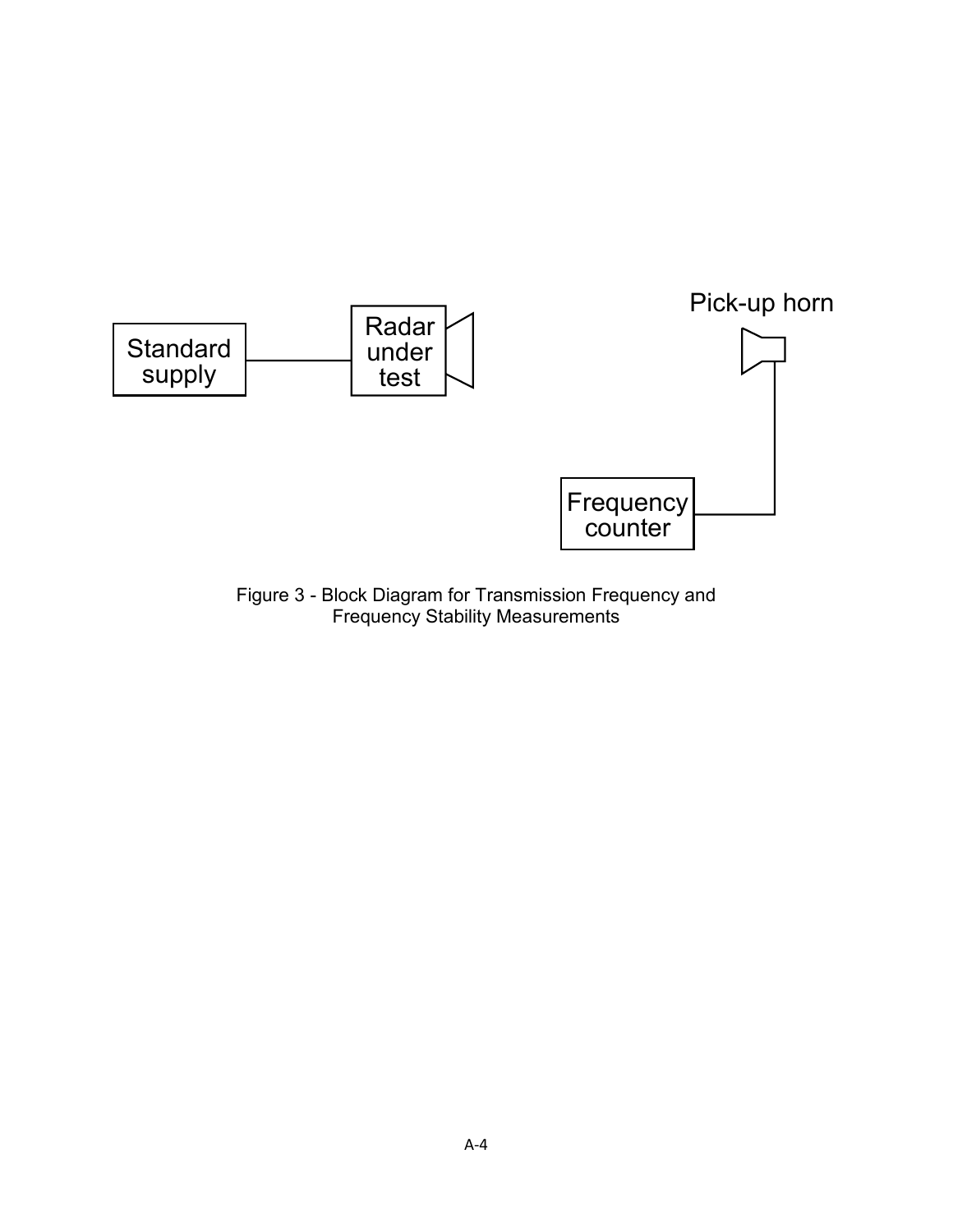<span id="page-53-0"></span>

Figure 4 - Block Diagram for Input Current, Low Supply Voltage and Power Surge Measurements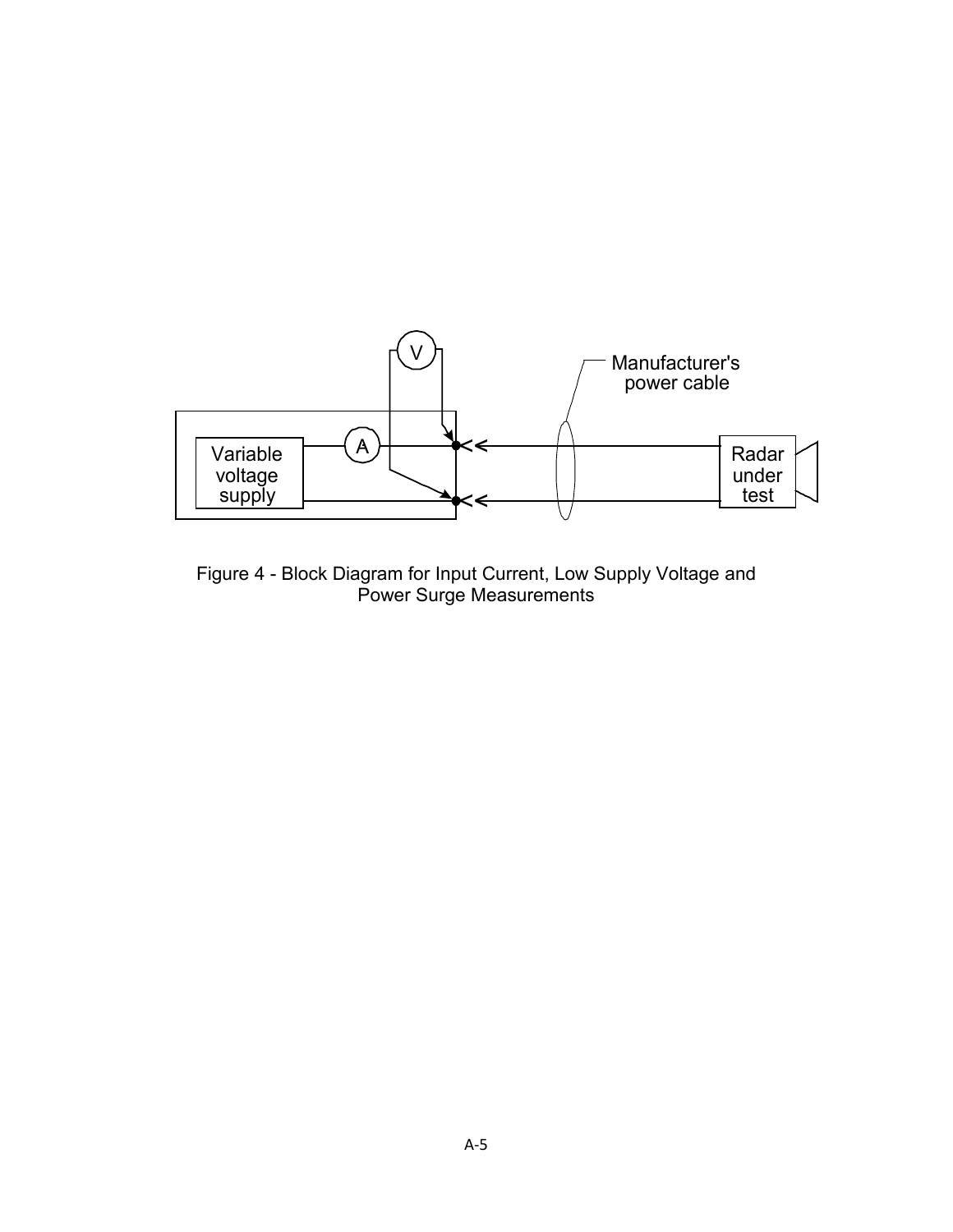<span id="page-54-0"></span>

Figure 5 - Block Diagram for Antenna Beamwidth Measurement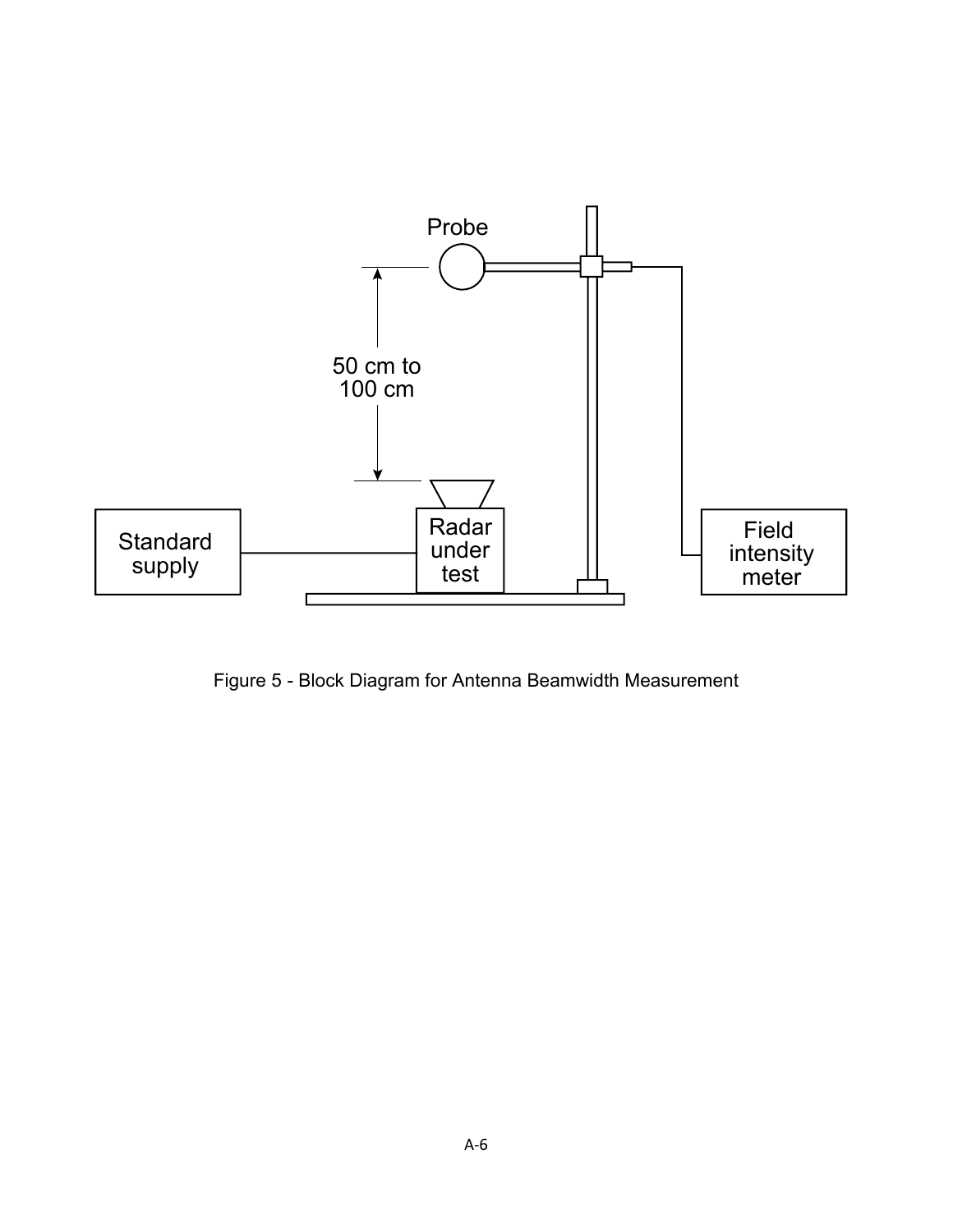<span id="page-55-0"></span>

Figure 6 - Antenna Beamwidth Correction Factor, F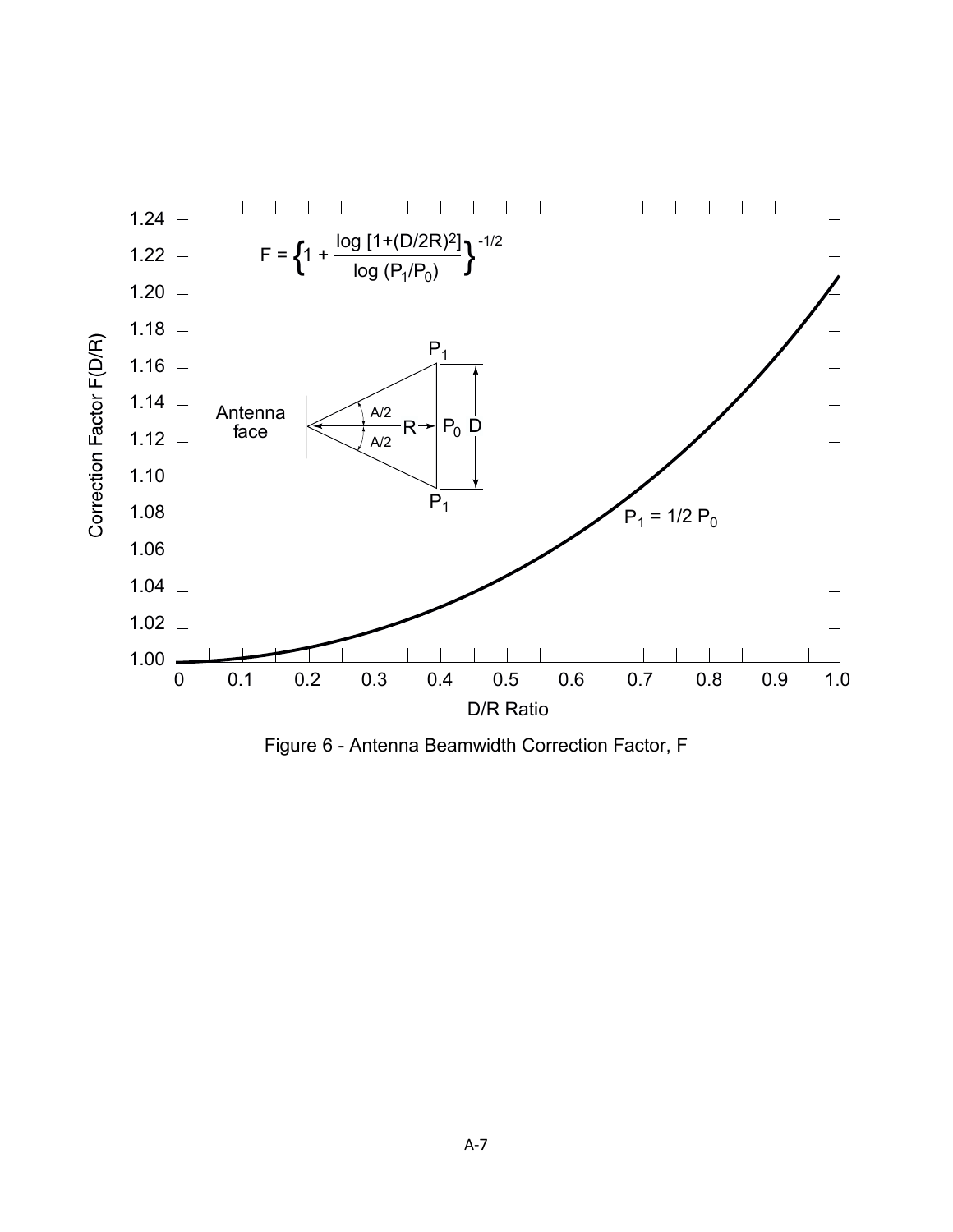<span id="page-56-0"></span>

Figure 7 - Block Diagram for Antenna Near-Field Power Density Measurement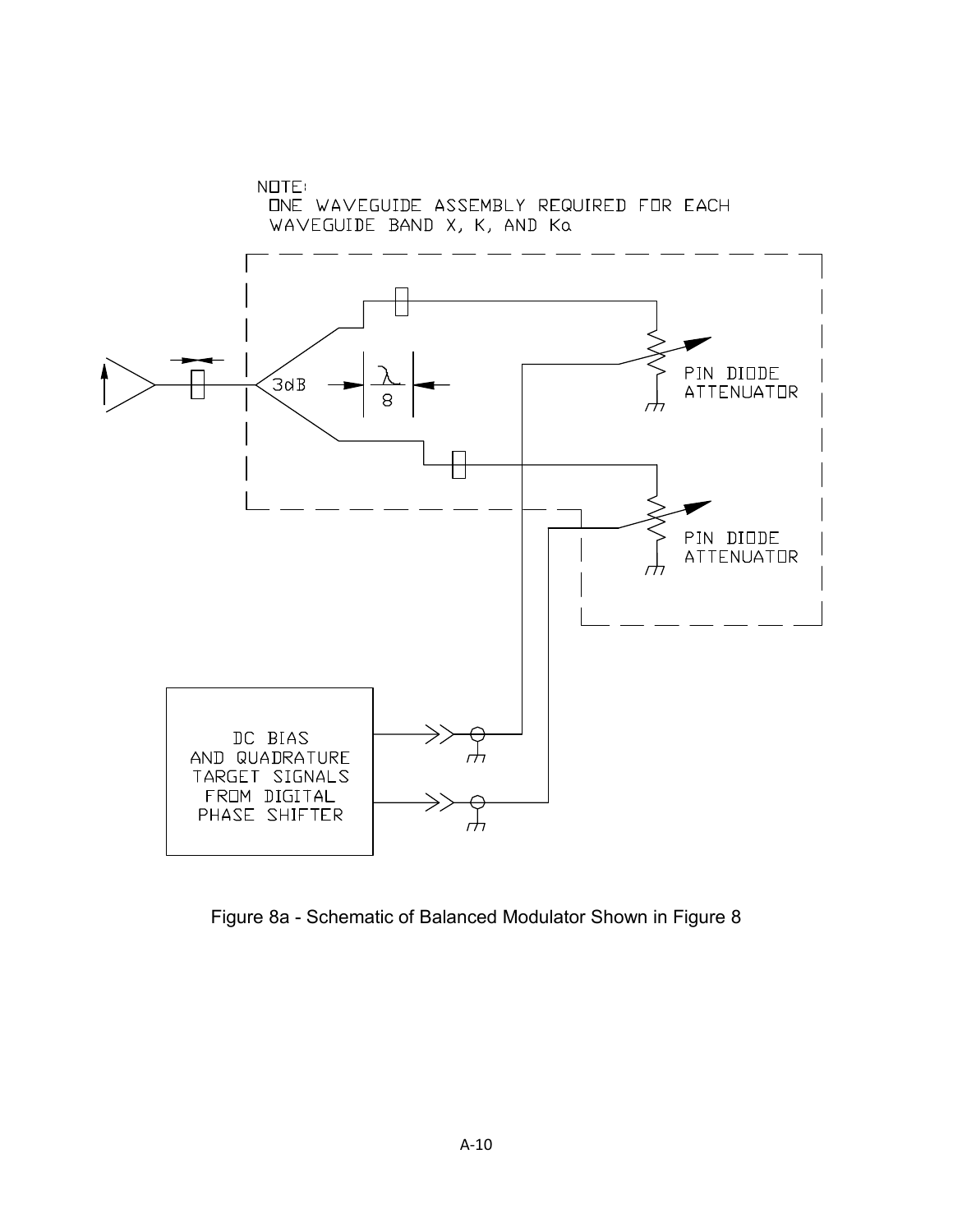<span id="page-59-0"></span>

Figure 8b - Digital Phase Shifter and Bias circuit shown in figure 8 Figure 8b – Digital Phase Shifter and Bias circuit shown in figure 8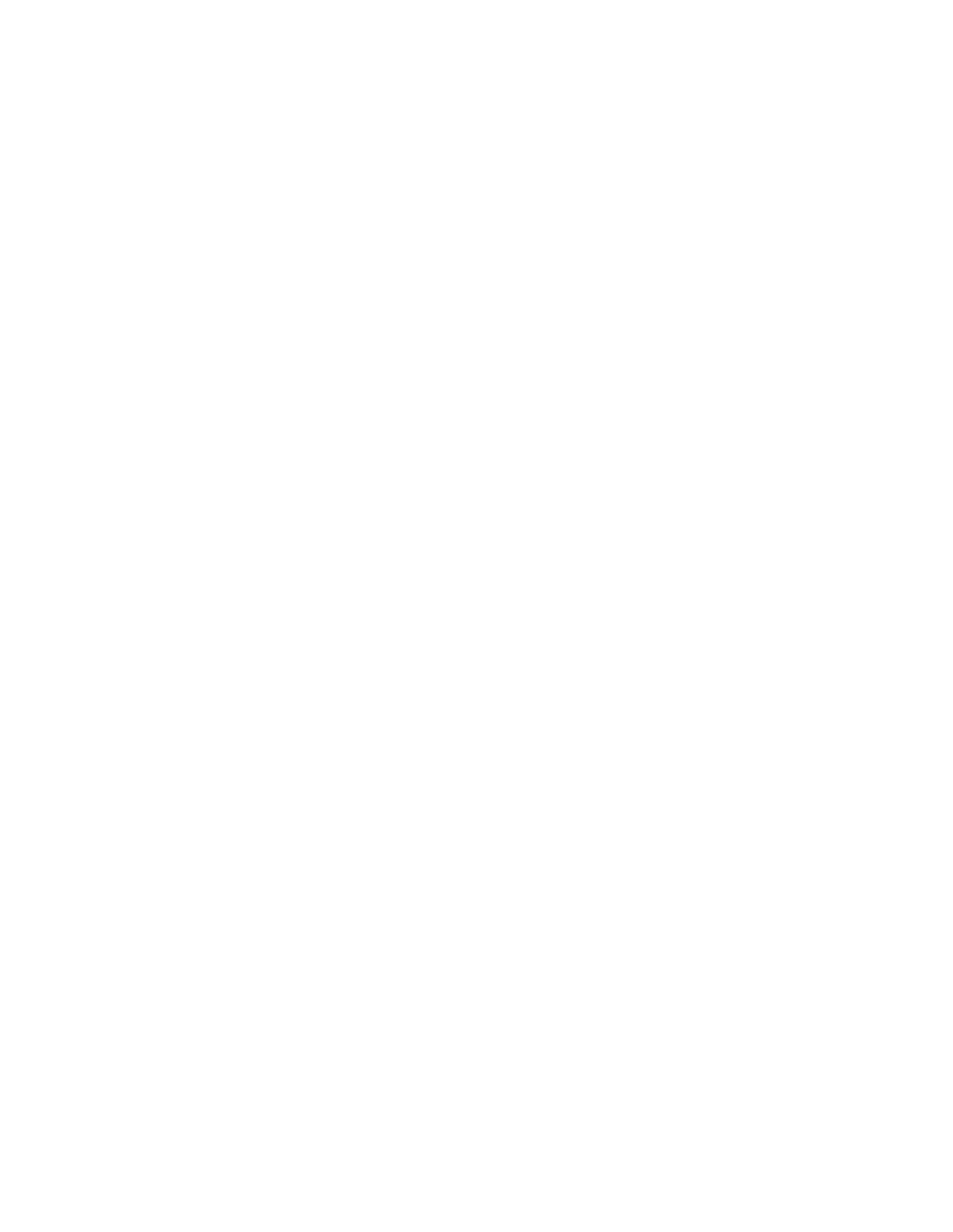<span id="page-62-0"></span>

<span id="page-62-1"></span>Figure 11 - Block Diagram for the Simulated Police FM Transceiver and the Citizens Band AM Transceiver Interference Measurements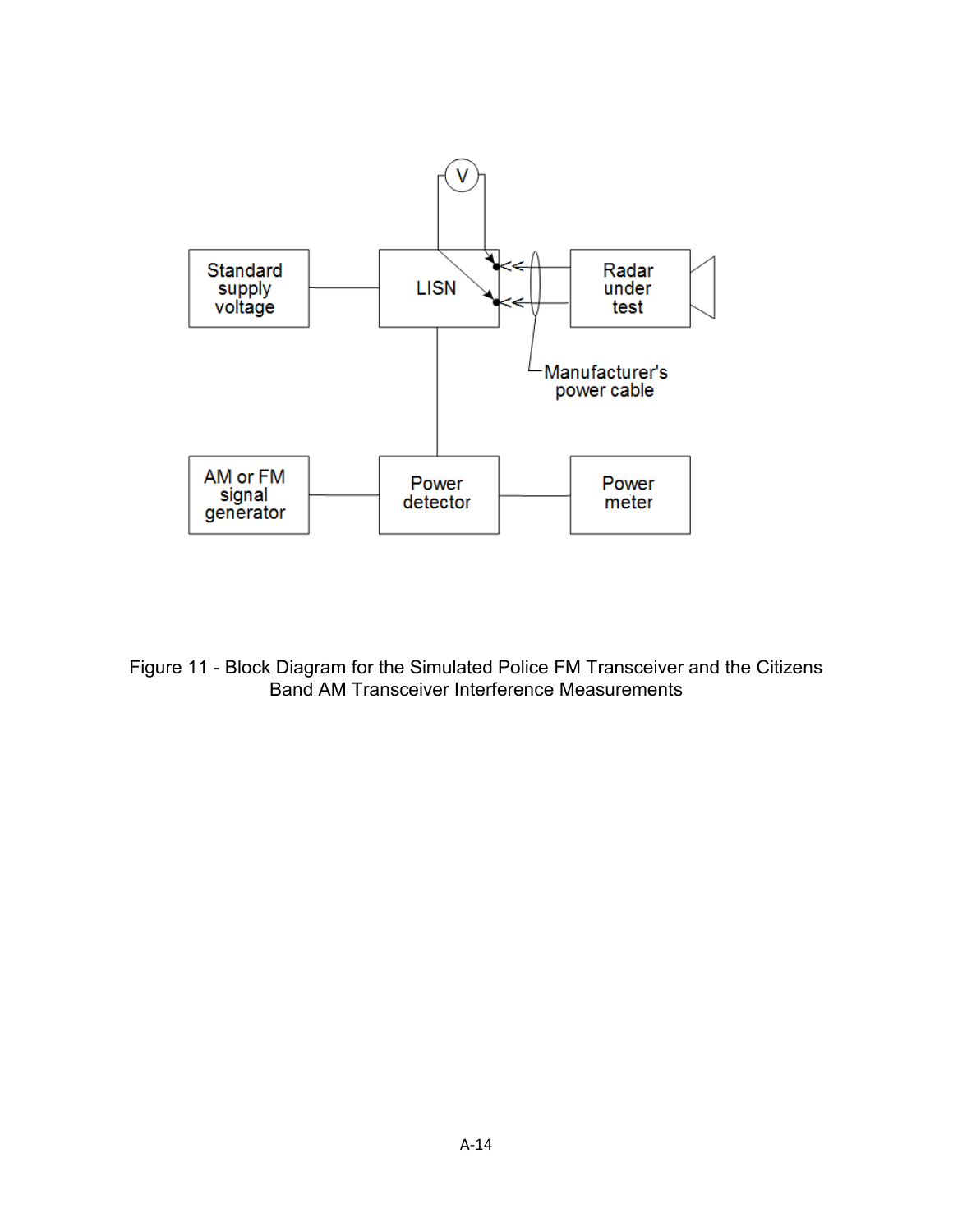#### **Appendix B**

## **Common Output Protocol (COP) Specification**

Revision 2

The interface for this protocol is asynchronous serial, based on EIA232 standard levels. The default output baud rate is 19200 bits per second, and the format is data bits = 8, parity = none, stop bits = 1, flow control = none. Note: The Output baud rate maybe modified via Common Control Protocol (CCP) commands.

Transmissions are periodic, in packets or messages containing several data bytes. Output packet interval rate shall be at least as fast as the radar unit's display rate to ensure the serial output contains all speed changes that are shown on the radar's display. The serial output packets shall repeat at a minimum of once per second, even if there is no changes in the output data.

Each message is preceded with an interval period of idle line, at least 10 byte cells long. This is used to space the messages.

Data Link Protocol:

Every message transmitted to/from the radar uses a delimited Data Link Protocol, with a length and checksum field. This protocol provides unique start and end of message indicators, allows the inclusion of binary data, and allows detection of transmission errors.

DLE = 0xFA (Data Link Escape) STX = 0xFC (Start of Transmission) ETX = 0xFE (End of Transmission)



STX is the first byte of the message and is used to flag the start of message. This byte is not counted in the message length or check sum.

The MSGLEN byte is the number of bytes in the message and includes the msglen, data, and checksum bytes. The message shall be restricted in length so that the MSGLEN byte cannot be confused with DLE or ETX.

If any of the message DATA bytes have a numeric value equal to 0xFA (DLE) or 0xFE (ETX), they are proceeded by the DLE code (0xFA). For example, a data byte of 0xFA is represented by the two byte code 0xFA - 0xFA. Data byte 0xFE is represented by 0xFA – 0xFE.

The checksum (CHKSUM) is computed by summing all message bytes (excluding checksum) prior to data link encoding. Thus, STX, ETX, and any DLE bytes inserted by the protocol, and ARE NOT included in the checksum. The checksum value shall by the least significant 7 bits, so that the CHKSUM value cannot be confused with DLE or ETX.

ETX is the last byte of the message and is used to flag the end of message. This byte is not counted in the message length or check sum.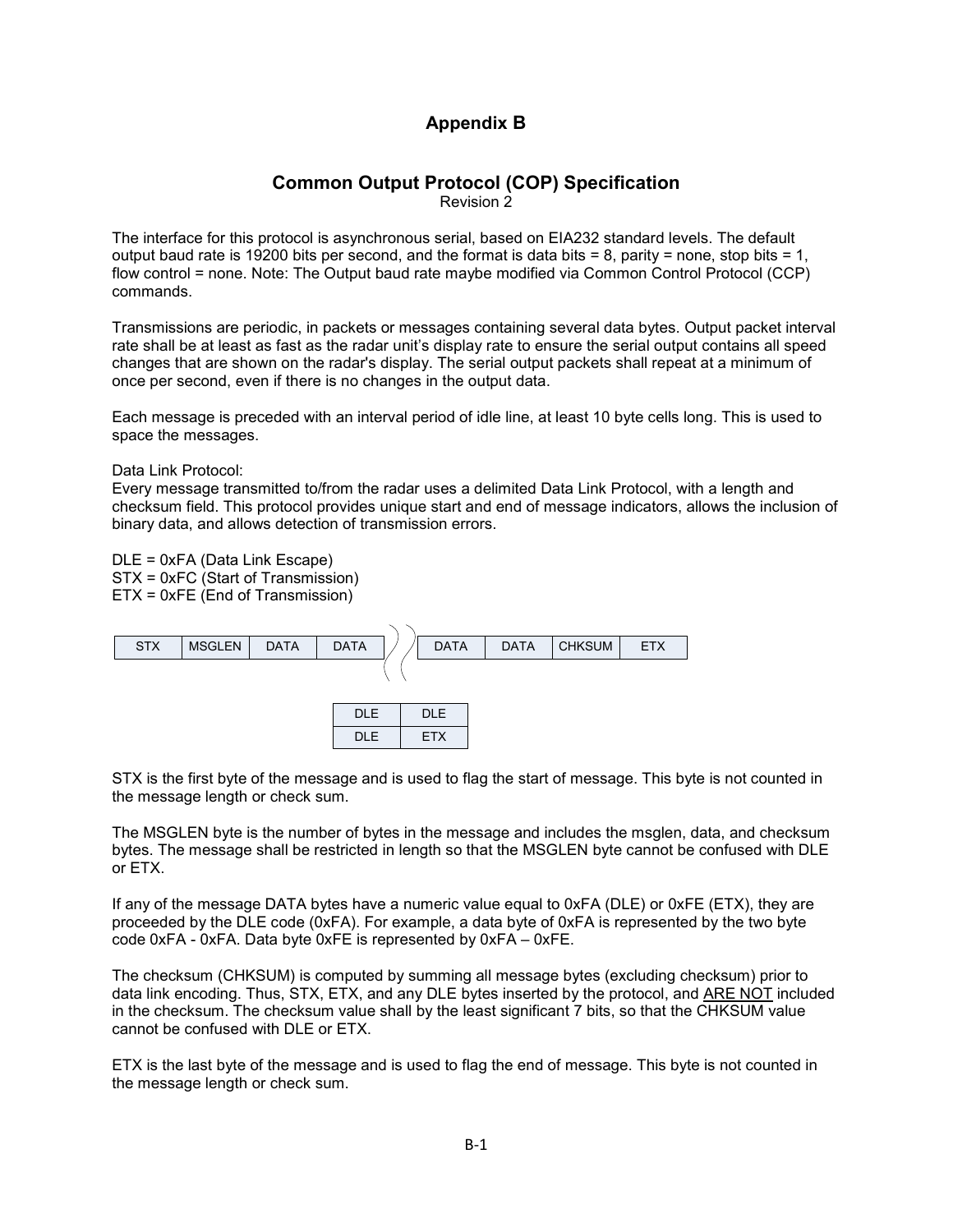Message integrity is verified by comparing the message length (MSGLEN) contained in the received data against the received message length (excluding any DLE insertions), and verifying the calculated checksum against the checksum (CHKSUM) contained in the received data.

In the message description that follows, bit 7 is the MSB and bit 0 is the LSB in each byte.

#### **Data sequence of General output type:**

1. STX (Start of Transmission) Hex value = 0xFC

2. Message Length

Value equals the number of bytes in the message; includes message length, message type, data, and checksum bytes. A general output message type must contain the following 11 standard data bytes. General output message may contain multiple antenna blocks and extended vendor data bytes. The maximum data message length is 28 + (6 times the number of antenna blocks) bytes, not including DLE byte insertions.

3. Message Type

| Version (1 to 32 valid)                                                      |
|------------------------------------------------------------------------------|
| Message Type                                                                 |
| General output, single antenna active                                        |
| General output, multiple antennas active                                     |
| Request response (see next section, Data sequence of Request Response output |
| type)                                                                        |
|                                                                              |

- 4. System Mode
	- bit 0 = Standard Radar Mode 1 = Non-standard mode (Stopwatch, etc.)
	- bit 1  $0 =$  Normal operation  $1 =$  Fork test enable
	- bit  $2 \t 0 =$  Stationary  $1 =$  Moving
	-
	- bit 3  $0 = MPH$  1 = km/h<br>bit 4 0 = Strongest only 1 = Faste
	- bit 4 0 = Strongest only 1 = Fastest mode active<br>bit 5 OPEN (default=0)
	- bit 5 OPEN (default=0)<br>bit 6 OPEN (default=0)
	- bit 6 OPEN (default=0)<br>bit 7 OPEN (default=0) OPEN (default=0)
- 5. System Status -- (Errors 0 = No error 1 = Error)
	- bit 0 Low Voltage Error
	- bit 1 Radio Frequency Interference Error
	- bit 2 Self Test Error
	- bit 3 OPEN (default=0)
	- bit 4 OPEN (default=0)<br>bit 5 OPEN (default=0)
	- OPEN (default=0)
	- bit 6 OPEN (default=0)
	- bit 7 OPEN (default=0)
- 6. Patrol Speed (valid 0-255)
- 7. Number of antenna blocks (valid  $1 4$ )

<-----------------------------------Start of Antenna Data Block----------------------------------------> Note: The data bytes in the Antenna Block will be repeated for each active antenna.

|         | 8. Antenna Mode and Status |                  |
|---------|----------------------------|------------------|
| bit $0$ | $00 =$ Front               | 01 =Rear         |
| bit $1$ | $10$ = Auxiliary 1         | 11 = Auxiliary 2 |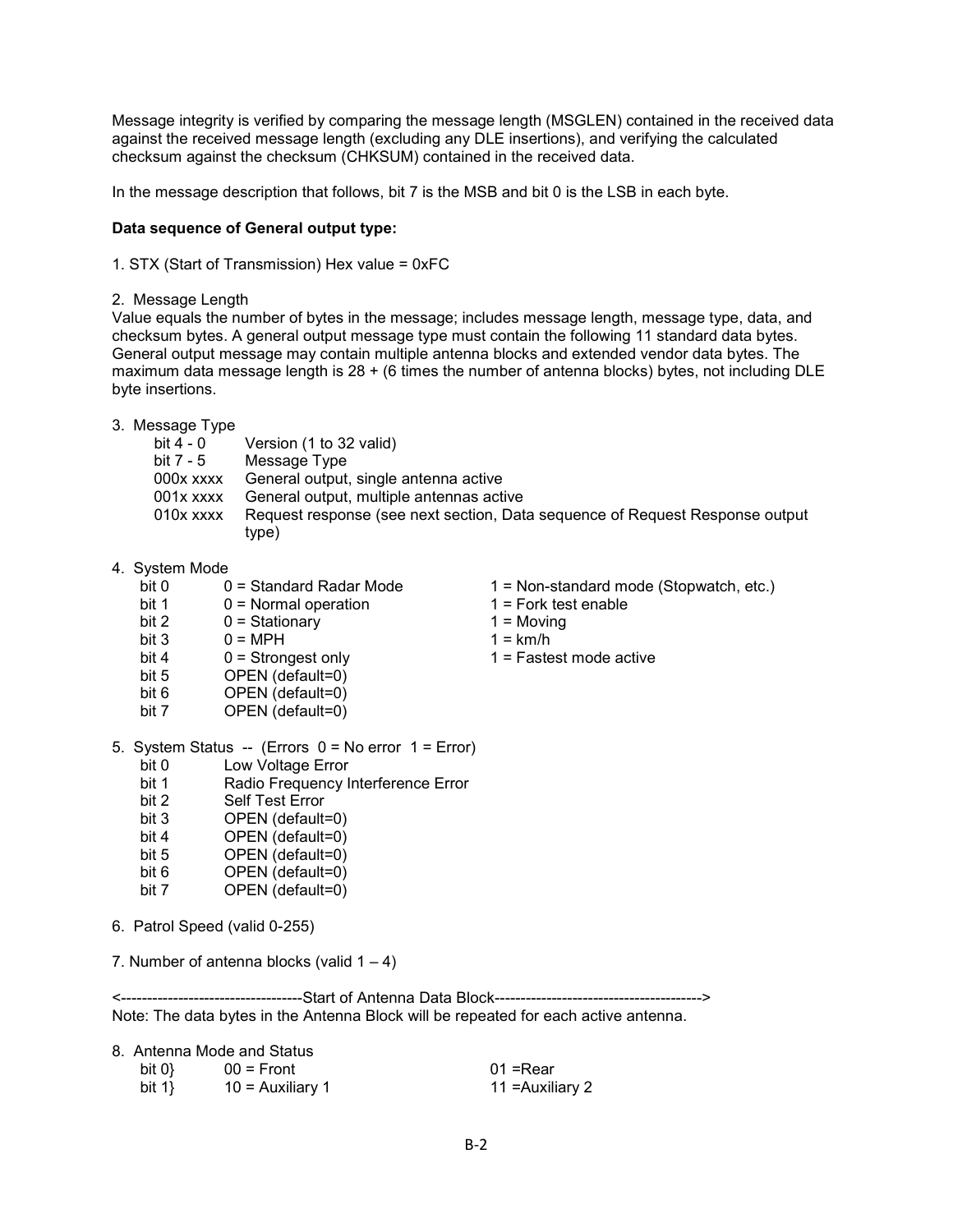| bit 2<br>bit 3                         | Antenna Error $(0 = No Error 1 = Error)$<br>$0 =$ Transmit                                                            | $1 =$ Hold                                                                       |
|----------------------------------------|-----------------------------------------------------------------------------------------------------------------------|----------------------------------------------------------------------------------|
| bit $4$<br>bit $5\}$                   | $00 =$ Non Directional<br>$10$ = Mov Same direction, Sta Receding $11$ = Both directions                              | 01= Mov Opp direction, Sta Approaching                                           |
| bit 6<br>bit 7                         | $0 =$ Secondary Antenna<br>OPEN (default=0)                                                                           | 1 = Primary Antenna                                                              |
| bit 0<br>bit $1$ }                     | 9. Antenna Target Directions and lock status<br>00 = No primary directional data<br>$10$ = Primary target is receding | 01 = Primary target is approaching<br>11 = Primary target is non-directional     |
| bit $2$<br>bit $3\}$                   | 00 = No secondary directional data<br>$10 =$ Secondary target is receding                                             | 01 = Secondary target is approaching<br>11 = Secondary target is non-directional |
| bit $4$ }<br>bit $5$                   | 00 = No locked directional data<br>$10$ = Locked target is receding                                                   | $01$ = Locked target is approaching<br>11 = Locked target is non-directional     |
| bit 6<br>bit 7                         | $0 =$ Locked speed primary<br>OPEN (default=0)                                                                        | $1 =$ Locked speed secondary                                                     |
| 10. Primary Target Speed (valid 0-255) |                                                                                                                       |                                                                                  |
|                                        | 11. Secondary Target Speed (valid 0-255)                                                                              |                                                                                  |
|                                        | 12. Locked Patrol Speed (valid 0-255)                                                                                 |                                                                                  |

13. Locked Target Speed (valid 0-255)

<-----------------------------------End of Antenna Data Block---------------------------------------->

<--------------------End of standard general data bytes, start of extended data bytes----------------------------> 14. Vendor ID

| Hex Value   | Description                   |
|-------------|-------------------------------|
| $00 - 1F$   | Reserved for generic extended |
|             | messages                      |
| $20 - 2F$   | Kustom Signals model ID       |
| $30 - 3F$   | Stalker Radar model ID        |
| $40 - 4F$   | MPH Radar model ID            |
| $50 - 5F$   | Decatur Electronics model ID  |
| $60 - 9F$   | Reserved for future vendor ID |
| $AO$ - $FF$ | Reserved for future           |
|             |                               |
|             |                               |

15 – 34. Up to 20 byte of vendor defined data, not including DLE insertions.

------------------------------End of extended data bytes------------------------------------------------------- Last message byte. Checksum

ETX (End of Transmission) Hex value = 0xFE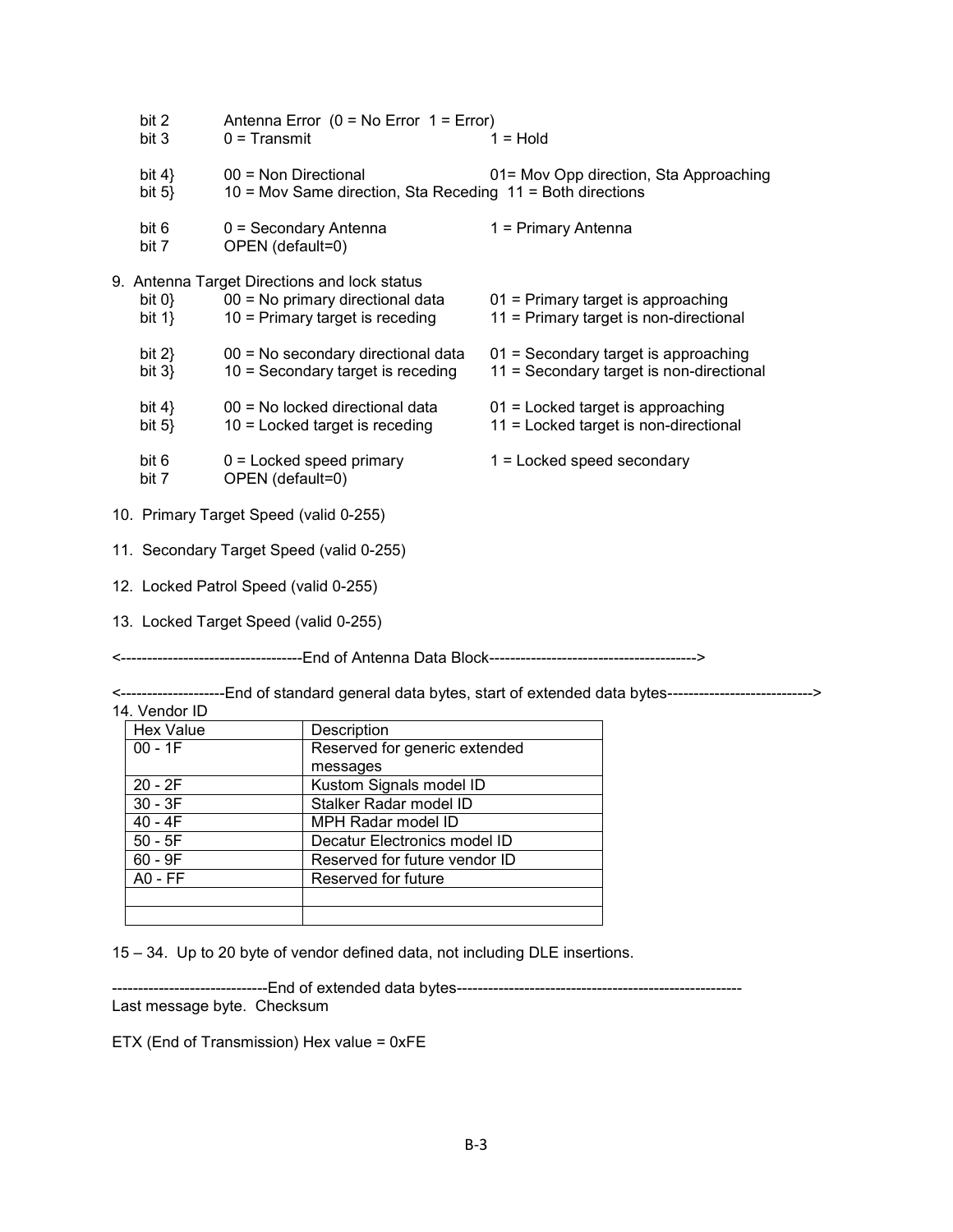#### **Data sequence of Request Response output type:**

This type of message is a response from the radar system to a request for information from the external device (type 3x CCP command). The radar system may also initiate this type message upon receiving a message from the external device that is not understood (NAK response).

The CCP\COP message for a NAK response is to send Command 0x31, Parameter 0x15 with no bytes in the data field.

Typically this type of message is not used to acknowledge a general command message from the external device (ACK response). If the optional ACK response is sent, the CCP\COP message for an ACK response is Command 0x31, Parameter 0x06 with no bytes in the data field.

1. STX (Start of Transmission) Hex value = 0xFC

2. Message Length

Value equals the number of bytes in the message; includes message length, message type, command echo, parameter echo, data bytes, and checksum. Dependent on the particular request from the external device, the data byte field can contain up to 8 data bytes, not including any DLE insertions.

3. Message Type

| bit 0 - 4 | Version (1 to 32 valid) |
|-----------|-------------------------|
| bit 5 - 7 | Message Type            |
| 010x xxxx | Request response        |

- 4. Command Echo
- 5. Parameter Echo

Data Field [0 to 8 bytes] determined by command and parameter request

Last message byte. Checksum

ETX (End of Transmission) Hex value = 0xFE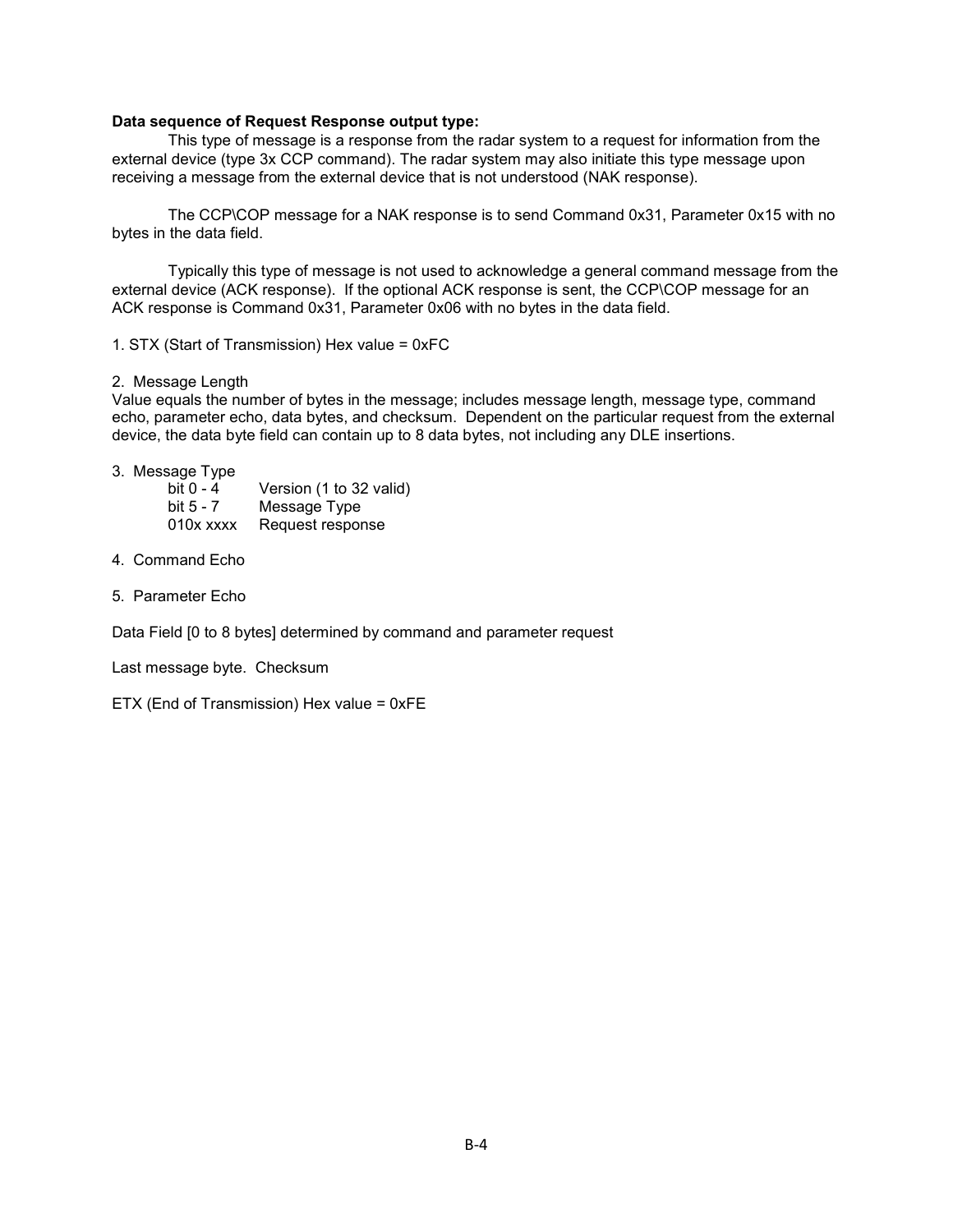## **Appendix C**

## **BIBLIOGRAPHY**

Allen, D. W. and Brzoticky, F. H. (1975, May). "Calibration of Police Radar Instruments, NBS SP-442." *Report of the 60th National Conference on Weights and Measurements*, 42-47.

Baird, R. C. (1967, June). RF Measurements of the Speed of Light. *Proceedings of IEEE*, Vol 55, No. 6.

International Association of Chiefs of Police. IACP Administrative Guide for the Enforcement Technologies Program. Alexandria, VA:

Radio Metrology. (1966, March). *NBS Nomograph 92*, 102-103.

SAE International. (1987, August). Electromagnetic Susceptibility Procedures for Vehicle Components. *Recommended Practice, J1113A*. Warrendale, PA: Author.

U.S. Federal Communications Commission. (1995).*Rules and Regulations, Part 90, Subpart F*. Washington, DC: United States Government Printing Office.

U.S. Federal Communications Commission. (1979). *Bulletin OCE 37, Criteria to be Met by Doppler Radars Operating in the 24.05-24.25 GHz Frequency Band*. Washington, DC: United States Government Printing Office.